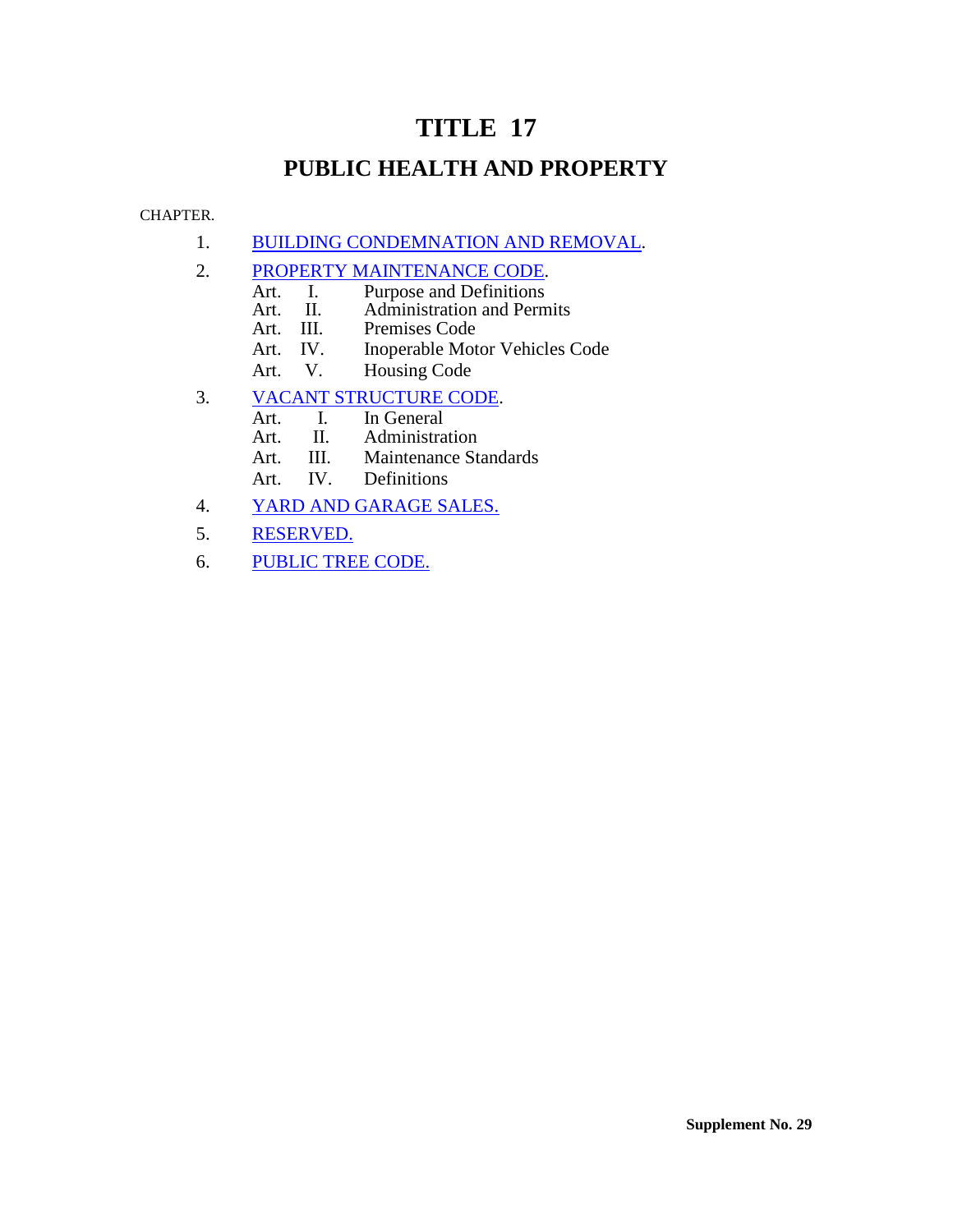#### 17-1-1 **HOT SPRINGS CODE** 17-1-4 BUILDING CONDEMNATION AND REMOVAL

# **CHAPTER 1**

### **BUILDING CONDEMNATION AND REMOVAL**

#### <span id="page-1-0"></span>**17-1-1. Nuisance properties unlawful.**

It shall be and it is hereby declared to be unlawful for any person or persons, partnership, corporation or association to own, keep or maintain any house, building and/or structure within the corporate limits of the city which constitutes a nuisance and which is found and declared to be a nuisance by resolution of the board of directors. (Ord. No. 4623, § 1, 5-5-97)

#### **17-1-2. Condemnation for abatement.**

Any such house, building and/or structure which is found and declared to be a nuisance by resolution of the board of directors will be condemned to ensure the repair, rehabilitation, securing, and/or razing and removal thereof as specified in the "Notice to Repair or Remove." (Ord. No. 4623, § 2, 5-5-97)

#### **17-1-3. Pre-condemnation notice.**

Prior to the consideration of a resolution by the board of directors declaring any house, building and/or structure as a nuisance, the owner of such house, building and/or structure shall be notified in writing of the date, time and place that the board of directors will consider said resolution. Said notice shall be delivered by registered letter or personal service, the receipt of which shall be duly acknowledged. Should the owner(s) of any such house, building and/or structure not be known or the owner(s) whereabouts not be known or such owner(s) is a nonresident of Arkansas, then a copy of the written notice shall be posted upon the premises and the city manager or his designee shall make an affidavit setting out the facts as to unknown address or whereabouts of nonresidents, and thereupon, service of publication as now provided for by law against nonresident defendant may be had and an attorney ad litem shall be appointed to notify the defendant by registered letter addressed to his last known place of residence if same can be found. (Ord. No. 4623, § 3, 5-5-97)

#### **17-1-4. Contents of resolution and notice.**

The resolution of the board of directors condemning any house, building and/or structure which constitutes a nuisance will include in said resolution and attachments thereto, an adequate description of the house, building and/or structure; the name or names, if known, of the owner or owners thereof; notification of the requirements and penalties imposed by this ordinance, and shall set forth the reason or reasons said house, building and/or structure has been condemned as a nuisance. (Ord. No. 4623, § 4, 5-5-97)

\_\_\_\_\_\_\_\_\_\_

**Cross reference-**Unsightly property, § 17-2-1.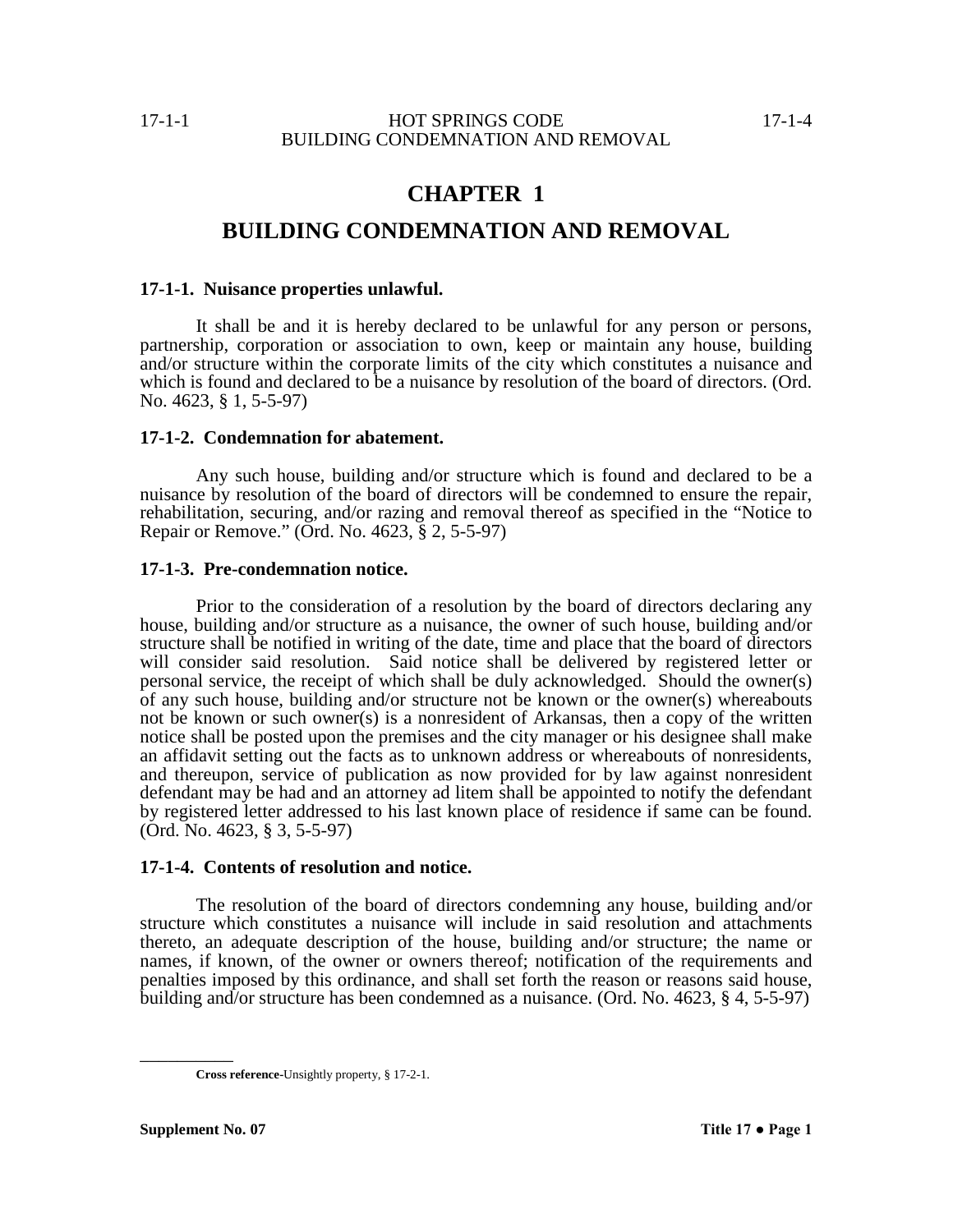After a house, building and/or structure has been found and declared to be a nuisance and condemned by resolution as herein provided, a true or certified copy of said resolution together with a Notice to Repair or Remove will be mailed to the owner or owners thereof if the whereabouts of said owner or owners thereof is known or their lastknown address is known; and a copy thereof shall be posted at a conspicuous place on said house, building and/or structure. Provided that if the owner or owners of said house, building and/or structure is unknown, or if his or their whereabouts or last-known address is unknown, the posting of the copy of said resolution as hereinabove provided will suffice as notice. (Ord. No. 4623, § 5, 5-5-97)

#### **17-1-6. Boarding and securing.**

When necessary for the public health and safety, the owner(s) of any property declared a nuisance by the board of directors shall board and secure the structure or condition within the time set forth in the notice. The owner(s) shall maintain such boarding or securing at all times until the structure is brought into full compliance with the applicable building or abatement codes or until such time as the structure is razed and removed. Boarding and securing of the structure or condition does not relieve the owner(s) of the requirement to diligently repair, rehabilitate or demolish and remove the structure or condition. All materials used to board and secure shall be weatherproofed or treated and shall be painted and maintained with a color of paint that blends with the overall structure. (Ord. No. 4623, § 6, 5-5-97)

#### **17-1-7. Abatement by owner.**

The owner(s) of any property declared a nuisance by the board of directors shall obtain the necessary permits and commence to repair, rehabilitate, secure, raze and remove, or otherwise abate the nuisance within thirty (30) days and shall continue such work to satisfactory completion within such time as the city manager or his/her designee determines. (Ord. No. 4623, § 7, 5-5-97)

#### **17-1-8. Abatement by city.**

If the owner(s) of the house, building and/or structure constituting a nuisance have not obtained the required permits and commenced work to repair, rehabilitate, secure, raze and remove, or otherwise abate said nuisance within thirty (30) days after the posting of the true copy of the resolution at a conspicuous place on said house, building and/or structure, said house, building and/or structure constituting the nuisance will be repaired, boarded and secured, or razed and removed as may be necessary to abate the nuisance by the city manager or his/her designated representative. (Ord. No. 4623, § 8, 5-<br>5-97)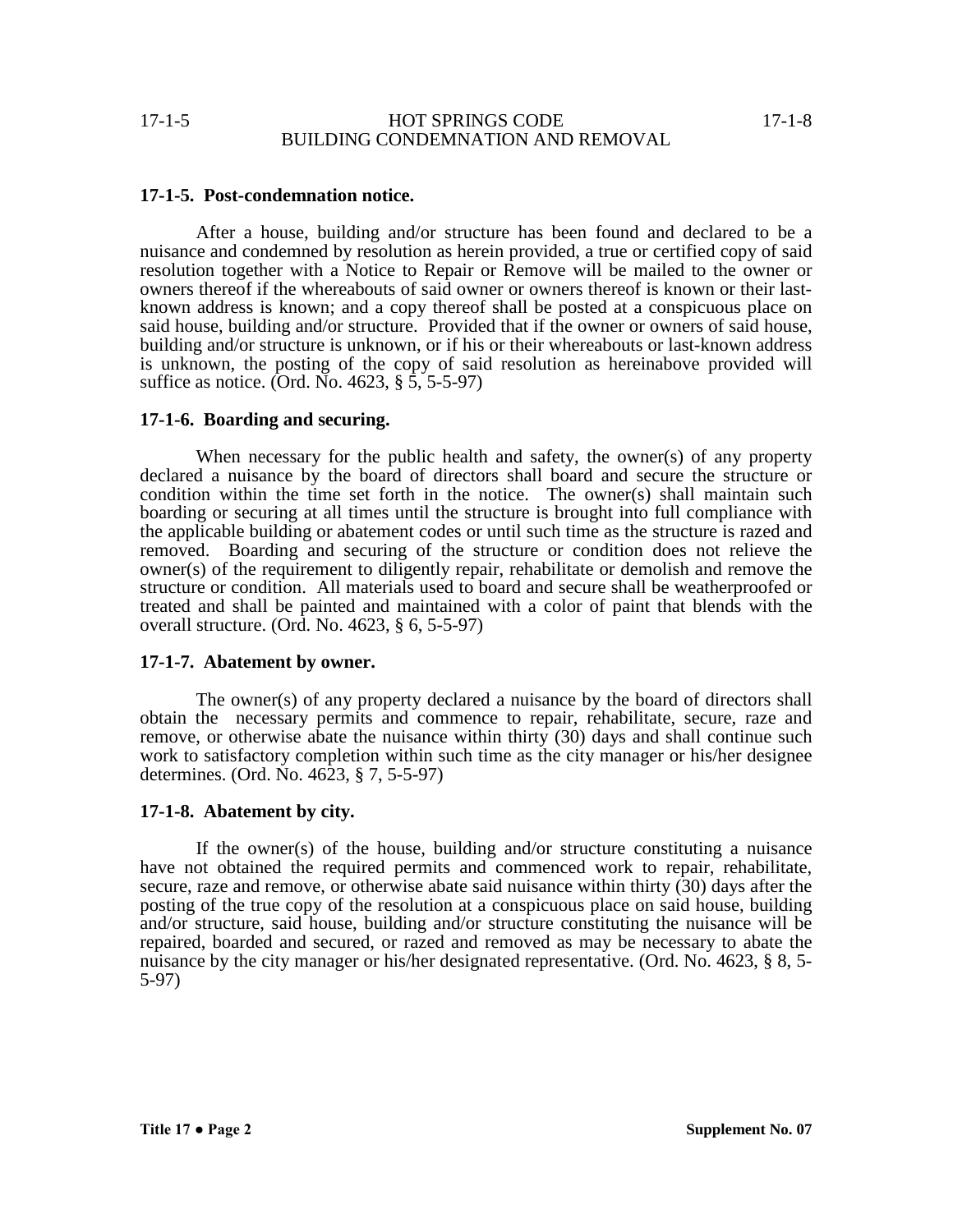#### 17-1-9 **HOT SPRINGS CODE** 17-1-11 BUILDING CONDEMNATION AND REMOVAL

#### **17-1-9. Sale of materials.**

The city manager or any other person(s) designated by him/her to raze and remove any house, building and/or structure constituting a nuisance will ensure the removal thereof and dispose of the same in such a manner as deemed appropriate in the circumstances and to that end may, if the same has a substantial value, sell said house, building and/or structure, or any saleable material thereof, by public sale to the highest bidder for cash, ten (10) days' notice thereof being first given by one (1) publication in some newspaper having a general circulation in the city, to ensure its removal and the abatement of the nuisance. (Ord. No. 4623, § 9, 5-5-97)

#### **17-1-10. Disposition of sale proceeds.**

All the proceeds of the sale of any such house, building and/or structure, or the proceeds of the sale of saleable materials therefrom, and all fines collected from the provisions of this ordinance shall be paid by the person(s) collecting the same to the city treasurer. If any such house, building and/or structure or the saleable materials thereof are sold for an amount which exceeds all costs incidental to the abatement of the nuisance (including the cleaning up of the premises) by the city, plus any fine or fines imposed, the balance thereof will be returned by the city treasurer to the former owner(s) of such house, building and/or structure constituting the nuisance. (Ord. No. 4623, § 10, 5-5-97)

#### **17-1-11. Abatement costs and lien on property.**

If the city has any net costs in the securing, repair or razing and removal of any house, building and/or structure, such costs shall be charged to the owner(s). Should the owner(s) fail to pay said charges within sixty  $(60)$  days from the date of the first billing, the city shall have a lien on the property as provided by A.C.A. 14-54-903 and 904. The lien may be enforced in either one (1) of the following manners:

- (a) The lien may be enforced at any time within eighteen (18) months after work has been done by an action in the chancery court; or
- (b) The amount of the lien herein provided may be determined at a hearing before the board of directors held after thirty (30) days' written notice by certified mail to the owner or owners of the property if the name and whereabouts of the owner or owners are known; and if the name of the owner or owners cannot be determined, then only after the publication of notice of such hearing in a newspaper having a bona fide circulation in Garland County for one (1) insertion per week for four (4) consecutive weeks, the determination of the board of directors being subject to appeal by the property owner in the chancery court, and the amount so determined at said hearing, plus a ten (10) percent penalty for collection, shall be by the board of directors certified to the tax collector of Garland County and by him/her placed on the tax books as delinquent taxes and collected accordingly; and the amount, less three (3) percent thereof, when so collected shall be paid to the city by the Garland County tax collector. (Ord. No. 4623, § 11, 5-5-97)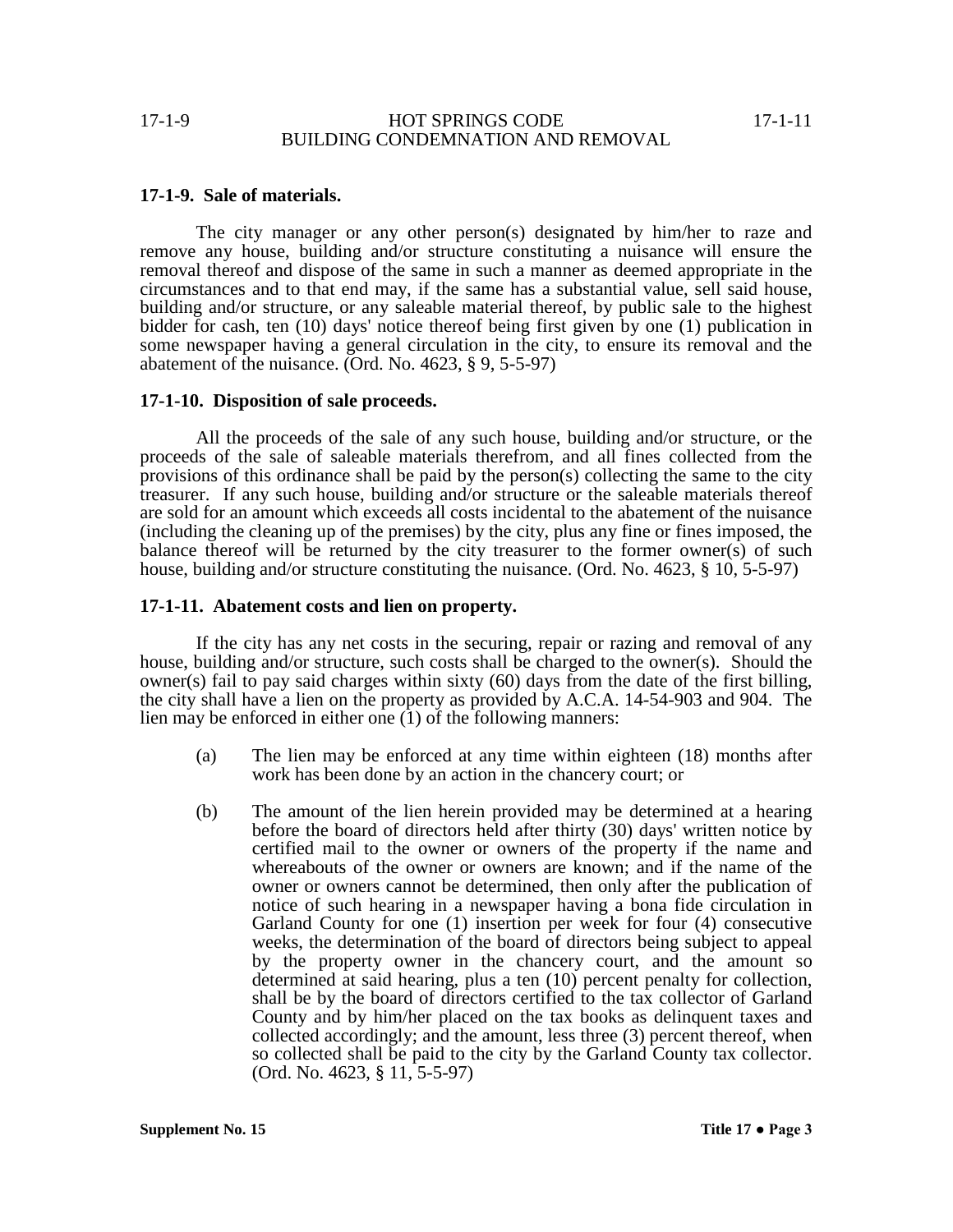#### 17-1-12 **HOT SPRINGS CODE** 17-1-14 BUILDING CONDEMNATION AND REMOVAL

#### **17-1-12. Penalty.**

A fine of not less than two hundred fifty dollars (\$250.00) nor more than five hundred dollars (\$500.00) is hereby imposed against the owner or owners of any house, building and/or structure found and declared to be a nuisance by resolution of the board of directors thirty (30) days after the same has been so found and declared to be a nuisance; and for each day thereafter that said nuisance is not abated constitutes a separate and distinct offense punishable by a fine of two hundred fifty dollars (\$250.00) for each said separate and distinct offense; provided that the notice as provided in 17-1-5 hereof has been given within ten (10) days after said house, building and/or structure has been by resolution found and declared to be a nuisance. (Ord. No. 4623, § 12, 5-5-97)

**Cross reference**-Violation of building and development codes - disconnection of water service, § 15-1-8.

#### **17-1-13. Judicial declaration and fine.**

In the event that it is deemed advisable by the board of directors that a particular house, building and/or structure be judicially declared to be a nuisance by a court having jurisdiction of such matters, the board of directors is hereby authorized to employ an attorney to bring such an action for said purpose in the name of the city; and the only notice to be given to the owner or owners of any such house, building and/or structure sought to be judicially declared to be a nuisance will be that as now provided for by law in such cases in a court of equity or chancery court. When any such house, building and/or structure has been declared judicially to be a nuisance by a court of competent jurisdiction, a fine of one hundred dollars (\$100.00) is hereby imposed against the owner or owners thereof from the date said finding is made by the court; and each day thereafter that said nuisance is not abated constitutes a separate and distinct offense punishable by a fine of one hundred dollars (\$100.00) for each separate and distinct offense. In the event that the owner or owners of any such house, building and/or structure judicially found to be a nuisance fails or refuses to abide by the orders of the court, the city manager or his/her designee shall take such action as provided in 17-1-8 hereof; and 17-1-9, 17-1-10 and 17-1-11 of this ordinance will be applicable to such owner or owners. The provisions contained in the immediately preceding sentence apply independently of any action as may be taken by the court judicially declaring the nuisance. (Ord. No. 4623, § 13, 5-5-97)

#### **17-1-14. Emergency action.**

Notwithstanding any provision herein to the contrary, in cases of extreme emergency where notice is not practical, the city and its authorized agents may enter upon any real property, houses, buildings or other structures and take such action or actions as may be immediately necessary for the preservation of the public health, safety and welfare prior to the issuance of notice as provided for herein. Provided, further, that the procedural requirements of this ordinance shall be adhered to following any such emergency action. (Ord. No. 4623, § 14, 5-5-97)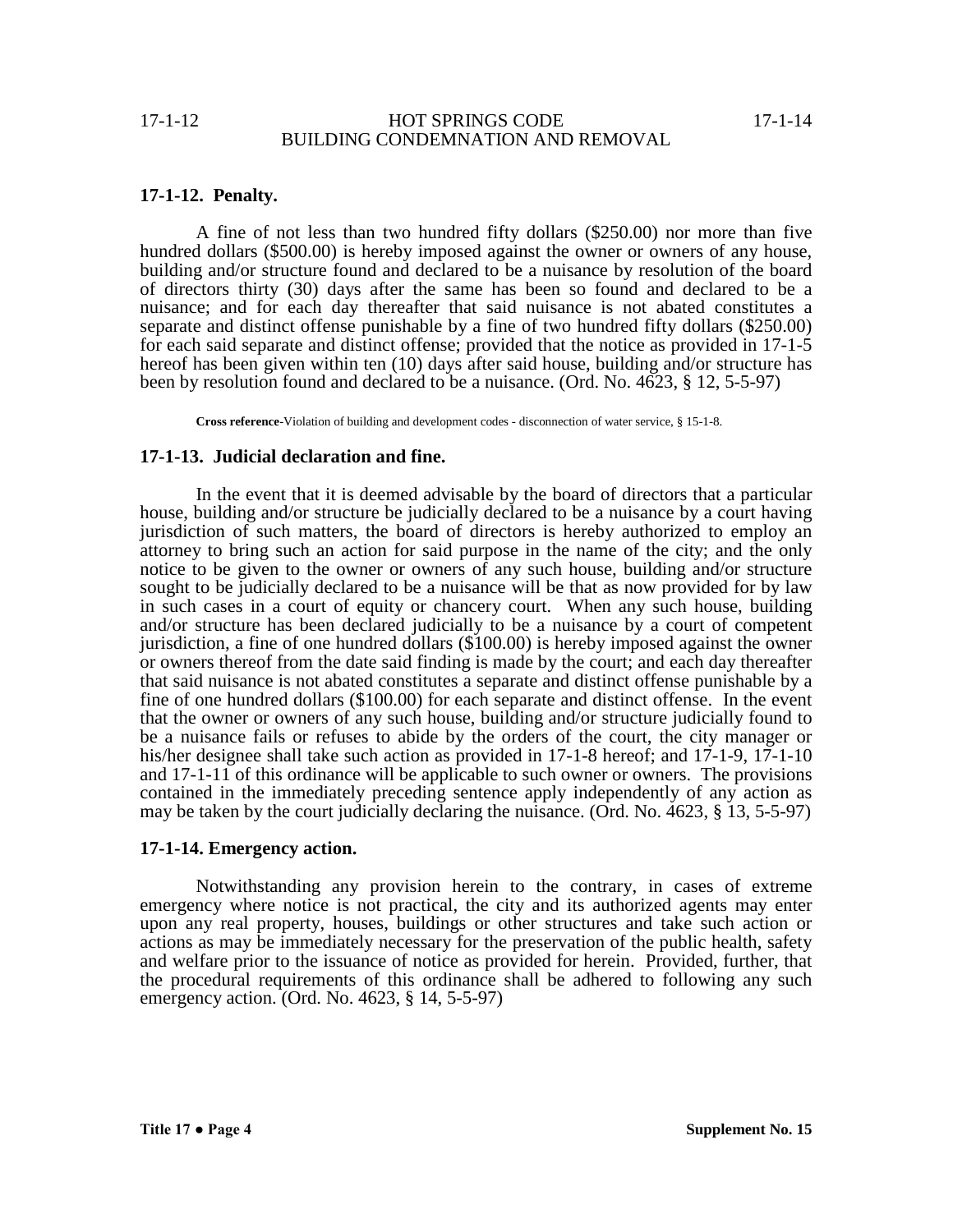#### 17-1-15 **HOT SPRINGS CODE** 17-1-16 BUILDING CONDEMNATION AND REMOVAL

#### **17-1-15. Applicability of technical codes.**

The provisions of this ordinance shall not be construed to limit the authority of the city, its agents, employees and officers in the administration and enforcement of the various technical codes which have been adopted by ordinance and which shall remain in full force and effect, specifically, the housing code, building code, fire prevention code, electrical code and plumbing code. (Ord. No. 4623, § 15, 5-5-97)

### *17-1-16. Performance bond policy.*

*That prior to the issuance of a building permit for the renovation or stabilization of a structure(s) condemned and scheduled for demolition pursuant to Title 17 Chapter 1, as amended, the owner thereof shall secure and present to the code compliance department a performance bond. Said performance bond shall be in an amount equal to the estimated total demolition costs then incurred and/or anticipated to be incurred by the city of Hot Springs in razing said structure and shall be payable to the city of Hot Springs in the event the work is not completed as stated in the owner's building renovation permit. Provided, however, that this resolution shall not apply to any single family residential structure nor to any structure, regardless of type, whose total demolition costs are not expected to exceed \$10,000.00. (Res. No. 3628, 4-7-97)*

*Editor's note-§ 17-1-16 was adopted by resolution, but included in the Code of Ordinances due to its permanent nature.*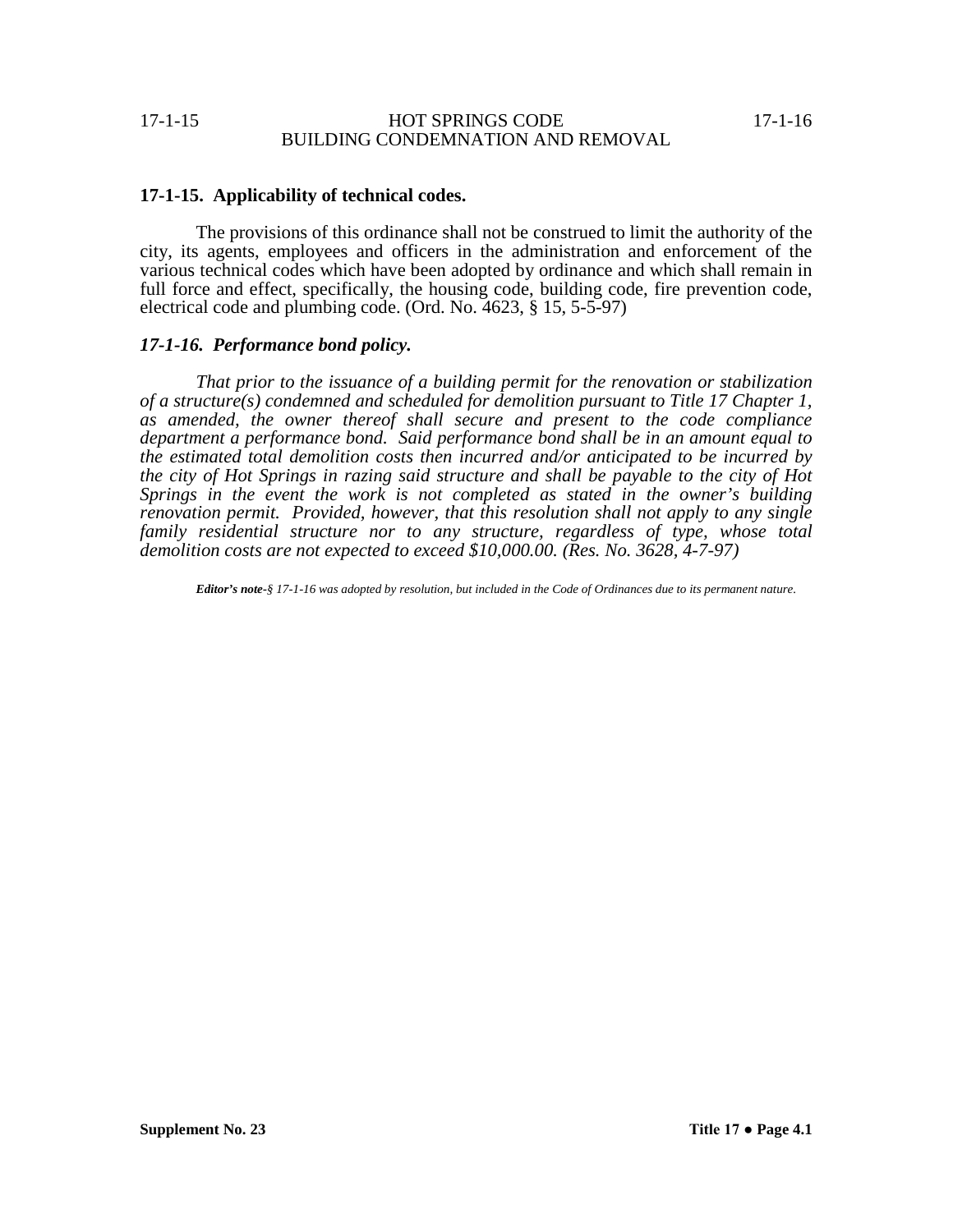# THIS PAGE LEFT BLANK INTENTIONALLY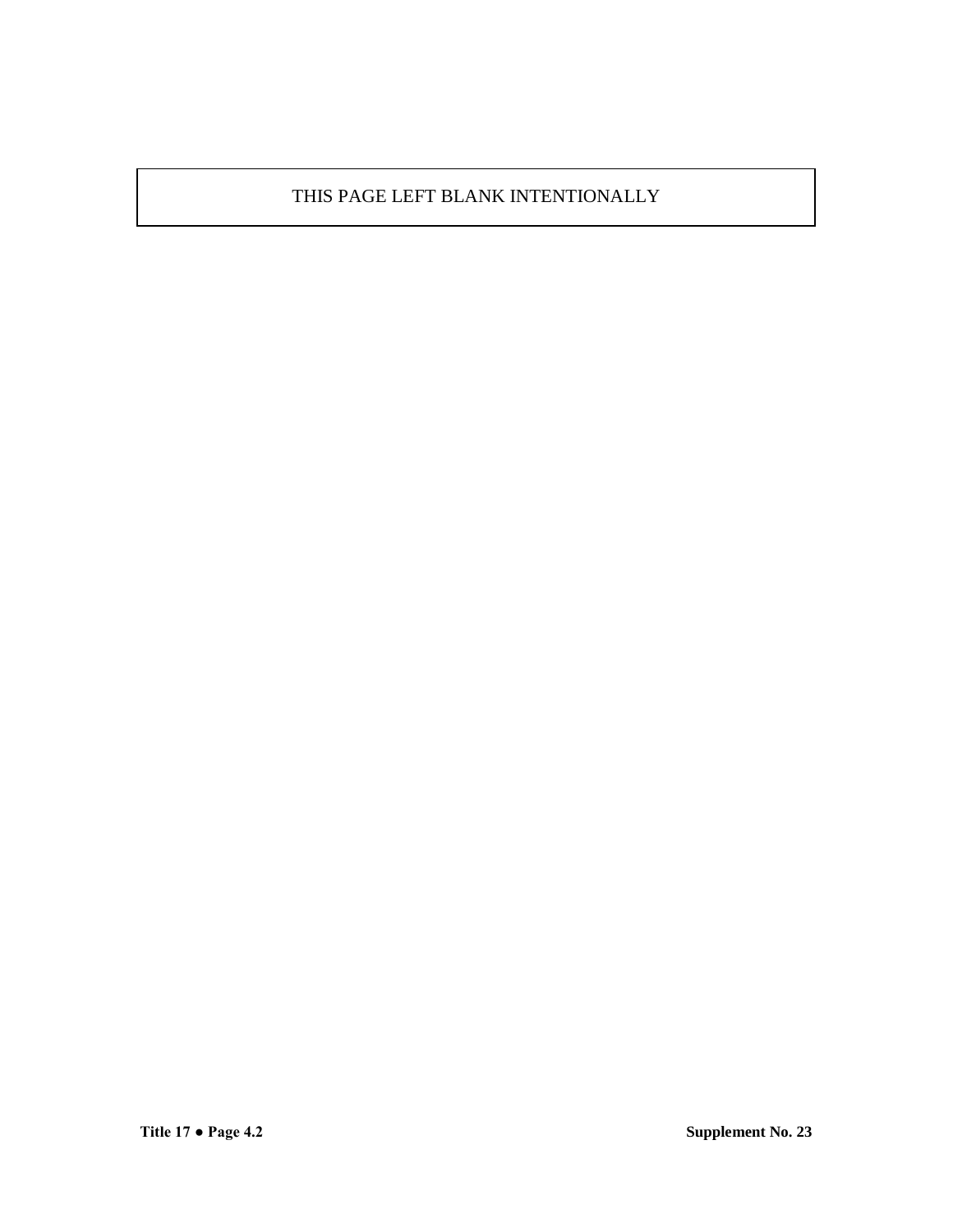# **CHAPTER 2**

# **PROPERTY MAINTENANCE CODE**

<span id="page-7-0"></span>

| Art. |  | Purpose and Definitions, $\S 17-2-1-\S 17-2-4$ |  |
|------|--|------------------------------------------------|--|
|------|--|------------------------------------------------|--|

Art. II. Administration and Permits, §17-2-5--§17-2-10<br>Art. III. Premises Code. 817-2-11-817-2-14

Art. III. Premises Code, §17-2-11–§17-2-14<br>Art. IV. Inoperable Motor Vehicles Code, §1

Art. IV. Inoperable Motor Vehicles Code, §17-2-15-§17-2-20<br>Art. V. Housing Code, §17-2-21-§17-2-27.6

Housing Code, §17-2-21–§17-2-27.6

#### ARTICLE 1. PURPOSE AND DEFINITIONS

#### **17-2-1. Short title.**

This Code shall be known and cited as the Hot Springs Property Maintenance Code.

#### **17-2-2. Purpose; intent.**

The purpose and intent of this Code is to insure the public health, safety, and welfare insofar as they are affected by the conditions and maintenance of existing residential structures, dwelling units, rooming units, and premises and to insure consistent community standard are applied to all residential property.

#### **17-2-3. Application.**

No person, firm or corporation shall occupy as owner-occupant or let or sublet to another for occupancy any residential structure, dwelling unit, rooming unit or guest room designed or intended to be used for the purpose of living, sleeping, or cooking therein, including the adjourning premises which does not comply with the provisions of this Code.

#### **17-2-4. Definitions.**

Words stated in the present tense include the future; words stated in the masculine gender include the feminine and neuter; the singular number includes the plural and the plural, the singular. Where terms are not defined through the methods authorized by this section, such terms shall have ordinarily accepted meanings such as the context implies. Unless otherwise expressly stated, the following terms shall, for the purposes of this Code, have the meanings shown in this article.

*Addition.* An extension or increase in the floor area or height of a structure or building.

*Antique motor vehicle.* A vehicle twenty-five (25) years or older that has been or is being restored and is licensed as an antique vehicle.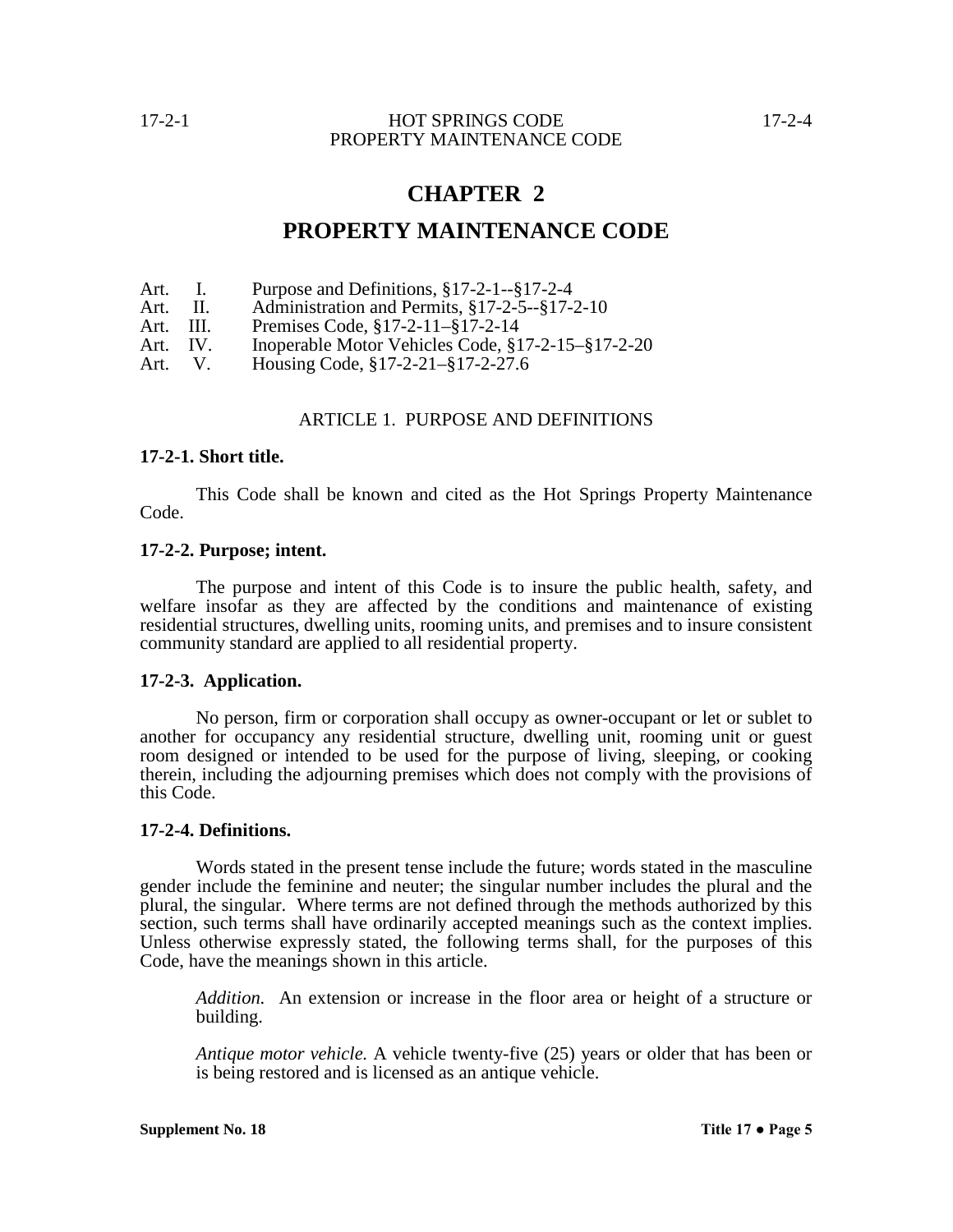#### 17-2-4 HOT SPRINGS CODE 17-2-4 PROPERTY MAINTENANCE CODE

*Basement.* That portion of a building which is partly or completely below grade.

*Bathroom.* A required space within a dwelling unit affording privacy to the user containing plumbing fixtures including at least a bathtub or shower, toilet and sink. Bathrooms shall have a minimum floor space of 36 square feet with no dimension less than 4 feet. Bathrooms must have a ceiling height of at least 6 feet 8 inches.

*Bedroom.* Any room or space used or intended to be used for sleeping purposes.

*City.* The words "the city" or "this city" shall be construed as if the words "of Hot Springs" follow it and shall extend to and include its several officers, agents and employees.

*Compliance officer.* The city manager or employee or agent of the City of Hot Springs designated by the city manager with the responsibility for enforcement and administration of this Code.

*Dwelling unit.* A single unit providing complete, independent living facilities for one or more persons, including permanent provisions for living, sleeping, eating, cooking, bathroom facilities and sanitation facilities. A unit designed for long term stay and may be let for occupancy by the day, week or month. Each dwelling unit shall have at least 250 square feet of habitable space for the first occupant and an additional 70 square feet of habitable space for each additional occupant.

*Enclosure.* A structure or building that completely conceals the contents from public view.

*Exterior property.* The open space on the premises and on adjoining property under the control of owners or operators of such premises.

*Extermination.* The control and elimination of insects, rats or other pests by eliminating their harborage places; by removing or making inaccessible materials that serve as their food.

*Garbage.* The animal or vegetable waste resulting from the handling, preparation, cooking and consumption of food.

*Guard.* A building component or a system of building components located at or near the open sides of elevated walking surfaces that minimizes the possibility of a fall from the walking surface to a lower level.

*Habitable space.* Space in a dwelling unit or rooming unit for living, sleeping, eating, or cooking. Bathrooms, closets, storage or utility spaces, and similar areas are not considered habitable spaces. Habitable spaces shall have a ceiling height of at least seven (7) feet.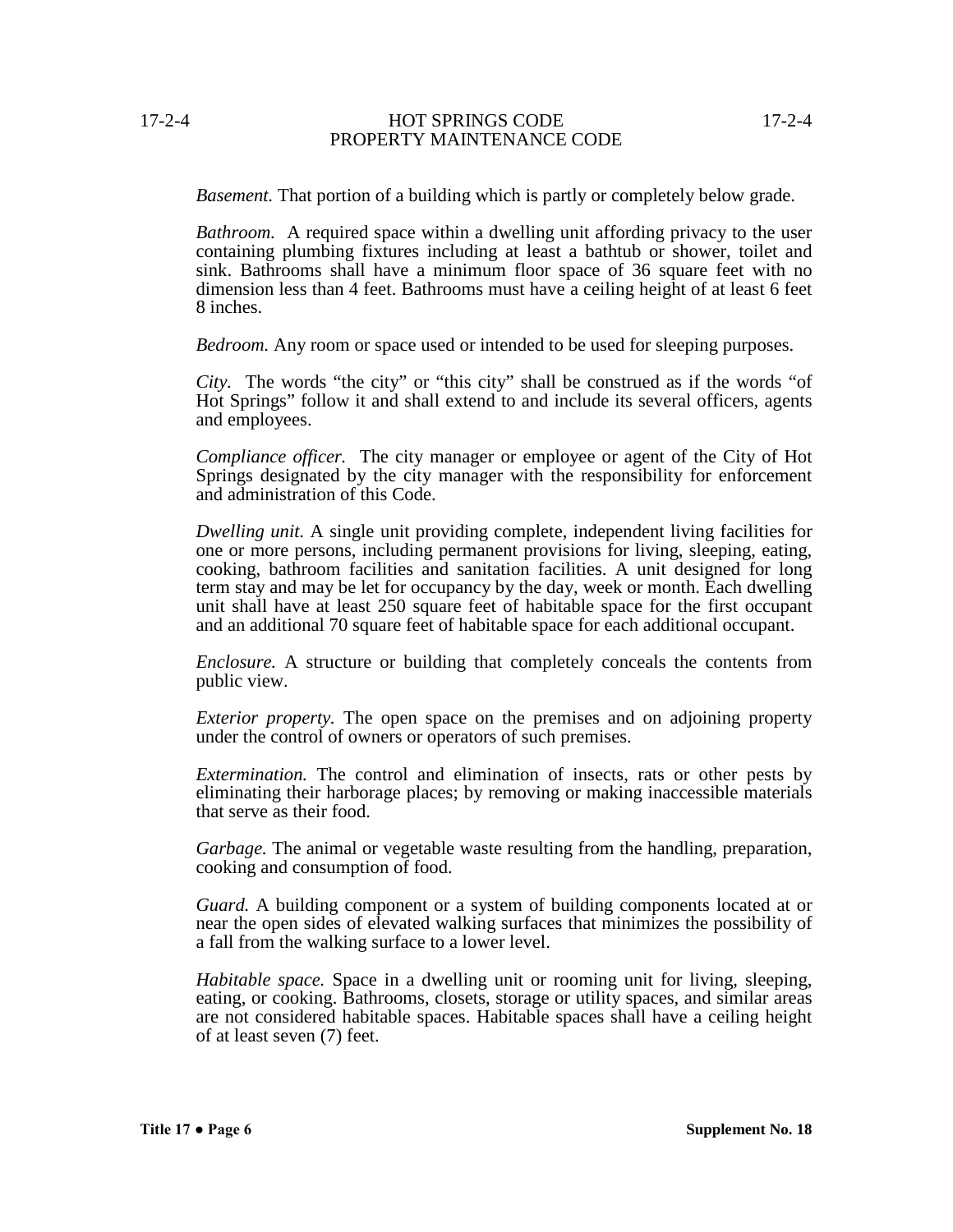#### 17-2-4 **HOT SPRINGS CODE** 17-2-4 PROPERTY MAINTENANCE CODE

*Kitchen.* A required space within a dwelling unit for the purpose of food preparation and food storage containing not less than a mechanical refrigeration unit, a permanently installed cook stove, a kitchen sink, cabinets and counter space for food preparation each having a clear working space of not less than 30 inches.

*Imminent danger.* A condition which could cause serious or life-threatening injury or death at any time, hereafter termed "life safety violation."

*Infestation.* The presence, within or contiguous to a structure or premises, of insects, rats, vermin, or other pests.

*Inoperable motor vehicle.* Any vehicle not in proper condition to be legally operated on the streets of Hot Springs, not capable of self locomotion or that does not have a valid current license plate.

*Labeled.* Devices, equipment, appliances, or materials to which has been affixed a label, seal, symbol, or other identifying mark of a nationally recognized testing laboratory, inspection agency or other organization concerned with product evaluation that maintains periodic inspection of the production of the above- labeled items and by whose label the manufacturer attests to compliance with applicable nationally recognized standards.

*Let for occupancy or let.* To permit, provide or offer possession or occupancy of a dwelling, dwelling unit, rooming unit, building, premise, or structure by a person who is or is not the legal owner of record thereof, pursuant to a written or unwritten lease, agreement or license, or pursuant to a recorded or unrecorded agreement of contract for the sale of land.

*Occupancy.* The purpose for which a building or portion thereof is utilized or occupied.

*Occupant.* Any individual living or sleeping in a building, or having possession of a space within a building.

*Openable area.* That part of a window, skylight, or door which is available for unobstructed ventilation and which opens directly to the outdoors.

*Operator.* Any person who has charge, care, or control of a structure or premises which is let or offered for occupancy.

*Owner.* Any person, firm, or corporation having a legal or equitable interest in the property; or recorded in the official records of the state, county, or municipality as holding title to the property; or otherwise having control of the property, including the guardian of the estate of any such person, and the executor or administrator of the estate of such person if ordered to take possession of real property by a court.

*Premises.* A developed lot, plot, or parcel of land.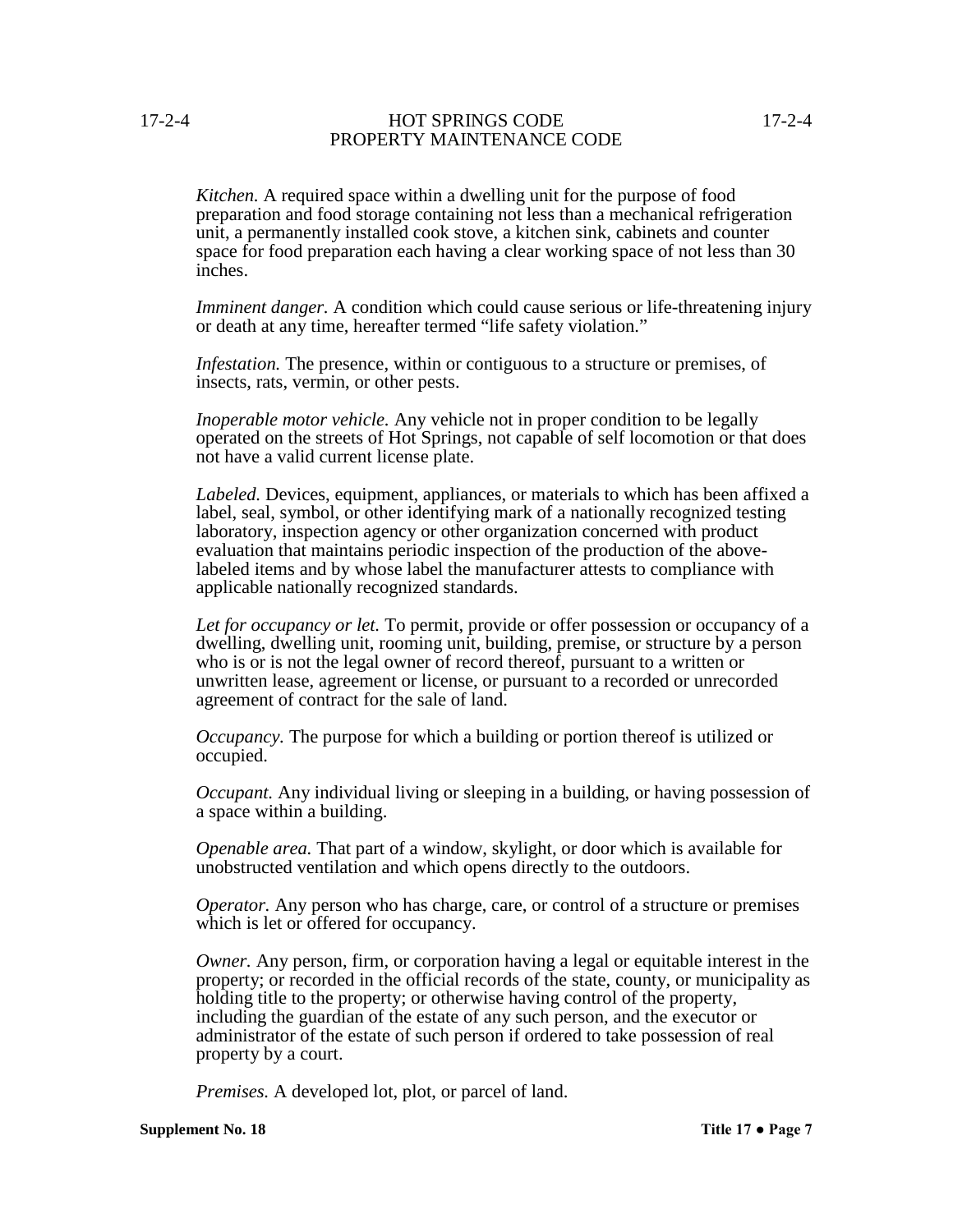*Rooming unit.* Any space or room intended to be occupied for sleeping or living, but not for cooking purposes, including hotel and motel rooms. A unit not authorized for long term stay and may only be let by the day or week. Each rooming unit shall have at least 150 square feet of floor space for the first two occupants and at least 70 square feet of floor space for each additional occupant. At least one flush water closet, lavatory basin, and bathtub or shower shall be supplied for each four rooming units whenever such facilities are shared. All such facilities shall be located on the same floor they serve and shall be accessible from a common hall or corridor.

*Rubbish.* Waste materials including paper, rags, cartons, boxes, wood, excelsior, rubber, leather, tree branches, yard trimmings, tin cans, metals, mineral matter, glass, crockery and dust, and other similar materials.

*Structure.* That which is built or constructed or a portion thereof.

*Tenant.* A person, corporation, partnership or group, whether or not the legal owner of record, occupying a building or portion thereof as a unit.

*Undeveloped property.* A parcel of land that has not been developed for residential or commercial use or has not been cleared of natural tree and plant growth.

*Ventilation.* The natural or mechanical process of supplying conditioned or unconditioned air to, or removing such air from, any space.

*Workmanlike.* Executed in a skilled manner; e.g., generally plumb, level, square, in line, undamaged and without marring adjacent work.

#### ARTICLE II. ADMINISTRATION AND PERMITS

#### **17-2-5. Administration.**

#### **17-2-5.1. Scope.**

The provisions of this Code shall apply to all existing residential structures, dwelling units, rooming units, guestrooms and all residential use and all existing premises, and shall constitute the minimum requirements and standards for all premises, residential uses, equipment, facilities for light, ventilation, space, heating, sanitation, protection from the elements, safety from fire and other hazards, sanitary maintenance and the responsibilities of the owners and tenants.

#### **17-2-5.2. Responsibility.**

It shall be the owner's responsibility to insure residential property is maintained in compliance with this Code. Provided the occupants of a residential structure, dwelling unit, or rooming unit shall be responsible for keeping in a clean, sanitary, and safe condition that part of the structure, dwelling unit, rooming unit, or premises which they occupy or control.

**Title 17 ● Page 8 Supplement No. 18**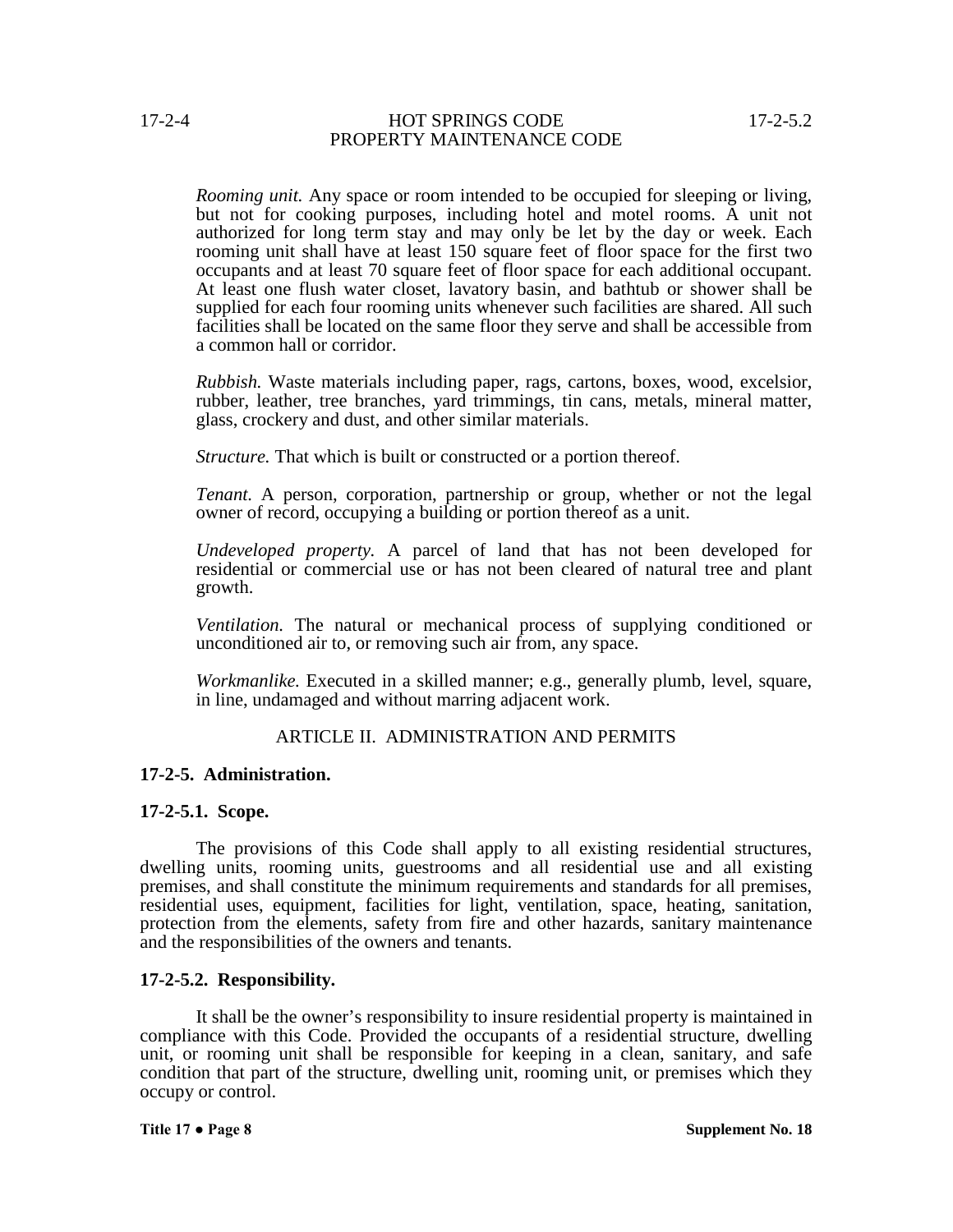#### **17-2-5.3. Application of other codes.**

Additions to a structure, or the systems of a structure, shall be done in accordance with the procedures and provisions of the most current addition of the Zoning Code, Building Code, Plumbing Code, Mechanical Code, Gas Code and the Electrical Code as adopted by the City of Hot Springs.

#### **17-2-5.4. Workmanship.**

Repairs, maintenance work, alterations or installations which are caused directly or indirectly by the enforcement of this Code shall be executed and installed in a workmanlike manner and all materials shall be installed in accordance with the manufacturer's installation instructions.

#### **17-2-5.5. Requirements not covered by code.**

Requirements necessary for the strength, stability or proper operation of an existing fixture, structure, or equipment, or for the public safety, health, and general welfare, not specifically covered by this Code, shall be determined by the compliance officer.

#### **17-2-5.6. Enforcement.**

The compliance officer shall enforce the provisions of this Code. The compliance officer shall not be engaged in, or directly or indirectly connected with, the furnishing of labor, materials, or appliances for the construction, alteration, or maintenance of a building, or the preparation of construction documents thereof, unless that person is the owner of the building; nor shall such officer or employee engage in any work that conflicts with official duties or with the interests of the city.

#### **17-2-5.7. Right of entry.**

The compliance officer is hereby authorized to enter any residential structure, dwelling unit, or premise at reasonable times to inspect for compliance with this Code subject to constitutional restrictions on unreasonable searches and seizures upon receipt of voluntary written consent. If entry is refused or not obtained, the city is authorized to pursue other recourse as provided by law.

#### **17-2-5.8. Notices and orders.**

The compliance officer shall issue all necessary notices or orders to ensure compliance with this Code and shall keep official records of all business activities. Such records shall be retained in the official records as long as the building or structure to which such records relate remains in existence, unless otherwise provided for by other regulations. Notice shall be given to the owner or the person or persons responsible. Such notice shall be in writing, include a description of the real estate sufficient for identification, include a statement of the violation or violations, and the amount of time to correct the violation or violations.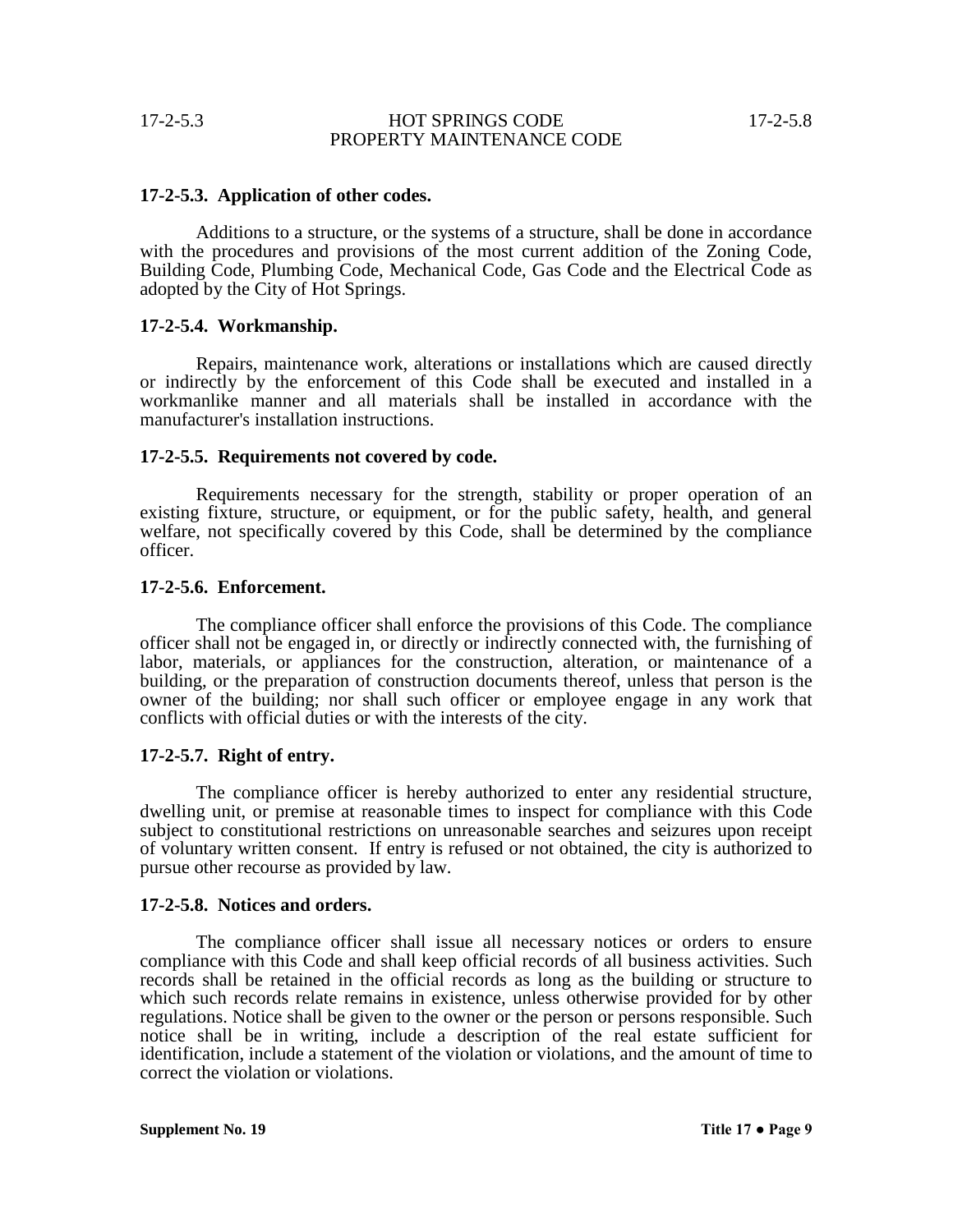#### **17-2-5.9. Modifications.**

Whenever there are practical difficulties involved in carrying out the provisions of this Code, the compliance officer shall have the authority to grant minor modifications for individual cases, provided that the strict letter of this Code is impractical and the modification is in compliance with the intent and purpose of this Code and that such modification does not lessen health, life, and fire safety requirements. The details of action granting modifications shall be recorded and entered in the department files.

#### **17-2-5.10. Alternative materials, methods and equipment.**

The provisions of this Code are not intended to prevent the installation of any material or to prohibit any method of construction not specifically proscribed by this Code, provided that any such alternative has been approved. An alternative material or method of construction shall be approved where the compliance officer finds that the proposed design is satisfactory and complies with the intent of the provisions of this Code. Whenever there is insufficient evidence of compliance with the provisions of this Code, or evidence that a material or method does not conform to the requirements of this Code, or in order to substantiate claims for alternative materials or methods, the compliance officer shall have the authority to require tests to be made as evidence of compliance at no expense to the city.

#### **17-2-6. Permits.**

#### **17-2-6.1. Repairs.**

All required repairs or alterations performed on a structure, dwelling unit, rooming unit, or guest room pursuant to the provisions of this Code shall require the owner, the owners agent, the occupant or the tenant to first obtain a rehabilitation permit. Rehabilitation permits shall be effective for 30 days from the date of purchase. All repairs required under the provisions of this code, with the exception of life safety violations, shall be completed with in that 30 days. Life safety violation shall be corrected with in 7 days. Any repairs to the electrical facilities, plumbing facilities, or mechanical facilities will require the applicable permits as prescribed in the City of Hot Springs Electrical Code, Plumbing Code and Mechanical Code. The administrator shall have authority to grant 30-day extensions to a rehabilitation permit provided reasonable progress has been made. No extensions shall be granted for life-safety violations. (Ord. No. 5085, §1(a), 4- 15-02)

#### **17-2-6.2. Permit fees.**

Permit fees for rehabilitation permits shall be as prescribed for building permits in the City of Hot Springs Building Code as may now or hereafter be adopted by the board of directors.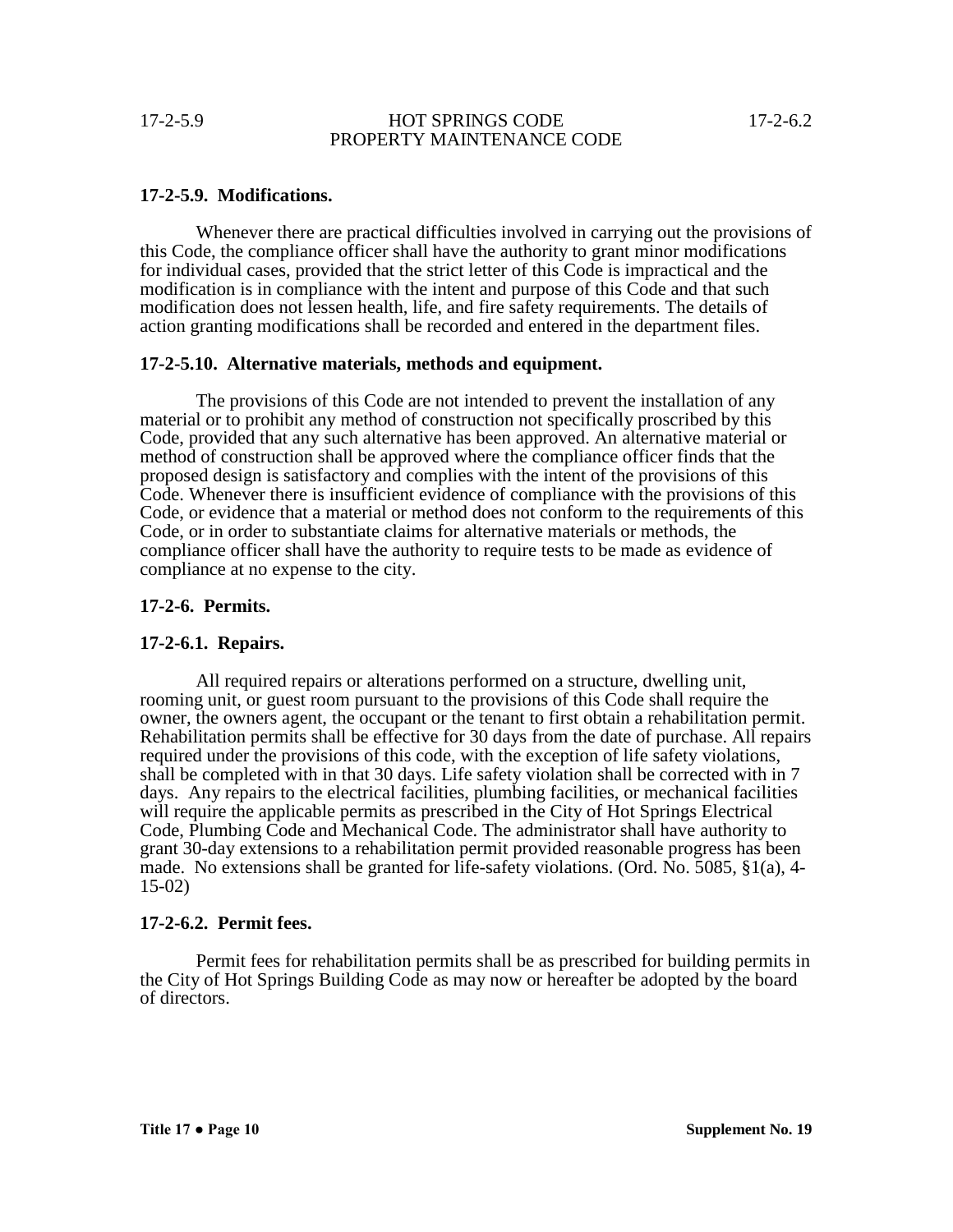#### 17-2-7 **HOT SPRINGS CODE** 17-2-11.1 PROPERTY MAINTENANCE CODE

#### **17-2-7. Appeals.**

Any person directly affected by a decision related to this Code or a notice or order issued under this Code shall have the right to appeal. Said appeal shall be made to such technical board as may now or hereafter exist and designed by the board of directors to serve in this capacity. Written application for appeal shall be filed within 20 days after the day the decision, notice or order was served. An application for appeal shall be based on a claim that the true intent of this Code or the rules legally adopted thereunder have been incorrectly interpreted, the provisions of this Code do not fully apply, or the requirements of this Code are adequately satisfied by other means, or that the strict application of any requirement of this Code would cause an undue hardship.

**Cross reference -** §15-1-10, board of adjustments and appeals.

#### **17-2-8. Emergency action.**

Not withstanding any provisions herein to the contrary, in cases of extreme emergency where notice is not practical, the city is hereby authorized to enter upon any real property, structure or premise and take such action or actions as may be immediately necessary for the preservation of the public health, safety and welfare prior to the issuance of notice as provided herein. Provided, further, that the procedural requirements of this ordinance shall be adhered to following such emergency action.

#### **17-2-9. Penalties.**

Any person, firm, corporation or tenant upon conviction in the City of Hot Springs Municipal Court or any other court of competent jurisdiction for violation of the provision of this Code shall be subject to such fines and penalties as established by the general penalty clause of the Hot Springs Code of Ordinances as may now or hereafter be enacted by the Hot Springs Board of Directors.

#### **17-2-10. Reserved.**

#### ARTICLE III. PREMISES CODE.

#### **17-2-11. Premises.**

#### **17-2-11.1. Exterior property.**

All exterior residential and commercial property and premises shall be maintained in a clean, safe and sanitary condition. The owner or occupant shall keep that part of the exterior property which such owner or occupant controls in a clean and sanitary condition. In this regard, all exterior property shall comply with the following requirements.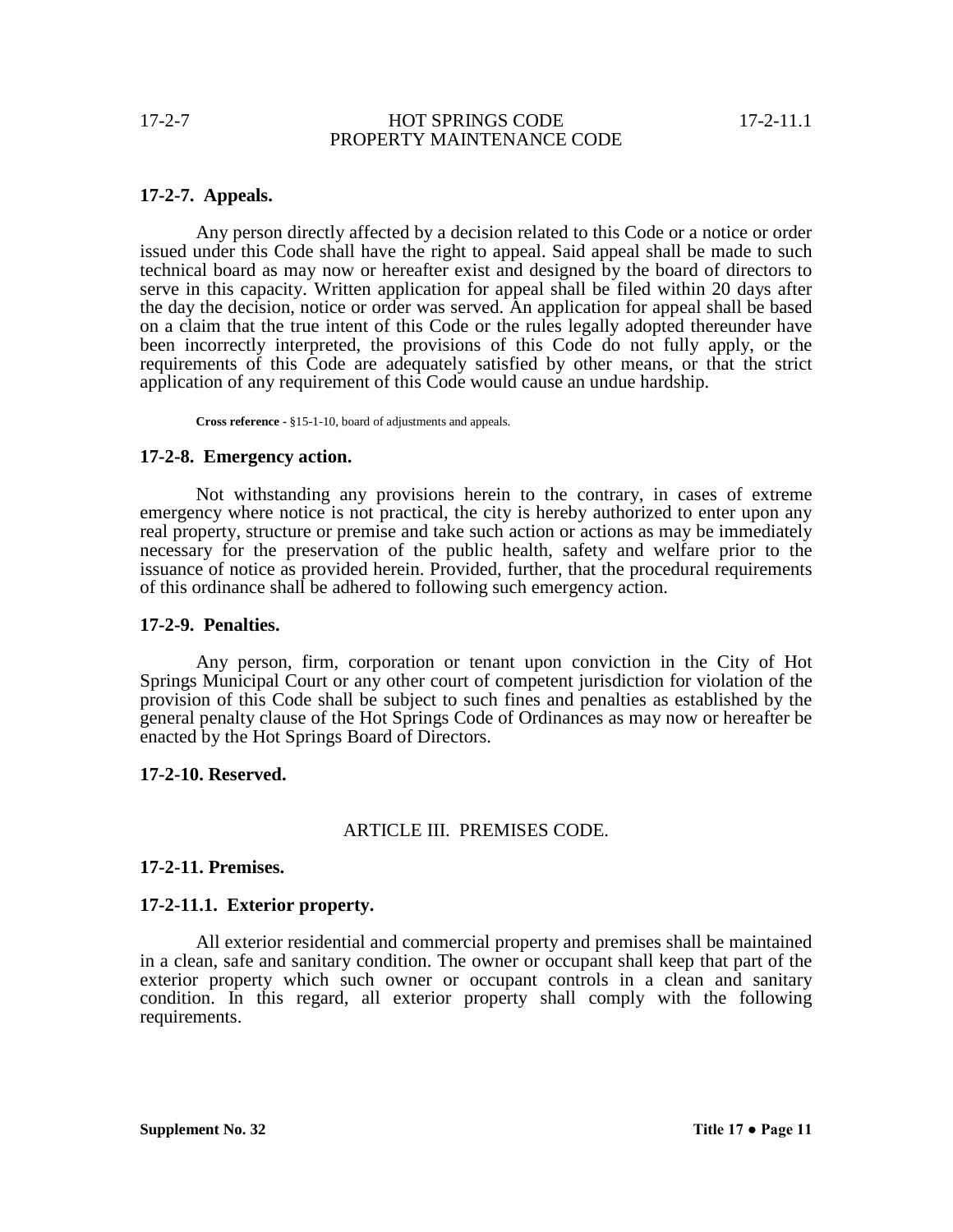#### 17-2-11.2 HOT SPRINGS CODE 17-2-11.9 PROPERTY MAINTENANCE CODE

#### **17-2-11.2. Weeds.**

All premises and exterior property shall be maintained free from weeds or plant growth in excess of ten (10) inches. Weeds shall be defined as all grasses, annual plants and vegetation, other than trees or shrubs; provided, this provision shall not include cultivated flowers and gardens. Exception: Undeveloped property as defined in Article I.

#### **17-2-11.3. Exterior premises.**

Exterior premises including sidewalks, driveways and carports, porches, walkways, stairs, parking spaces, and similar areas not completely enclosed, shall be maintained free from hazardous conditions, building materials, appliances, household items, rubbish, debris, or other similar items.

#### **17-2-11.4. Dead trees.**

All premises and exterior property shall be maintained free from dead trees. Property owners shall removed dead trees that constitute a hazard to public or private property as stated in Ordinance No. 4960, the City of Hot Springs Public Tree Code. Further provided, all premises and exterior property shall be maintained free from fallen branches and limbs.

#### **17-2-11.5. Grading and drainage.**

All developed premises shall be graded and maintained to prevent the erosion of soil and the accumulation of stagnant water on the premises.

#### **17-2-11.6. Rodent harborage.**

All premises and exterior property shall be kept free from conditions which might become a harborage for rodents.

#### **17-2-11.7. Outside storage.**

All building materials, appliances, household items, and other similar items not designed or intended for outside storage shall be stored in a completely enclosed building or structure impervious to the elements.

#### **17-2-11.8. Exhaust vents.**

Pipes, ducts, conductors, fans, or blowers shall not discharge gases, steam, vapor, hot air, grease, smoke, odors, or other gaseous or particulate wastes directly upon abutting or adjacent public or private property or that of another tenant.

#### **17-2-11.9. Accessory structures.**

Accessory structures, including detached garages, fences, and walls, shall be maintained structurally sound and in good repair. All exposed wood surfaces other than treated or exterior rated materials shall be covered with a protective coating.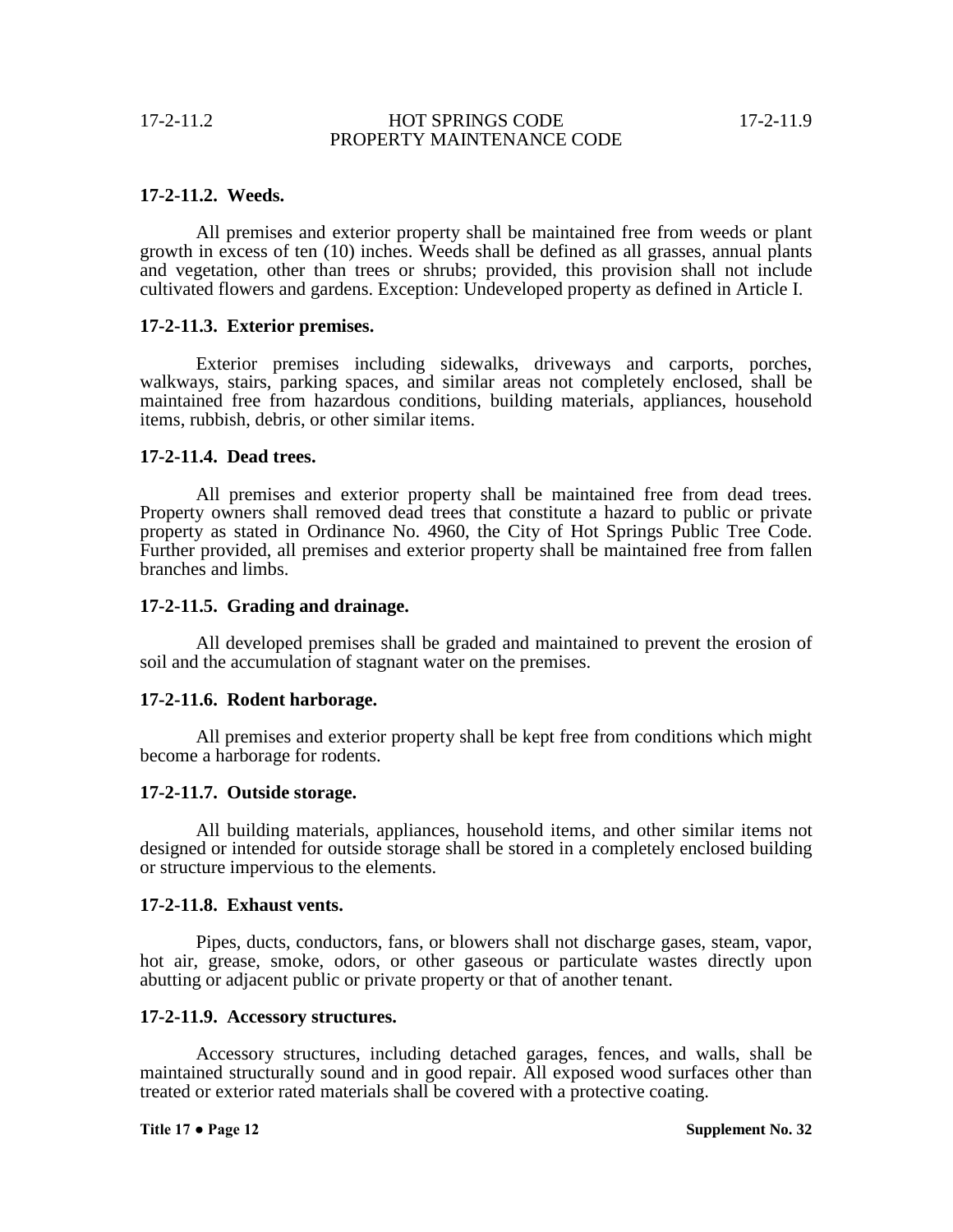#### **17-2-11.10. Defacement of property.**

No person shall damage, mutilate, or deface any exterior surface of a structure, building, fence, or wall on private or public property by placing thereon any marking, carving, or graffiti. It shall be the responsibility of the owner to restore said surface to an approved state of maintenance and repair.

#### **17-2-12. Notice and lien.**

#### **17-2-12.1. Noncompliance.**

If the owner or person responsible for a lot or parcel of property within the city, after being giving a written seven (7) day notice to comply, shall refuse or neglect to perform the duties in connection with his or their property as specified in said notice, the city is hereby authorized to enter upon said property and have said violation or violations removed. The cost incurred by the city in removing said violation shall be charged against the property and shall constitute a lien thereon. The authority granted to the city herein shall apply only to those violations listed in this article (Premises Code). (Ord. No. 5085, §1(b), 4-15-02)

#### **17-2-12.2. Unknown or nonresident owner.**

In cases where the owner of a lot is unknown or his/her whereabouts is not known or he/she is a nonresident of the State of Arkansas, a copy of the written notice herein referred to shall be posted upon the premises and, before any action to remove the violations or enforce such lien shall be had, the city shall prepare an affidavit setting out the facts as to the unknown address or whereabouts of the nonresident, and shall notify the defendant by registered letter addressed to the defendant's last known address.

#### **17-2-12.3. Enforcement of lien.**

The lien herein provided may be enforced and collected in either one of the following manners:

- (a) The lien may be enforced at any time within eighteen (18) months after work has been completed by an action in the chancery court; or
- (b) The amount of the lien herein provided may be determined at a hearing before the board of directors held after thirty (30) days written notice by certified mail to the owner or owners of the property if the name of the owner or owners is known; and if the name of the owner or owners cannot be determined, then after publication of notice of such hearing in a newspaper having a bona fide circulation in Garland County for one insertion per week for four (4) consecutive weeks and the amount so determined at said hearing, plus ten (10) percent penalty for collection, shall be certified by the board of directors to the Garland County Tax Collector and by him/her placed on the tax books as delinquent taxes, and collected accordingly, and the amount, less three (3) percent thereof, when so collected shall be paid to the city.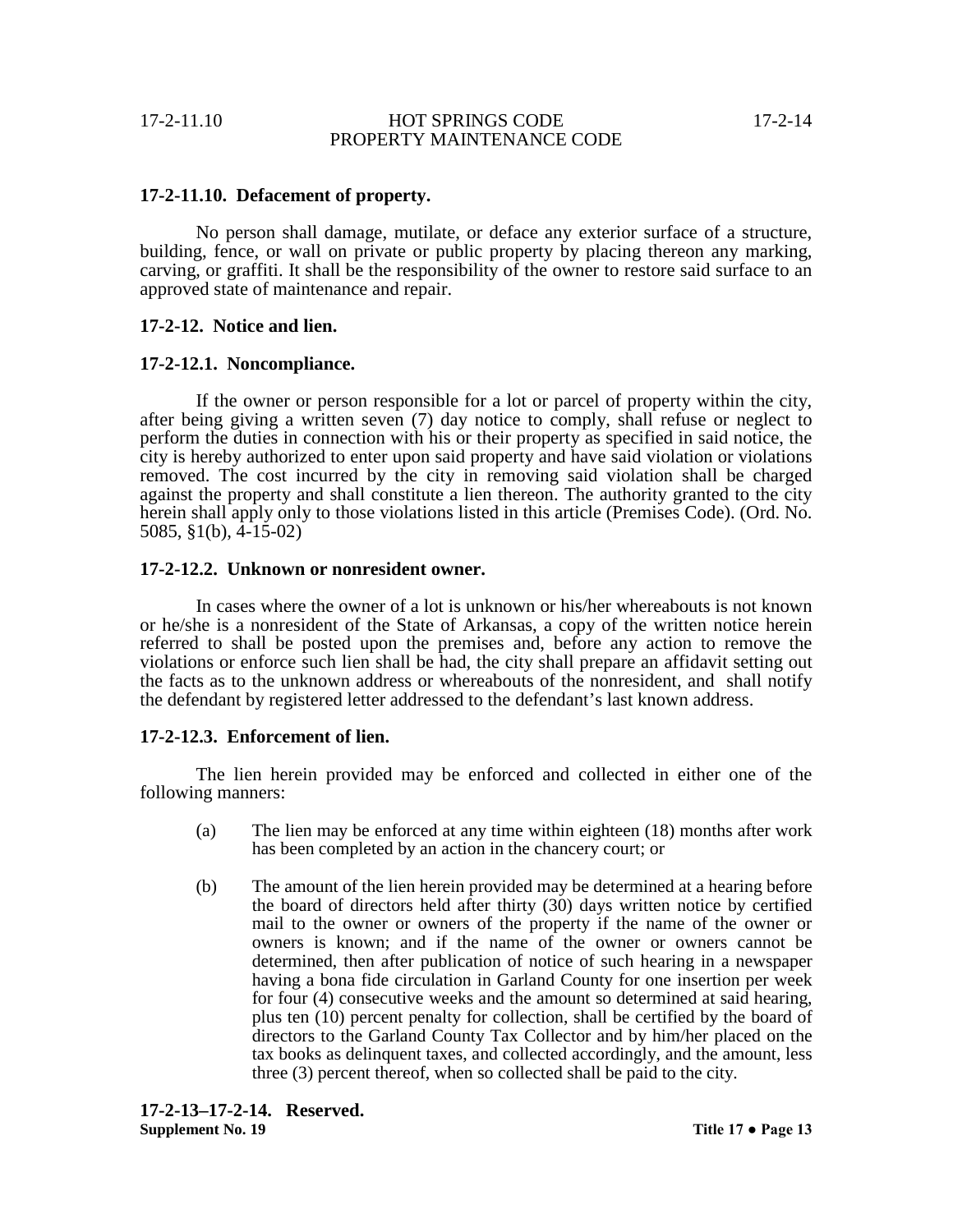#### 17-2-15 HOT SPRINGS CODE 17-2-15.3 PROPERTY MAINTENANCE CODE

#### ARTICLE IV. INOPERABLE MOTOR VEHICLES CODE.

#### **17-2-15. Inoperable motor vehicles unlawful.**

It shall be unlawful for any person to keep, maintain or store inoperable motor vehicles, as defined in Article I, upon public or private property within the City of Hot Springs.

#### **17-2-15.1. Exceptions.**

The following exceptions shall be allowed upon private property:

- (a) Any vehicles stored within an enclosure as defined in Article I.<br>(b) One operable non-licensed vehicle will be allowed per address.
- One operable non-licensed vehicle will be allowed per address.
- (c) Vehicles designed for off road use that are not capable of being licensed for use on the streets of Hot Springs. Further provided, these vehicles are operable and capable of being used in the manner for which they were designed. Included in this category are dune-buggies, four wheelers, three wheelers and motorcycles.

#### **17-2-15.2. Inoperable vehicle repair permits.**

Property owners or tenants shall be allowed to obtain a repair permit from the city for the purpose of repairing an inoperable motor vehicle on their private property. No more than two permits will be issued at a specific address in a calender year. The permit fee shall be ten dollars (\$10.00) per vehicle. The permit shall be for a period of four months.

#### **17-2-15.3. Notice of violation; removal of vehicle; redemption or sale.**

(a) Whenever the city manager or his duly authorized representative observes any such vehicle as defined in this Code to be a violation of this Code, placed or stored in the open public property, they shall file a written report, setting forth the location of said vehicle, its make or model, the license number and the name of the owner, if known. The vehicle shall be tagged with a notice requiring the owner of said vehicle to remove same within twenty-four (24) hours and in the event said vehicle is not removed, the city is hereby authorized and directed to cause the removal of vehicle and impound same in accordance with the laws governing abandoned motor vehicles. In the event said motor vehicle obstructs the movement of traffic or constitutes a traffic hazard, the city shall immediately have said motor vehicle removed.

(b) When the city manager or his duly authorized representative finds motor vehicles disassembled, abandoned, inoperable, junked or wrecked, as defined in this code, in the open on private property, a written notice shall be served upon the owner or the person responsible for placing same upon private property to remove the vehicle within five (5) days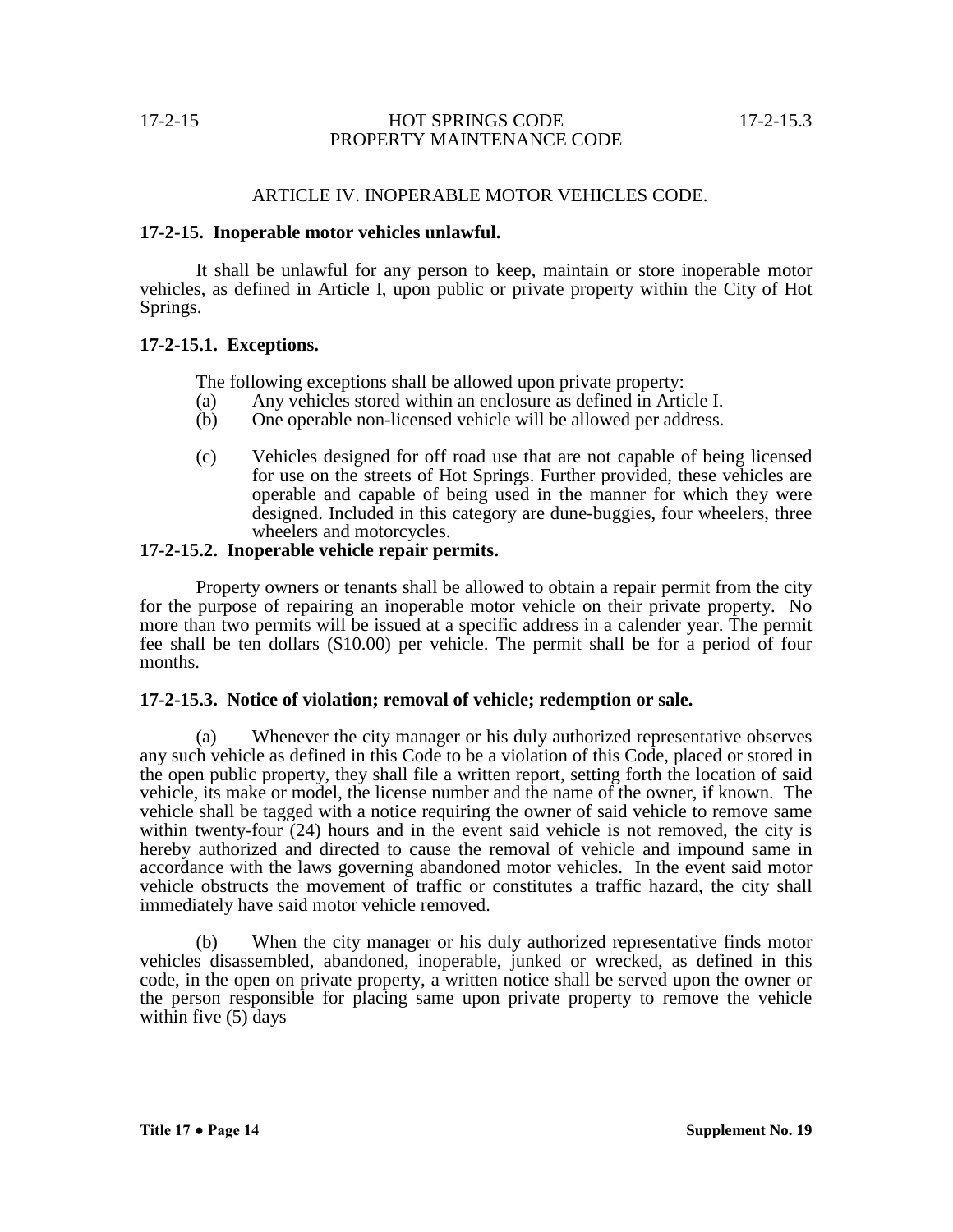#### 17-2-15.3 **HOT SPRINGS CODE** 17-2-22 PROPERTY MAINTENANCE CODE

of receipt of said notice. If the disassembled, abandoned, inoperable, junked or wrecked motor vehicle has not been removed within five (5) days of receipt of notice to remove same, or upon return of said notice letter if sent via U.S. Mail, the city is authorized to cause said motor vehicle, or portions thereof to be removed and the same shall be handled as an abandoned vehicle under the laws of the State of Arkansas and disposed of accordingly.

(c) In the event the motor vehicle owners or the persons responsible for parking or storing same in the open upon private property cannot be determined or located, then a written notice shall be given to the owner of the property or the person in custody or control of the property notifying them to remove said vehicle within twenty (20) days from the receipt of such notice.

Upon the expiration of twenty (20) days, if the owner of the property or the person in possession or control of the property has not removed said vehicles, the city is authorized to cause said motor vehicles or portions thereof, to be removed and same shall be handled as an abandoned vehicle under the laws of the State of Arkansas and disposed of accordingly.

(d) In addition to towing, removal and storage charges assessed against said motor vehicle, there shall be added a cost of investigation, hereby determined to be twenty-five dollars (\$25.00) per vehicle, or portion thereof, and actual expenses for postage and related fees advanced by the City of Hot Springs, Arkansas, and all said charges shall be paid to the city upon redemption by the owner. If the vehicle is not redeemed, said charges shall be collected from the proceeds, upon sale, if available.

#### **17-2-15-4. Licensed businesses.**

Nothing in this article is to be interpreted as preventing any licensed business dealing in any manner with any types of automobiles from operating in a properly zoned area.

#### **17-2-16–17-2-20. Reserved.**

#### ARTICLE V. HOUSING CODE.

#### **17-2-21. Housing code.**

No residential structure, dwelling unit, rooming unit, guest room or residential use shall be occupied for the purpose of living, sleeping, or cooking therein which does not comply with the provisions of this Code.

#### **17-2-22. Unsafe equipment.**

Unsafe equipment includes water heaters, heating equipment, electrical wiring or equipment, plumbing fixtures or devices, or other equipment on the premises or within the structure which is in such disrepair or condition that such equipment is a hazard to life, health, property, or safety of the public or occupants of the premises or structure shall constitute a life safety violation and must be corrected within seven (7) days of

#### **Supplement No. 19 Title 17 • Page 15**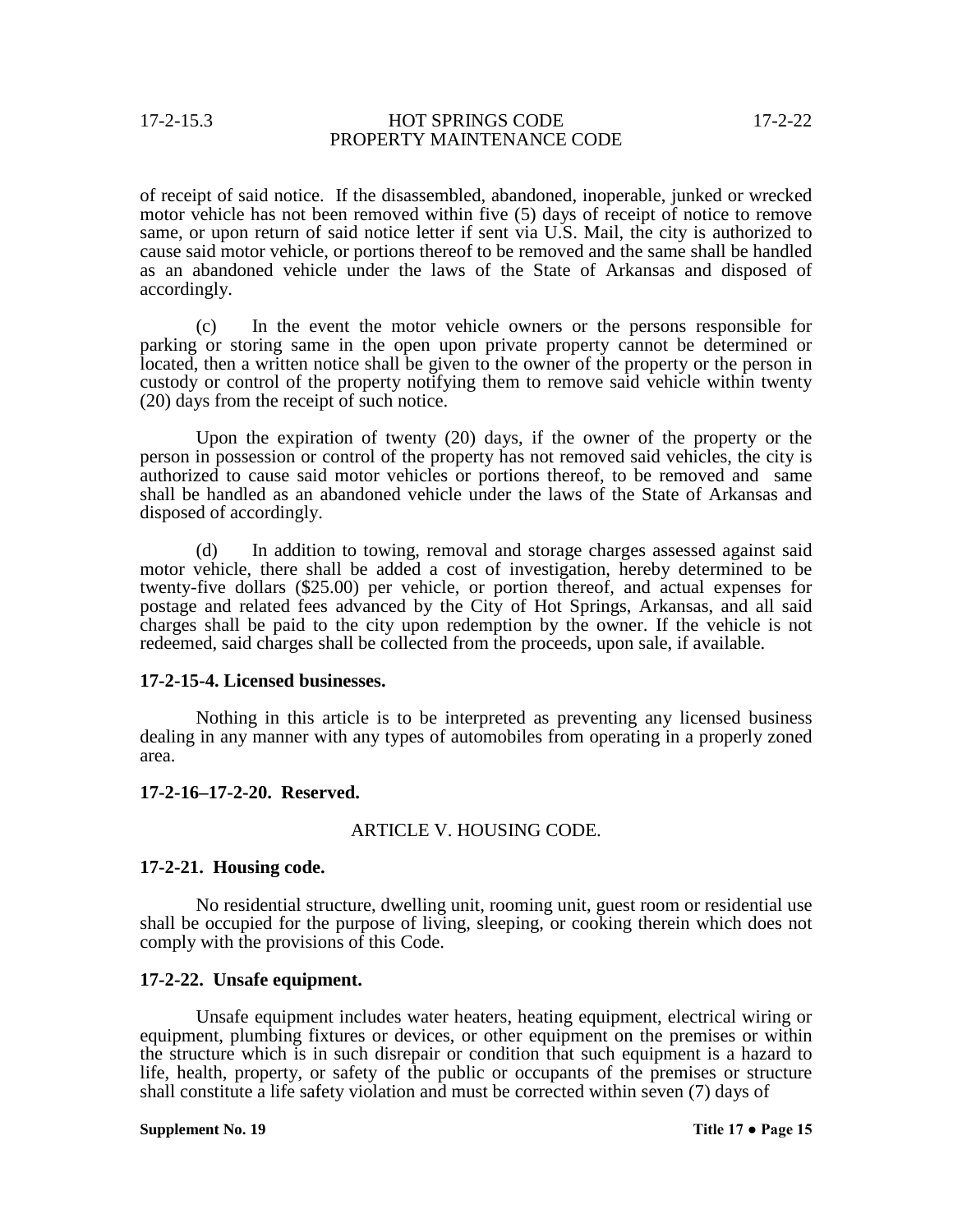#### 17-2-22 HOT SPRINGS CODE 17-2-23.6 PROPERTY MAINTENANCE CODE

receipt of notice. All other repairs must be corrected within thirty (30) days from the receipt of notice. Failure to correct a life safety violation within the permitted time can result in removal of the utilities from the structure.

#### **17-2-23. Exterior requirement.**

#### **17-2-23.1. Exterior of structures.**

All exterior surfaces including, but not limited to, doors, door and window frames, cornices, porches, trim, balconies, decks, and fences shall be maintained in good condition. Exterior wood surfaces, other than treated or decay-resistant woods, shall be protected from the elements and decay by painting or other protective covering or treatment. (Ord. No. 5085, §1(c), 4-15-02)

#### **17-2-23.2. Structural members.**

All structural members shall be maintained free from deterioration and shall be capable of safely supporting the imposed dead and live loads.

#### **17-2-23.3. Foundation walls.**

All foundation walls shall be maintained plumb and free from open cracks and breaks and shall be kept in such condition so as to prevent the entry of rodents and other pests.

#### **17-2-23.4. Exterior walls.**

All exterior walls shall be free from holes, breaks, and loose or rotting materials; and maintained weatherproof and properly surface coated to prevent deterioration.

#### **17-2-23.5. Roofs and drainage.**

The roof and flashing shall be sound, tight, and not have defects that admit rain. Roof drainage shall be adequate to prevent dampness or deterioration in the walls or interior portion of the structure. Roof drains, gutters, and downspouts shall be maintained in good repair and free from obstructions. Roof water shall not be discharged in a manner that creates a public nuisance or affect neighboring property.

#### **17-2-23.6. Decorative features.**

All cornices, belt courses, corbels, terra cotta trim, wall facings, and similar decorative features shall be maintained in good repair with proper anchorage and in a safe condition.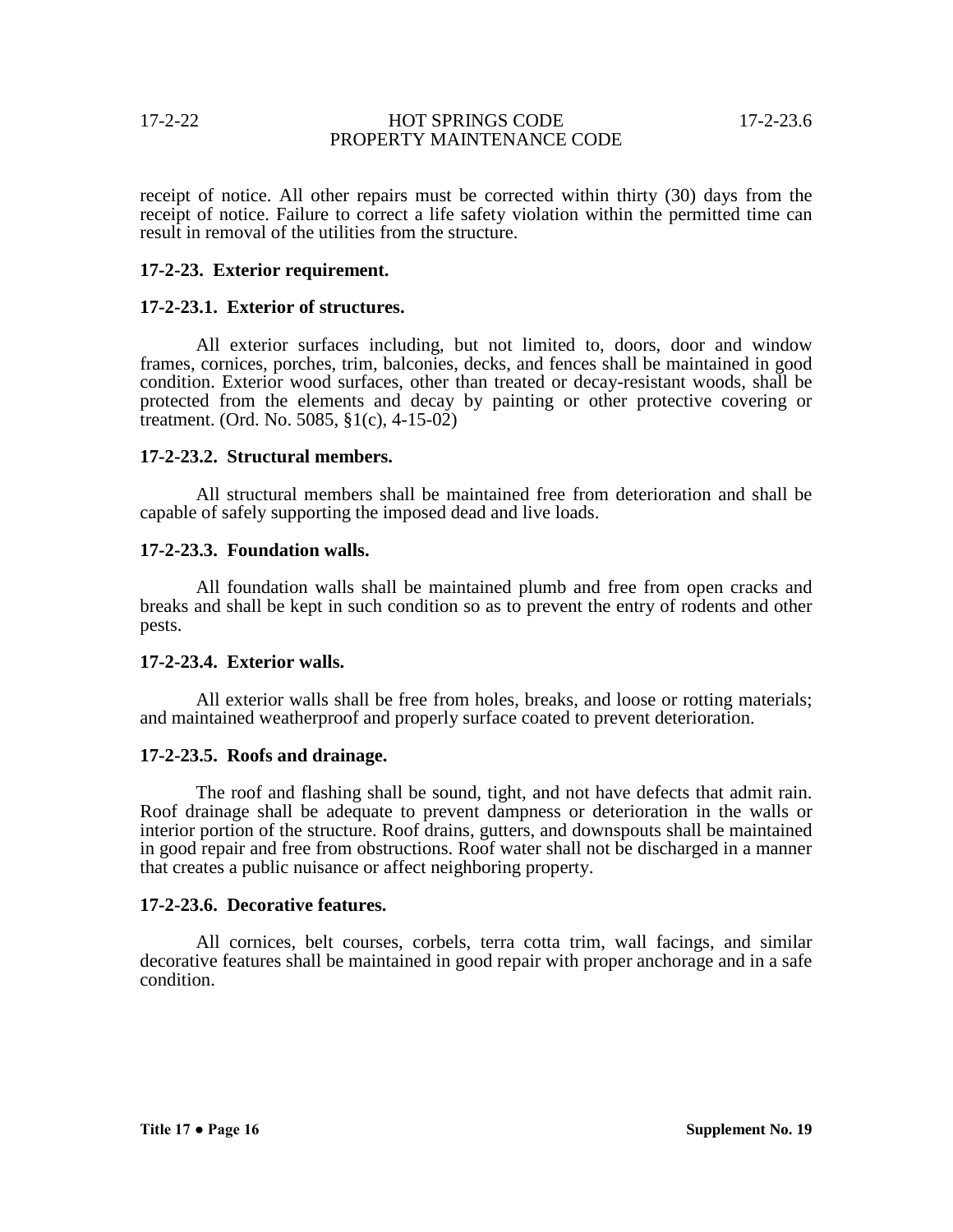#### **17-2-23.7. Overhang extensions.**

All overhang extensions including, but not limited to, canopies, metal awnings, fire escapes, standpipes, and exhaust ducts shall be maintained in good repair and be properly anchored so as to be kept in a sound condition. (Ord. No. 5085, §1(d), 4-15-02)

#### **17-2-23.8. Stairways, decks, porches, and balconies.**

Every exterior stairway, deck, porch, and balcony, and all appurtenances attached thereto, shall be maintained structurally sound, in good repair, with proper anchorage and capable of supporting the imposed loads. Protective railings as prescribed in the City of Hot Springs Building Code shall be required on any unenclosed structure over 30 inches above ground level and on any steps or stairs with four or more risers. All protective handrails and guards shall be firmly fastened and capable of supporting normally imposed loads and shall be maintained in good condition.

#### **17-2-23.9. Chimneys and towers.**

All chimneys, cooling towers, smoke stacks, and similar appurtenances shall be maintained structurally safe and sound, and in good repair. All exposed surfaces of metal or wood shall be protected from the elements and against decay or rust by periodic application of weather-coating materials, such as paint or similar surface treatment.

#### **17-2-23.10. Windows.**

Every habitable space shall have at least one window facing directly to the outdoors or to a court. The minimum total glazed area of a window in a habitable space shall be 8 percent of the floor area of such space. The total openable area of a window in a habitable space shall be equal to at least 45 percent of the minimum glazed area required. All glazing materials shall be maintained free from cracks and holes. All required windows shall be maintained to be openable and shall have security locking mechanisms installed.

#### **17-2-23.11. Bathrooms and toilet rooms.**

Every bathroom and toilet room shall comply with the ventilation requirements for habitable spaces as required, except that a window shall not be required in such spaces equipped with a mechanical ventilation system. Air exhausted by a mechanical ventilation system from a bathroom or toilet room shall discharge to the outdoors and shall not be recirculated.

#### **17-2-23.12. Insect screens.**

Every door, window, and other outside opening required for ventilation shall be supplied with approved tightly fitting screens of not less than 16 mesh per inch. Exception: Screens shall not be required if the dwelling unit is supplied with a working force air system. (Ord. No. 5085, §1(e), 4-15-02)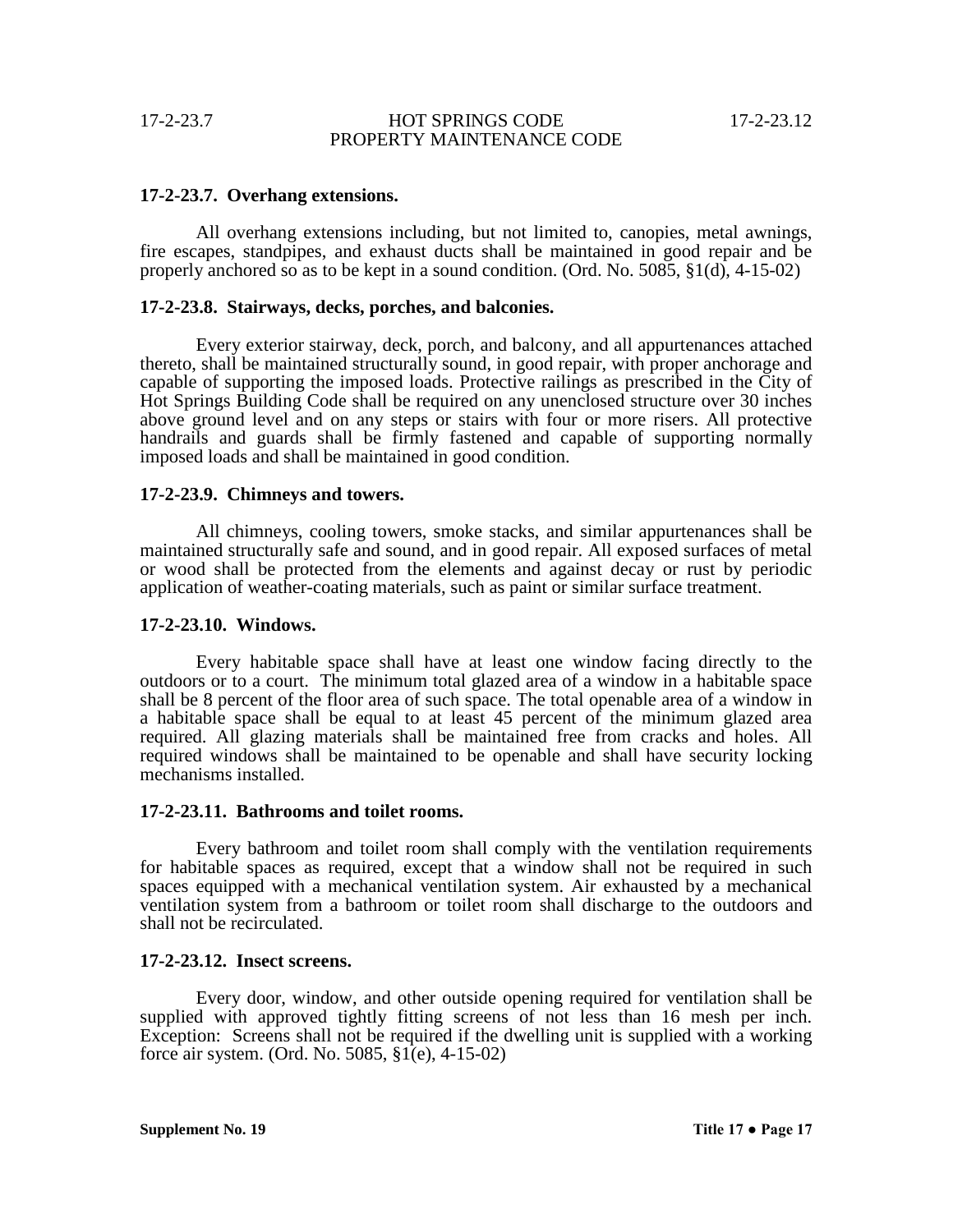17-2-23.13 HOT SPRINGS CODE 17-2-23.18 PROPERTY MAINTENANCE CODE

#### **17-2-23.13. Exterior doors.**

All exterior doors, with the exception of manufactured homes shall have a minimum clearance of 6 feet 8 inches. All exterior doors and door assemblies and hardware shall be maintained in good condition and shall be weatherproof. Locks at all entrances to dwelling units, rooming units and guest rooms shall tightly secure the door.

#### **17-2-23.14. Basement hatchways.**

Every basement hatchway shall be maintained to prevent the entrance of rodents, rain, and surface drainage water.

#### **17-2-23.15. Guards for basement windows.**

Every basement window that is openable shall be supplied with rodent shields, storm windows or other approved protection against the entry of rodents.

#### **17-2-23.16. Means of egress.**

Every residential structure shall have safe, unobstructed means of egress leading to a safe open space at ground level that meet the requirements listed below.

#### **17-2-23.17. One and two family dwellings.**

The primary means of egress must be a door at least 28 inches wide leading to the outside at grade. Secondary means of egress can be a second door independent and remote from the primary door or a window at least 20 inches wide no higher than 24 inches above the floor and no more than 20 feet above grade. If windows are used as the secondary means of egress each habitable space within the structure must have a window as described above.

#### **17-2-23.18. Apartment buildings, rooming houses, motels and hotels.**

Two means of egress are required. Dwelling units, rooming units or guest rooms may use the requirements listed above provided all the units are on the ground floor and each unit has a door opening to the outside at grade. Structures in which units open into a common hallway or corridor shall have at least two independent remote means of egress leading to the outside at grade for each floor. Each corridor or hall shall have lighted exit signs and emergency lights on each floor. Exit signs and emergency lights shall be installed as prescribed in the City of Hot Springs Fire Prevention Code. All means of egress doors shall be readily openable from the side from which egress is to be made without the need for keys or special knowledge.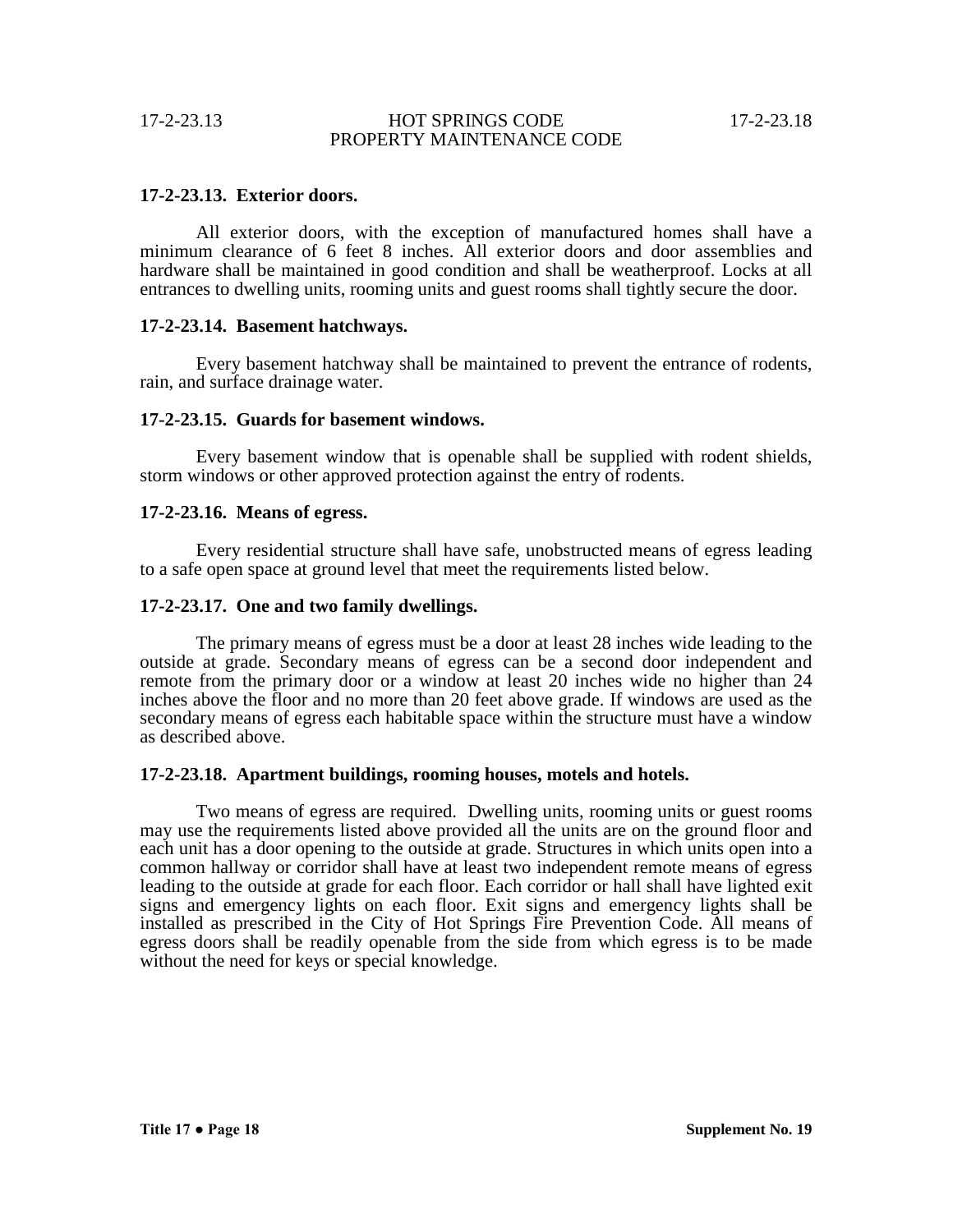#### **17-2-24. Interior.**

#### **17-2-24.1. General.**

The interior of a structure and equipment therein shall be maintained in good repair, structurally sound, and in a sanitary condition. Occupants shall keep that part of the structure which they occupy or control in a clean and sanitary condition. Every owner of a structure containing two or more dwelling units shall maintain, in a clean and sanitary condition, the shared or public areas of the structure and exterior property.

#### **17-2-24.2. Structural members.**

All structural members shall be maintained structurally sound and be capable of supporting the imposed loads.

#### **17-2-24.3. Interior surfaces.**

All interior surfaces, including walls, floors, ceilings, windows, doors, window frames, and door frames, shall be maintained in good, clean, and sanitary condition. Floor coverings in wet locations, (kitchens and bathrooms) shall be water impervious. Wall coverings around tubs or showers shall be water impervious material. (Ord. No. 5085, §1(f), 4-15-02)

#### **17-2-24.4. Stairs and walking surfaces.**

Every stair, ramp, landing, balcony, porch, deck, or other walking surface shall be maintained in sound condition and good repair.

#### **17-2-24.5. Interior doors.**

Every interior door shall fit reasonably well within its frame and shall be capable of being opened and closed by being properly and securely attached to jambs, headers or tracks as intended by the manufacturer of the attachment hardware.

#### **17-2-24.6. Accumulation of rubbish or garbage.**

All interior property and the interior of every structure shall be free from any accumulation of rubbish or garbage.

#### **17-2-24.7. Disposal of garbage.**

Every occupant of a structure, dwelling unit, rooming unit, or guest room shall dispose of garbage in a clean and sanitary manner by placing such garbage in an approved garbage disposal facility or approved garbage containers.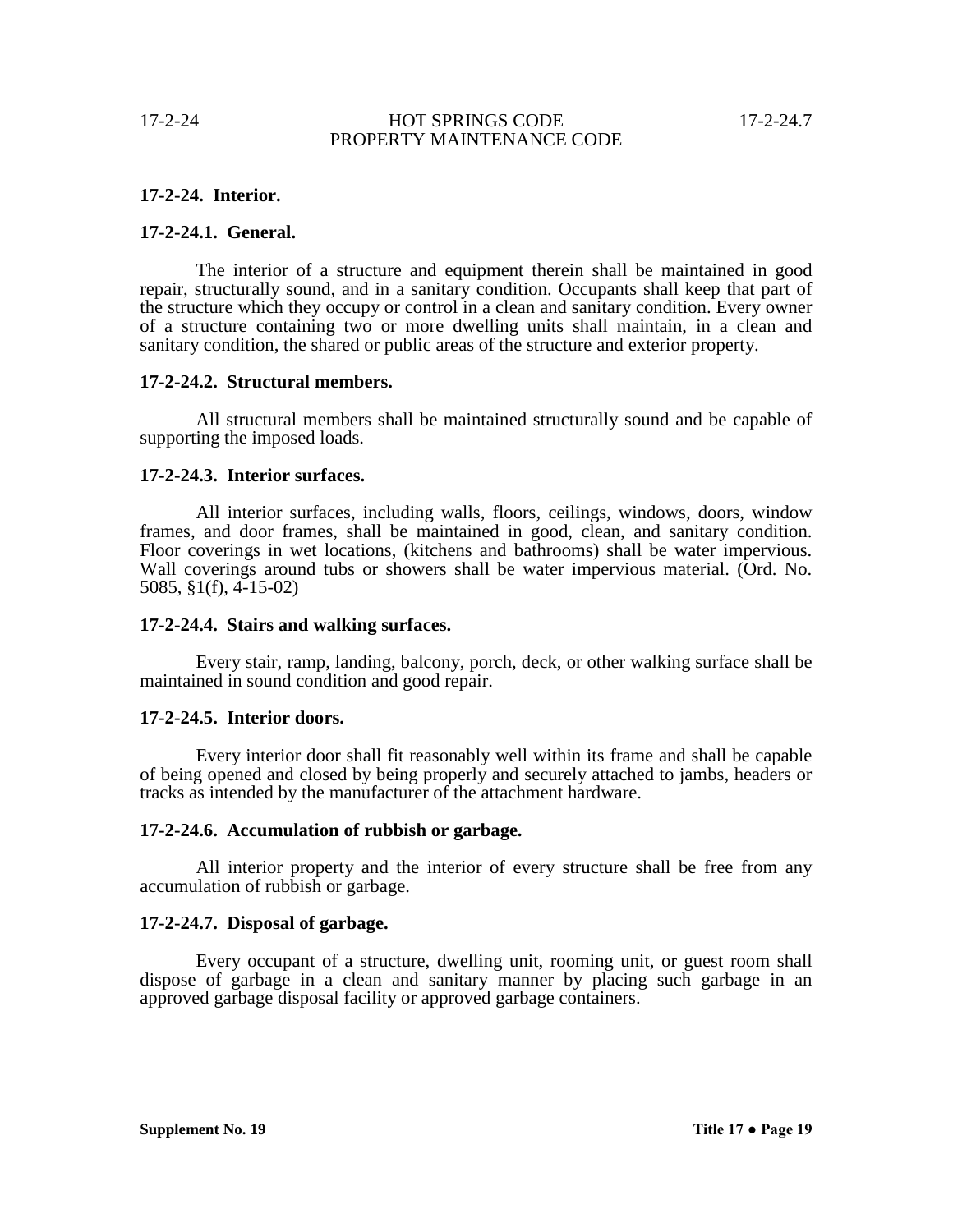#### **17-2-24.8. Infestation.**

All structures shall be kept free from insect and rodent infestation. All structures in which insects or rodents are found shall be promptly exterminated by approved processes that will not be injurious to human health. After extermination, proper precautions shall be taken to prevent re-infestation. The owner of any structure shall be responsible for extermination within the structure prior to renting or leasing the structure. The occupant of a one-family dwelling structure shall be responsible for extermination on the premises.

The owner of a structure containing two or more dwelling units (multiple occupancy) shall be responsible for extermination in the public or shared areas of the structure and exterior property. If infestation is caused by failure of an occupant to prevent such infestation in the area occupied, the occupant shall be responsible for extermination. Where the infestations are caused by defects in the structure, the owner shall be responsible for extermination.

#### **17-2-24.9. Clothes dryer exhaust.**

Clothes dryer exhaust systems shall be independent of all other systems and shall be exhausted in accordance with the manufacturer's instructions.

#### **17-2-25. Plumbing requirements.**

#### **17-2-25.1. General.**

The provisions of this section shall govern the minimum plumbing systems, facilities, and plumbing fixtures to be provided.

#### **17-2-25.2. Responsibility.**

The owner of the structure shall provide such plumbing facilities and plumbing fixtures in compliance with these requirements. A person shall not occupy as owneroccupant or permit another person to occupy any structure or premises which does not comply with the requirements of this section.

#### **17-2-25.3. Fixtures.**

All plumbing fixtures shall be properly installed and maintained in working order. All plumbing fixtures shall be maintained in a safe, sanitary and functional condition. Plumbing fixtures shall have adequate clearances for usage and cleaning. (Ord. No. 5085,  $§1(g), 4-15-02)$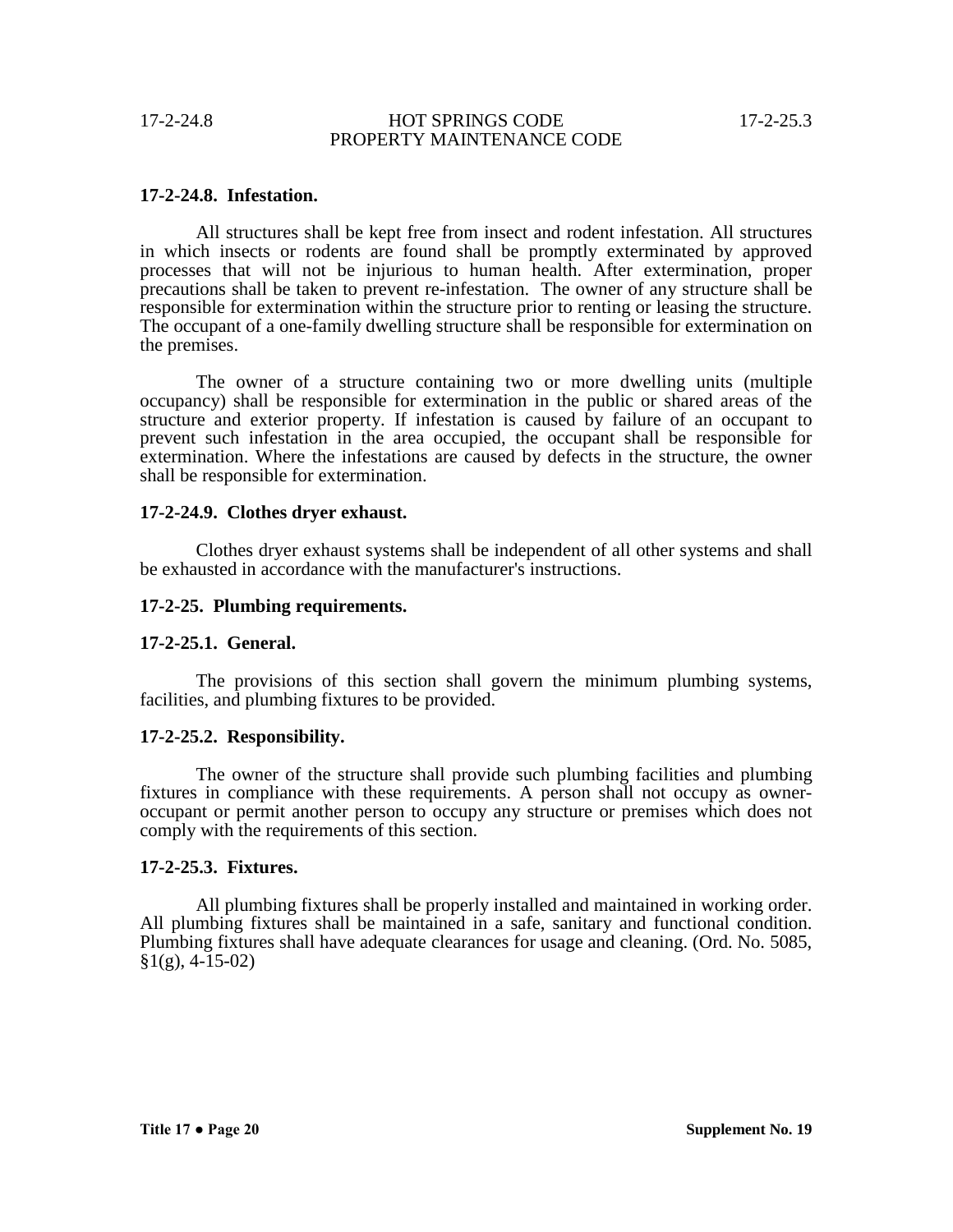#### **17-2-25.4. Plumbing system hazards.**

(a) Where it is found that a plumbing system in a structure constitutes a hazard to the occupants or the structure by reason of inadequate service, inadequate venting, cross connection, back-siphonage, improper installation, deterioration or damage or for similar reasons, the compliance officer shall require the defects to be corrected to eliminate the hazard. Failure to remove a life safety hazard can result in the removal of utilities from the structure until such time as the hazard has been corrected.

(b) Every sink, lavatory, bathtub or shower, drinking fountain, water closet, or other plumbing fixture shall be properly connected to either a public water system or approved private system. All kitchen sinks, lavatories, laundry facilities, bathtubs and showers shall be supplied with hot or tempered and cold running water. Supply lines shall be of approved materials, copper, or galvanized metal.

#### **17-2-25.5. Water supply.**

(a) The water supply shall be maintained free from contamination, and all water inlets for plumbing fixtures shall be located above the flood-level rim of the fixture. All hose bibs or faucets to which hoses are attached and left in place, shall be protected by an approved atmospheric-type vacuum breaker or an approved permanently attached hose connection vacuum breaker.

(b) The water supply system shall be installed and maintained to provide a supply of water to plumbing fixtures, devices, and appurtenances in sufficient volume and at pressures adequate to enable the fixtures to function properly, safely, and free from defects and leaks.

#### **17-2-25.6. Water heating facilities.**

Water heating facilities shall be properly installed, maintained, and capable of providing an adequate amount of water to be drawn at every required sink, lavatory, bathtub, shower, and laundry facility at a temperature of not less than 120ºF (49ºC). A gas-burning water heater shall not be located in any bathroom, toilet room, bedroom, or other occupied room normally kept closed, unless adequate combustion air and ventilation air are provided. An approved combination temperature and pressure relief valve and relief valve discharge pipe shall be properly installed and maintained on water heaters.

All plumbing fixtures shall be properly connected to either a public sewer system or to an approved private sewage disposal system.

#### **17-2-25.7. Maintenance.**

Every plumbing stack, vent, waste, and sewer line shall function properly and be kept free from obstructions, leaks, and defects.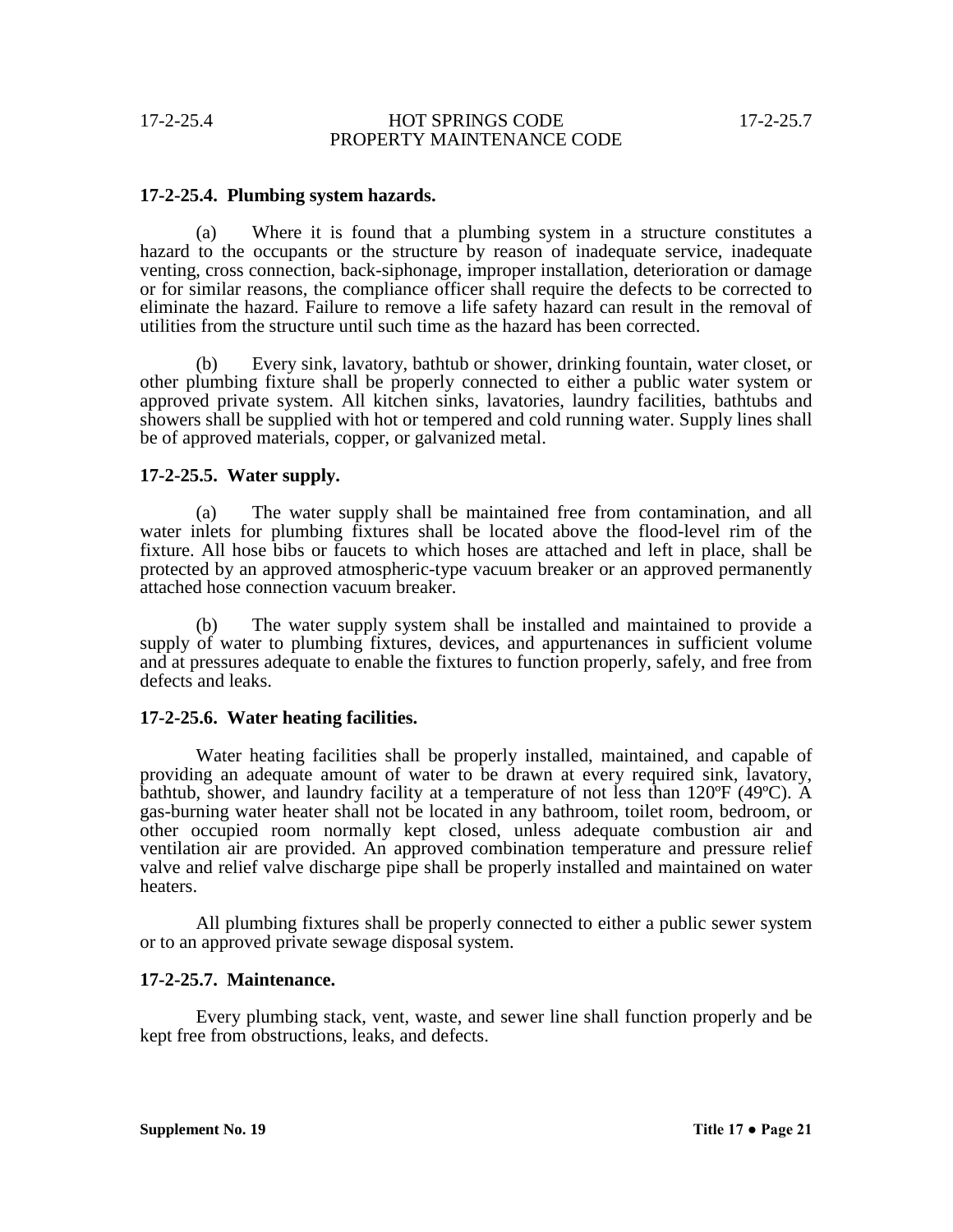#### **17-2-26. Mechanical requirements.**

#### **17-2-26.1. General.**

The provisions of this section shall govern the minimum mechanical facilities and equipment to be provided. Heating facilities shall be provided in structures as required by this section.

#### **17-2-26.2. Residential occupancies.**

Dwellings units and rooming units or guest rooms shall be provided with heating facilities capable of maintaining a room temperature of 65ºF (18ºC) in all habitable rooms, bathrooms and toilet rooms. Cooking appliances shall not be used to provide space heating to meet the requirements of this section.

#### **17-2-26.3. Heat supply.**

Every owner and operator of any building who rents, leases, or lets one or more dwelling unit, rooming unit, guest room on terms, either expressed or implied, shall furnish heating facilities capable of maintaining a temperature of not less than 65ºF (18ºC) in all habitable rooms, bathrooms, and toilet rooms.

#### **17-2-26.4. Room temperature measurement.**

The required room temperatures shall be measured 3 feet (914 mm) above the floor near the center of the room and 2 feet (610 mm) inward from the center of each exterior wall.

#### **17-2-26.5. Mechanical appliances.**

All mechanical appliances, fireplaces, solid fuel-burning appliances, cooking appliances, and water heating appliances shall be properly installed and maintained in a safe working condition, and shall be capable of performing the intended function.

#### **17-2-26.6. Removal of combustion products.**

All fuel-burning equipment and appliances shall be connected to an approved chimney or vent and a supply of air for complete combustion of the fuel and for ventilation of the space containing the fuel-burning equipment shall be provided for the fuel-burning equipment. Exception: Fuel-burning equipment and appliances which are labeled for unvented operation in rooms other than bedrooms and bathrooms. A unvented fuel-burning device may be allowed in a bedroom, provided the maximum output of the device is 10,000 BTU or less and it has an O.D.S. device. A unvented heater may be allowed in a bathroom, provided the maximum output of the device is 6,000 BTU or less and it has an O.D.S. device.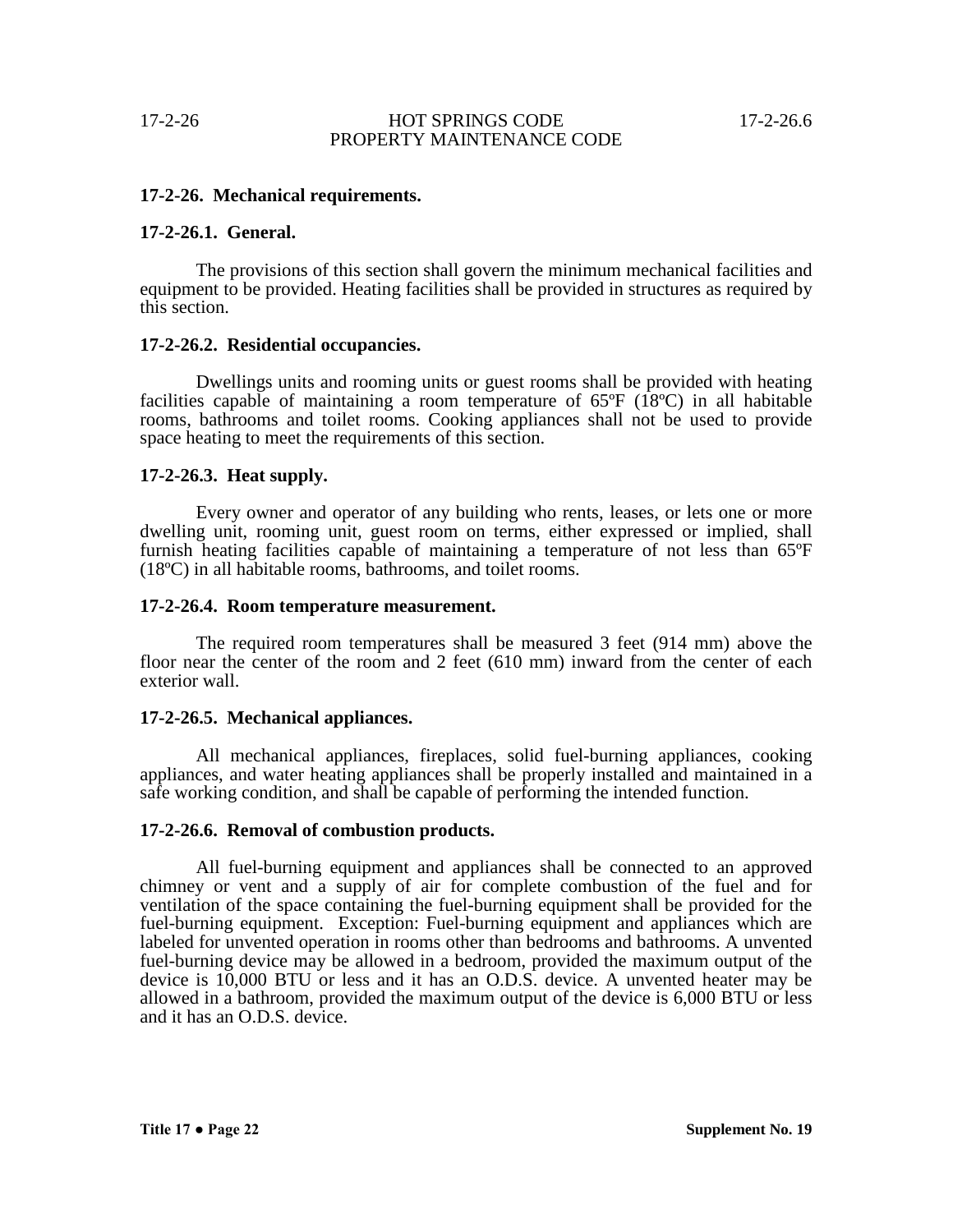#### 17-2-26.7 HOT SPRINGS CODE 17-2-27.6 PROPERTY MAINTENANCE CODE

#### **17-2-26.7. Clearances.**

All required clearances to combustible materials shall be maintained and safety controls for fuel-burning equipment shall be maintained in effective operation.

#### **17-2-27. Electrical requirements.**

#### **17-2-27.1. Facilities required.**

Every occupied dwelling, dwelling unit, rooming unit, or guest room shall be provided with an electrical system in compliance with the requirements of this section. Installation of all electrical equipment, wiring, and appliances shall be properly installed and maintained in a safe and approved manner.

#### **17-2-27.2. Service type.**

Dwellings and dwelling units shall be served by a three-wire, 120/240 volt, single-phase electrical service having a rating of not less than 60 amperes. Service shall be properly grounded and bonded. The service disconnect shall be located outside the structure and be totally accessible.

#### **17-2-27.3. Receptacles.**

Every habitable space in a dwelling unit, rooming unit, or guest room shall contain at least two separate and remote receptacle outlets. Every laundry area shall contain at least one grounded-type receptacle or a receptacle with a ground fault circuit interrupter. Every bathroom shall contain at least one ground fault circuit interrupter receptacle. Every section of kitchen counter top shall have at least one ground fault circuit interrupter receptacle.

#### **17-2-27.4. Lighting fixtures.**

Every habitable space and every public hall, interior stairway, kitchen, bathroom, laundry room, and utility room shall contain at least one electric lighting fixture.

#### **17-2-27.5. Smoke detectors.**

Every habitable space within a dwelling unit, rooming unit, or guest room shall have an approved, working smoke detector. Smoke detectors shall be battery operated and may also receive power from the building wiring. (Ord. No. 5085, §1(h), 4-15-02)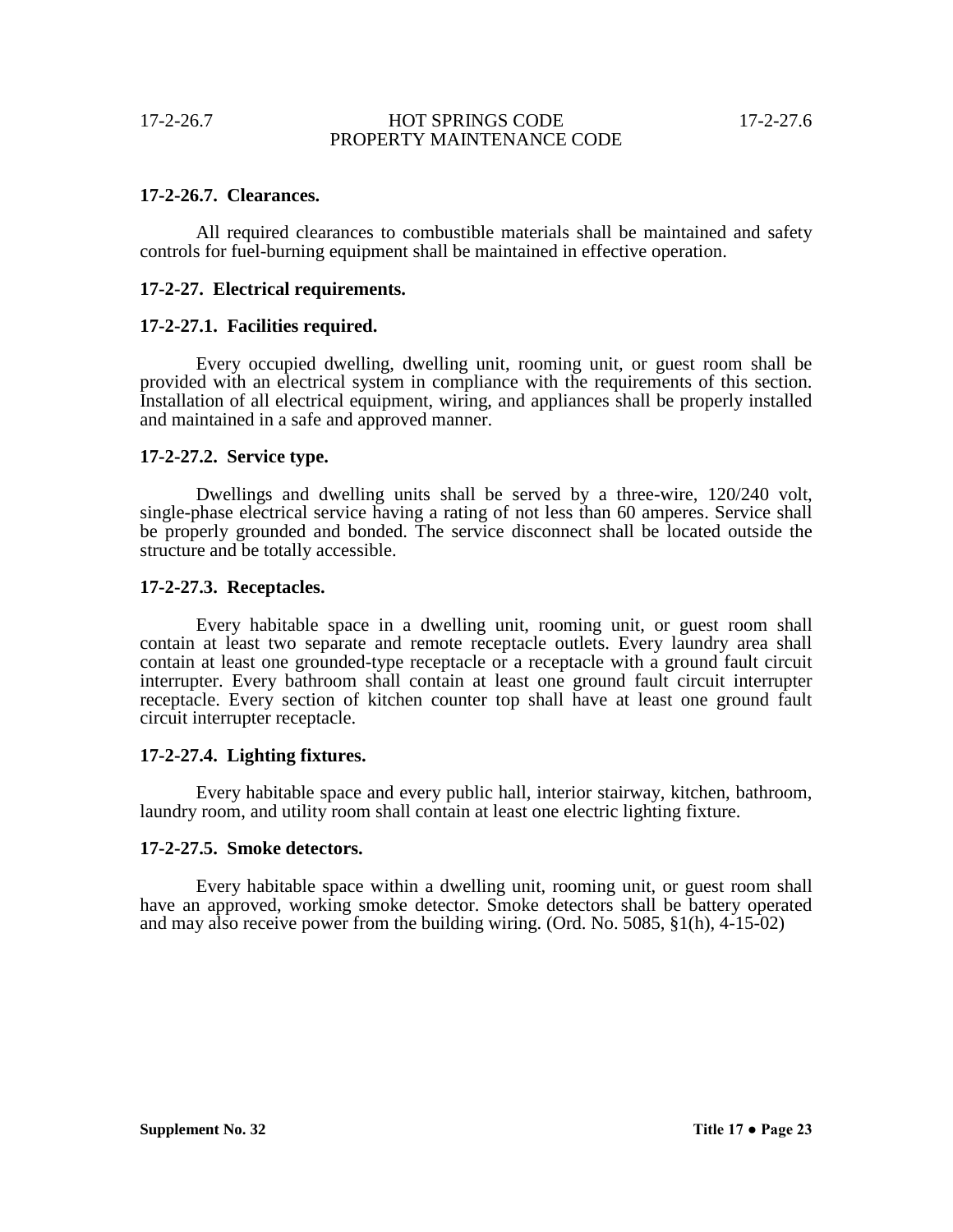#### 17-2-27.6 HOT SPRINGS CODE 17-2-29 PROPERTY MAINTENANCE CODE

#### **17-2-27.6. Electrical system hazards.**

Where it is found that the electrical system in a structure constitutes a hazard to the occupants of the structure by reason of inadequate service, improper fusing, insufficient receptacle and lighting outlets, improper wiring or installation, lack of proper smoke detection devices, deterioration or damage of wires or equipment or similar reasons, the compliance officer shall require the defects to be corrected to eliminate the hazard. Failure to correct or eliminate a life safety hazard can result in the power being removed from the structure.

#### **17-2-28. Severability.**

If a section, subsection, sentence, clause or phrase of this Code is, for any reason, held to be unconstitutional, such decision shall not affect the validity of the remaining portions of this Code.

(Ord. No. 5056, §§1,2, 2-4-02)

#### **17-2-29. Penalty.**

The penalty for violation of this ordinance shall, upon conviction in the Hot Springs Municipal Court, or any other court of competent jurisdiction, be such fines and penalties as established by the general penalty clause for the Hot Springs Code of Ordinances as may now or hereafter be enacted by the Hot Springs Board of Directors (Ord. No. 4960, § 35, 3-5-01)

**Cross reference -** §15-1-10, Board of Adjustments and Appeals.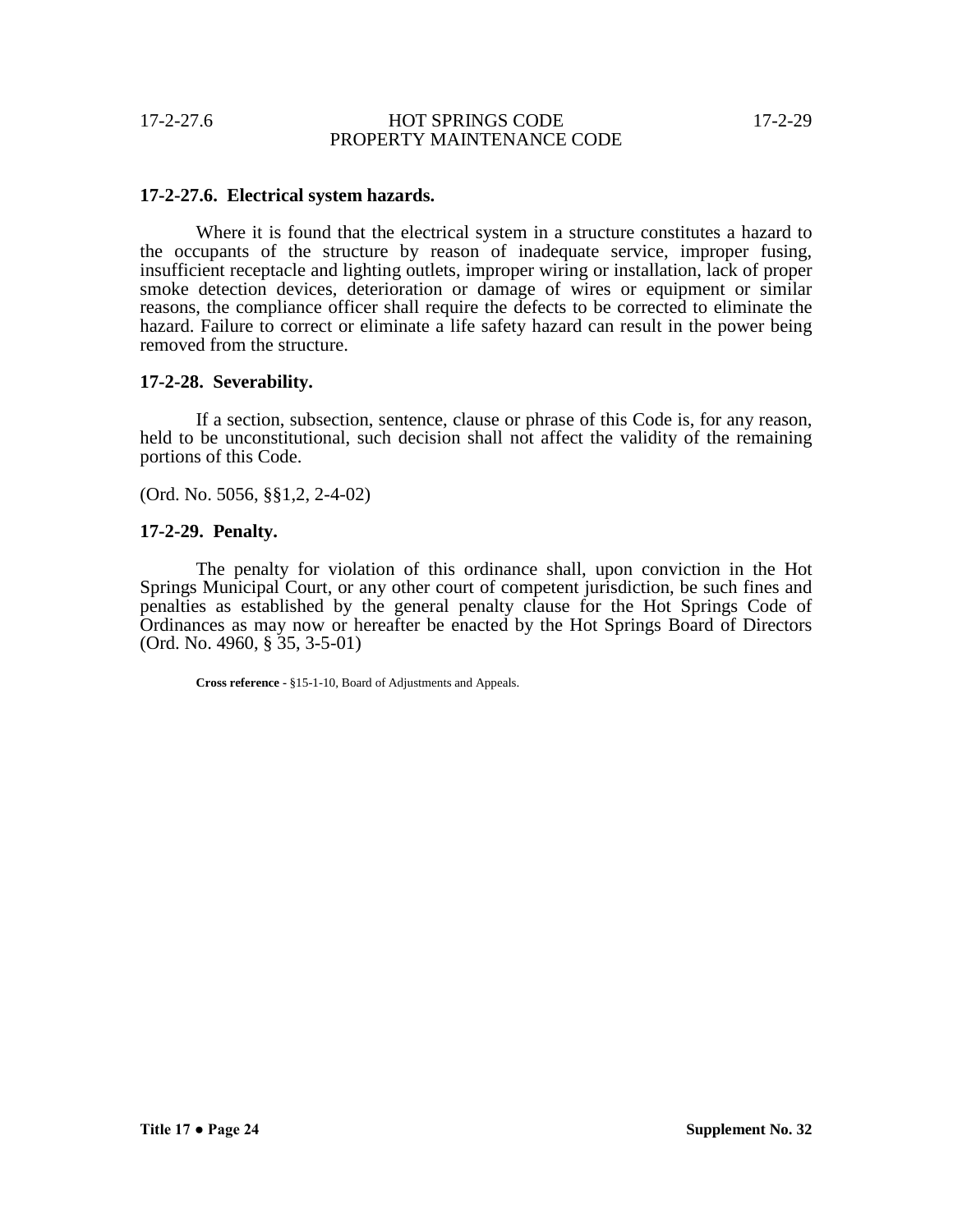# **CHAPTER 3**

# **VACANT STRUCTURE CODE**

<span id="page-27-0"></span>

| Art. |          | In General, $\S$ §17-3-1--17-3-1.3             |
|------|----------|------------------------------------------------|
| Art. |          | Administration, §§17-3-1.4–17-3-1.19           |
| Art. | HL.      | Maintenance Standards, §§17-3-1.20 - 17-3-1.34 |
| Art. | $IV_{-}$ | Definitions, §17-3-1.35                        |

### ARTICLE I. IN GENERAL

#### **17-3-1. Adoption.**

A vacant structure code is hereby adopted as follows:

#### **17-3-1.1. Short title.**

This Code shall be known and cited as the Hot Springs Vacant Structure Code.

#### **17-3-1.2. Purpose and Intent.**

The purpose and intent of this Code is to insure the public health, safety, and welfare insofar as they are affected by the conditions and maintenance of vacant structures and to insure that all vacant commercial and residential structures are secure and impervious to the elements.

#### **17-3-1.3. Application.**

No person, firm or corporation shall own or maintain any vacant structure or vacant portions of an occupied structure, including the adjourning premises which is not completely secure and impervious to the elements or otherwise does not comply with the provisions of this Code.

#### ARTICLE II. ADMINISTRATION

#### **17-3-1.4. Scope.**

The provisions of this Code shall apply to all vacant structures, vacant portions of occupied structures and premises, and shall constitute the minimum required maintenance standards for said structures and premises including standards for protection from the elements, safety from fire, sanitary maintenance and other hazards.

#### **17-3-1.5. Responsibility.**

It shall be the owner's or the operator's responsibility to insure vacant structures are maintained in compliance with this Code.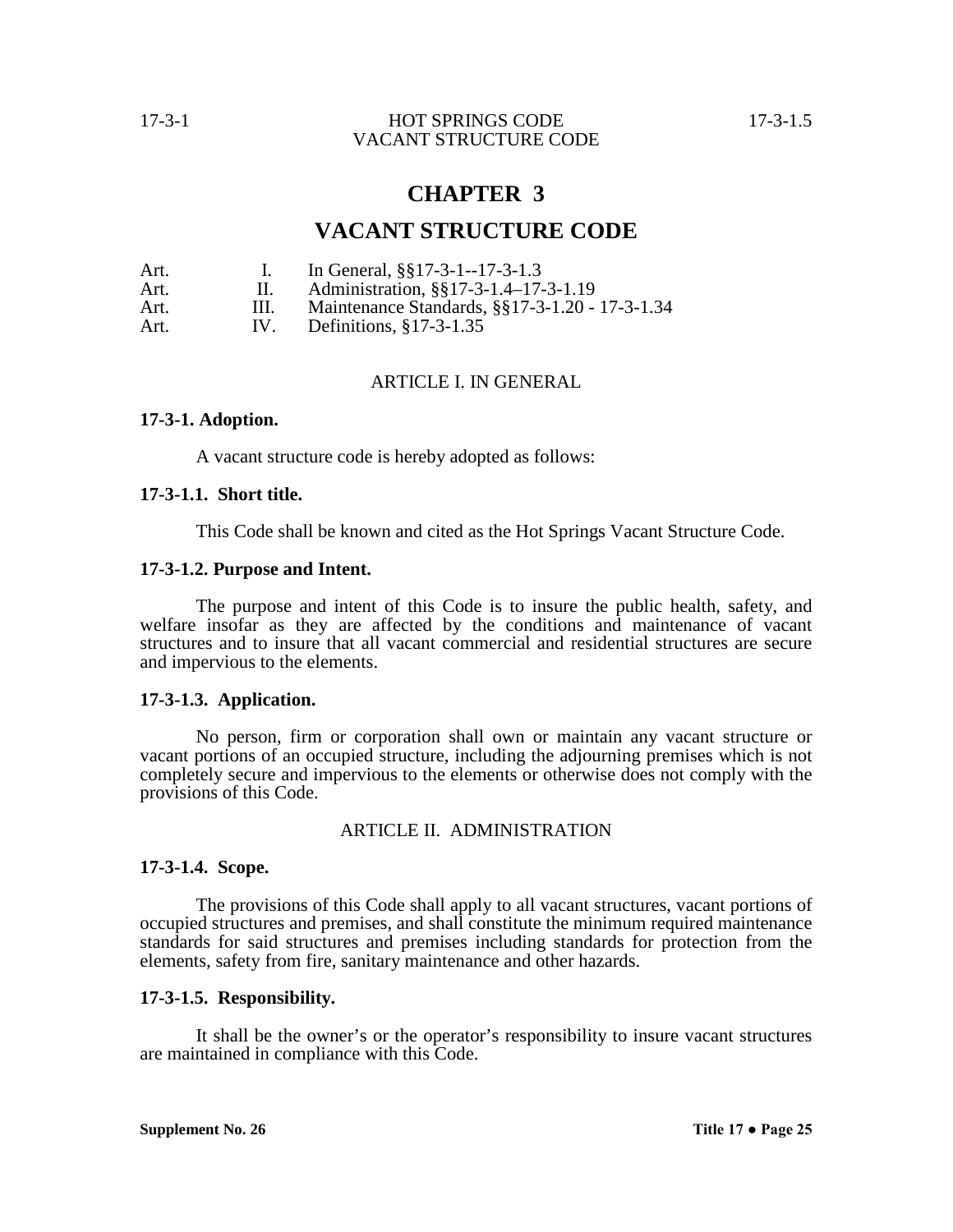#### **17-3-1.6. Application of other codes.**

Alterations or additions to a vacant structure, or the systems of a vacant structure, shall be done in accordance with the procedures and provisions of the most current addition of the Zoning Code, Building Code, Fire Code and other technical codes as adopted by the City of Hot Springs.

#### **17-3-1.7. Historic districts.**

Structures located within locally recognized historic districts are not exempt from the provision of this code. Required and/or proposed facade changes to the exterior of a structure within locally recognized historic districts, including but not limited to, boarding, windows, awnings, doors, signs, light fixtures, steps and paving or other appurtenant fixtures shall not be erected, altered, restored, moved, or demolished within said historic district until after an application for a certificate of appropriateness has been submitted to and approved by the historic district commission.

#### **17-3-1.8. Workmanship.**

Repairs, maintenance work, alterations or installations which are caused directly or indirectly by the enforcement of this Code shall be executed and installed in a workmanlike manner and all materials shall be installed in accordance with the compliance officers instructions.

#### **17-3-1.9. Requirements not covered by Code.**

Requirements necessary for the strength, stability or proper operation of a vacant structure, or equipment, or for the public safety, health, and general welfare, not specifically covered by this Code, shall be determined by the Compliance Officer.

#### **17-3-1.10. Enforcement.**

The Compliance Officer shall enforce the provisions of this Code. The Compliance Officer shall not be engaged in, or directly or indirectly connected with, the furnishing of labor, materials, or appliances for the construction, alteration, or maintenance of a building, or the preparation of construction documents thereof, unless that person is the owner of the building; nor shall such officer or employee engage in any work that conflicts with official duties.

#### **17-3-1.11. Right of entry.**

The Compliance Officer is hereby authorized to enter any vacant structure or premise at reasonable times to inspect for compliance with this Code subject to constitutional restrictions on unreasonable searches and seizures or upon receipt of voluntary written consent. If entry is refused or not obtained, the City is authorized to pursue other recourse as provided by law.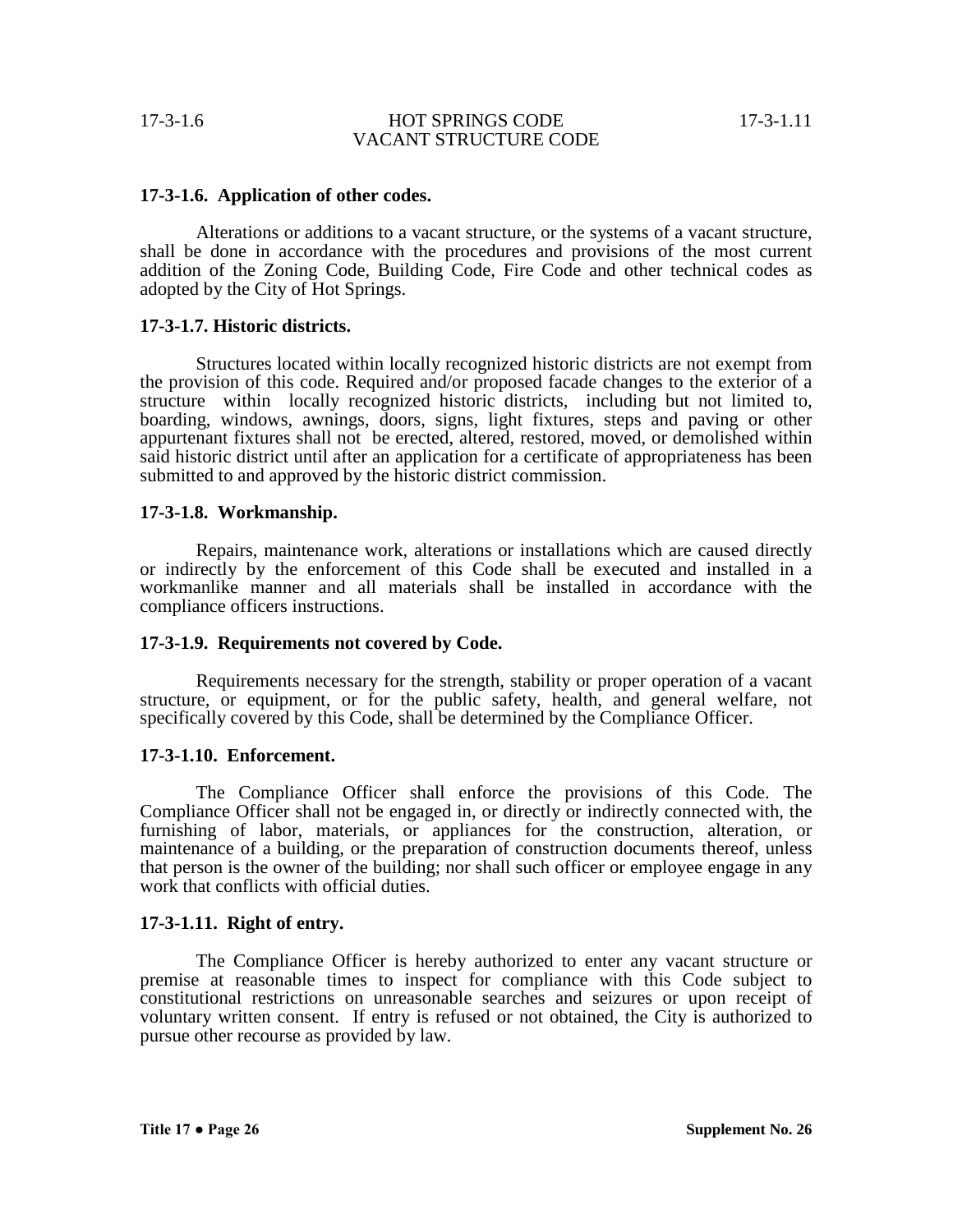#### **17-3-1.12. Notices and orders.**

The Compliance Officer shall issue all necessary notices or orders to ensure compliance with this Code and shall keep official records of all business activities. Such records shall be retained in the official records as long as the building or structure to which such records relate remains in existence, unless otherwise provided for by law. Notice shall be given to the owner or the person or persons responsible. Such notice shall be in writing, include a description of the real estate sufficient for identification, include a statement of the violation or violations, and the amount of time to correct the violation or violations.

#### **17-3-1.13. Modifications.**

Whenever there are practical difficulties involved in carrying out the provisions of this Code, the Compliance Officer shall have the authority to grant minor modifications for individual cases, wherein the strict letter of this Code is impractical and the modification is in compliance with the intent and purpose of this Code and that such modification does not lessen health, life, and fire safety requirements. The details of action granting modifications shall be recorded and a permanent record shall be maintained.

#### **17-3-1.14. Alternative materials, methods and equipment.**

The provisions of this Code are not intended to prevent the installation of any material or to prohibit any method of construction not specifically prescribed by this Code, provided that any such alternative has been approved. An alternative material or method of construction shall be approved where the Compliance Officer finds that the proposed design is satisfactory and complies with the intent of the provisions of this Code. Whenever there is insufficient evidence of compliance with the provisions of this Code, or evidence that a material or method does not conform to the requirements of this Code, or in order to substantiate claims for alternative materials or methods, the Compliance Officer shall have the authority to require tests to be made as evidence of compliance at no expense to the City.

#### **17-3-1.15. Permits/Repairs.**

All required repairs or alterations performed on a structure pursuant to the provisions of this Code shall require the owner or the operator to first obtain a vacant structure permit. Said permits shall be effective for 30 days from the date of purchase. All repairs required under the provisions of this code, shall be completed within that 30 days. Any repairs to the electrical facilities, plumbing facilities, mechanical facilities or other facilities shall require the applicable permits as prescribed in the City of Hot Springs Code of Ordinances. The administrator shall have authority to grant 30- day extensions to a permit provided substantial progress has been made. No more than one extension per structure shall be allowed.

#### **17-3-1.16. Permit fees.**

Permit fees shall be as prescribed for building permits in the City of Hot Springs Building Code as may now or hereafter be adopted by the Board of Directors.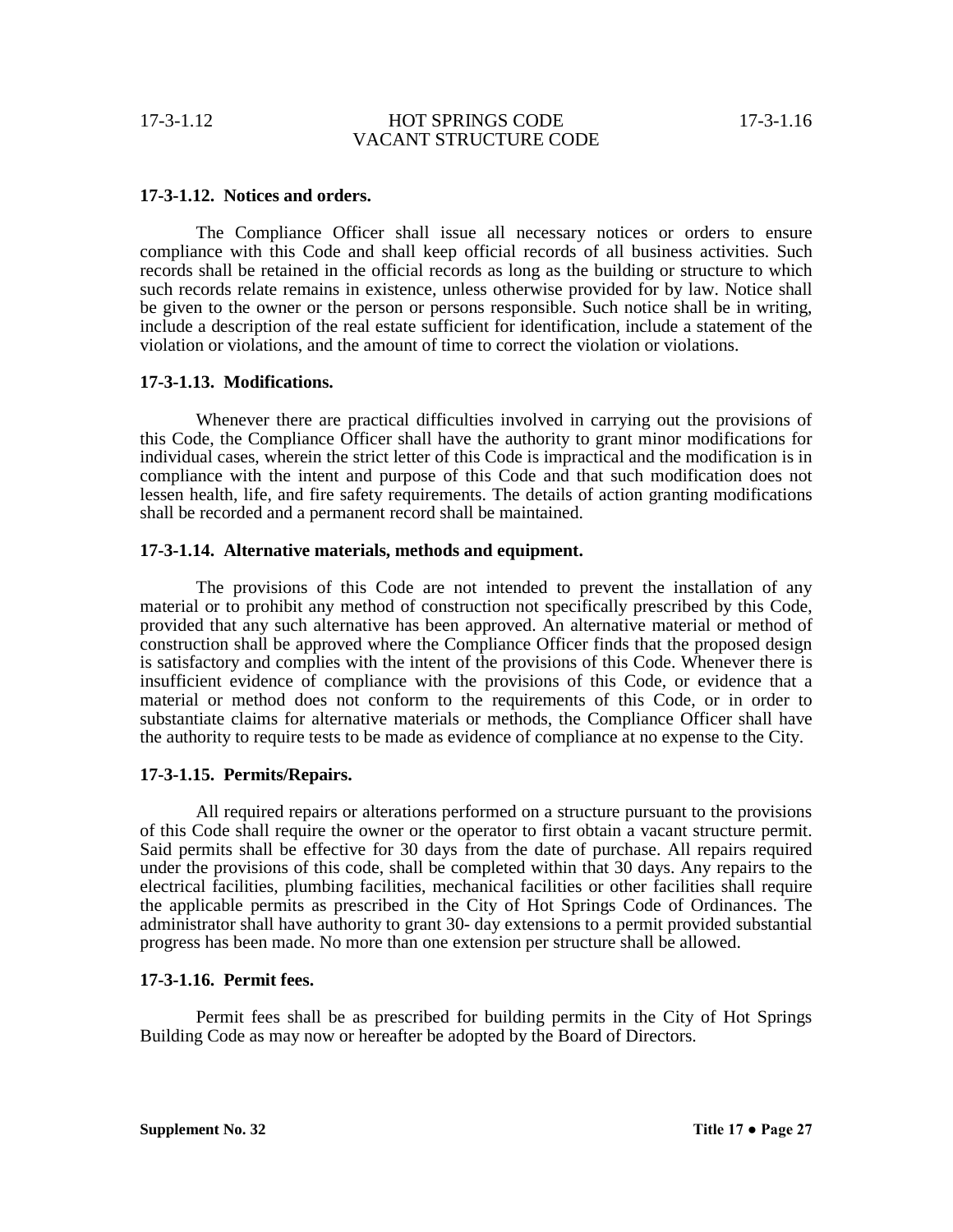#### 17-3-1.17 **HOT SPRINGS CODE** 17-3-1.20 VACANT STRUCTURE CODE

#### **17-3-1.17. Appeals.**

Any person directly affected by a decision related to this Code or a notice or order issued under this Code shall have the right to appeal. Said appeal shall be made to such technical board as may now or hereafter exist and designed by the Board of Directors to serve in this capacity. Written application for appeal shall be filed within 20 days after the day the decision, notice or order was served. An application for appeal shall be based on a claim that the true intent of this Code or the rules legally adopted thereunder have been incorrectly interpreted, the provisions of this Code do not fully apply, or the requirements of this Code are adequately satisfied by other means, or that the strict application of any requirement of this Code would cause an undue hardship.

**Cross reference** - §15-1-10, board of adjustments and appeals.

#### **17-3-1.18. Emergency action.**

Not withstanding any provisions herein to the contrary, in cases of extreme emergency where notice is not practical, the City is hereby authorized to enter upon any real property, structure or premise and take such action or actions as may be immediately necessary for the preservation of the public health, safety and welfare prior to the issuance of notice as provided herein. Provided, further, that the procedural requirements of this ordinance shall be adhered to following such emergency action.

#### **17-3-1.19. Penalties.**

Any person, firm, corporation or person responsible upon conviction in the City of Hot Springs District Court or any other court of competent jurisdiction for violation of the provision of this Code shall be subject to such fines and penalties as established by the general penalty clause of the Hot Springs Code of Ordinances as may now or hereafter be enacted by the Hot Springs Board of Directors.

#### ARTICLE III. MAINTENANCE STANDARDS

#### **17-3-1.20. Exterior surfaces.**

All exterior surfaces including, but not limited to, siding, exterior finish material, doors, door and window frames, cornices, porches, trim, balconies, decks, exterior stairway, and all appurtenances attached thereto shall be maintained in good condition. All exterior surfaces shall be maintained weatherproof and properly surface coated to prevent deterioration and shall be free from holes, breaks, and loose or rotting materials; All material applied to the exterior of a vacant structure shall be exterior rated approved material. Exterior wood surfaces shall be protected from the elements and decay by painting or other protective covering or treatment.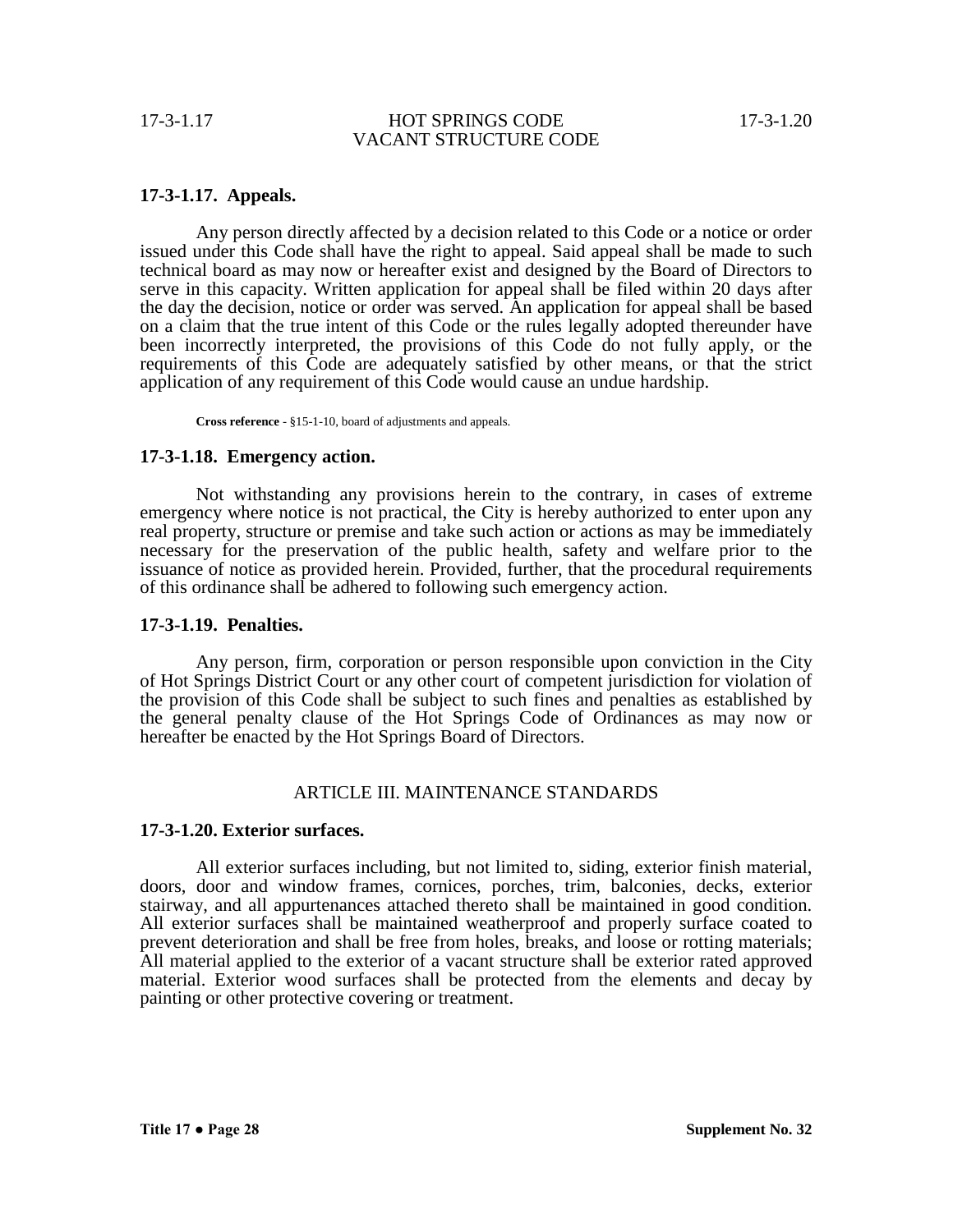17-3-1.22 HOT SPRINGS CODE 17-3-1.28 VACANT STRUCTURE CODE

#### **17-3-1.22. Structural members.**

All structural members shall be maintained free from deterioration and shall be capable of safely supporting the imposed dead and live loads. All foundation walls shall be maintained plumb and free from open cracks and breaks and shall be kept in such condition so as to prevent the entry of rodents and other pests.

#### **17-3-1.23. Roofs and drainage.**

The roofing and flashing materials shall be sound, tight, and not have defects that admit rain. Roof drainage shall be adequate to prevent dampness or deterioration in the walls or interior portion of the structure. Roof drains, gutters, and downspouts shall be maintained in good repair and free from obstructions. Roof water shall not be discharged in a manner that creates a public nuisance or affect neighboring property.

#### **17-3-1.24. Decorative features.**

All cornices, belt courses, corbels, terra cotta trim, wall facings, and similar decorative features shall be maintained in good repair with proper anchorage and in a safe condition.

#### **17-3-1.25. Overhang extensions.**

All overhang extensions including, but not limited to, canopies, metal awnings, fire escapes, standpipes, and exhaust ducts shall be maintained in good repair and be properly anchored so as to be kept in a sound condition.

#### **17-3-1.26. Chimneys and towers.**

All chimneys, cooling towers, smoke stacks, and similar appurtenances shall be maintained structurally safe and sound, and in good repair. All exposed surfaces of metal or wood shall be protected from the elements and against decay or rust.

#### **17-3-1.27. Windows/Doors.**

All windows and doors shall be properly maintained and completely impervious to the elements. All glazing materials shall be maintained free from cracks and holes. Windows and doors may be boarded, provided the method of boarding is approved by the compliance officer. All boarded windows and door shall be painted a color to blend with the surrounding facade and must be approved by the compliance officer.

#### **17-3-1.28. Basement hatchways or windows.**

Every basement hatchway shall be maintained to prevent the entrance of rodents, rain, and surface drainage water.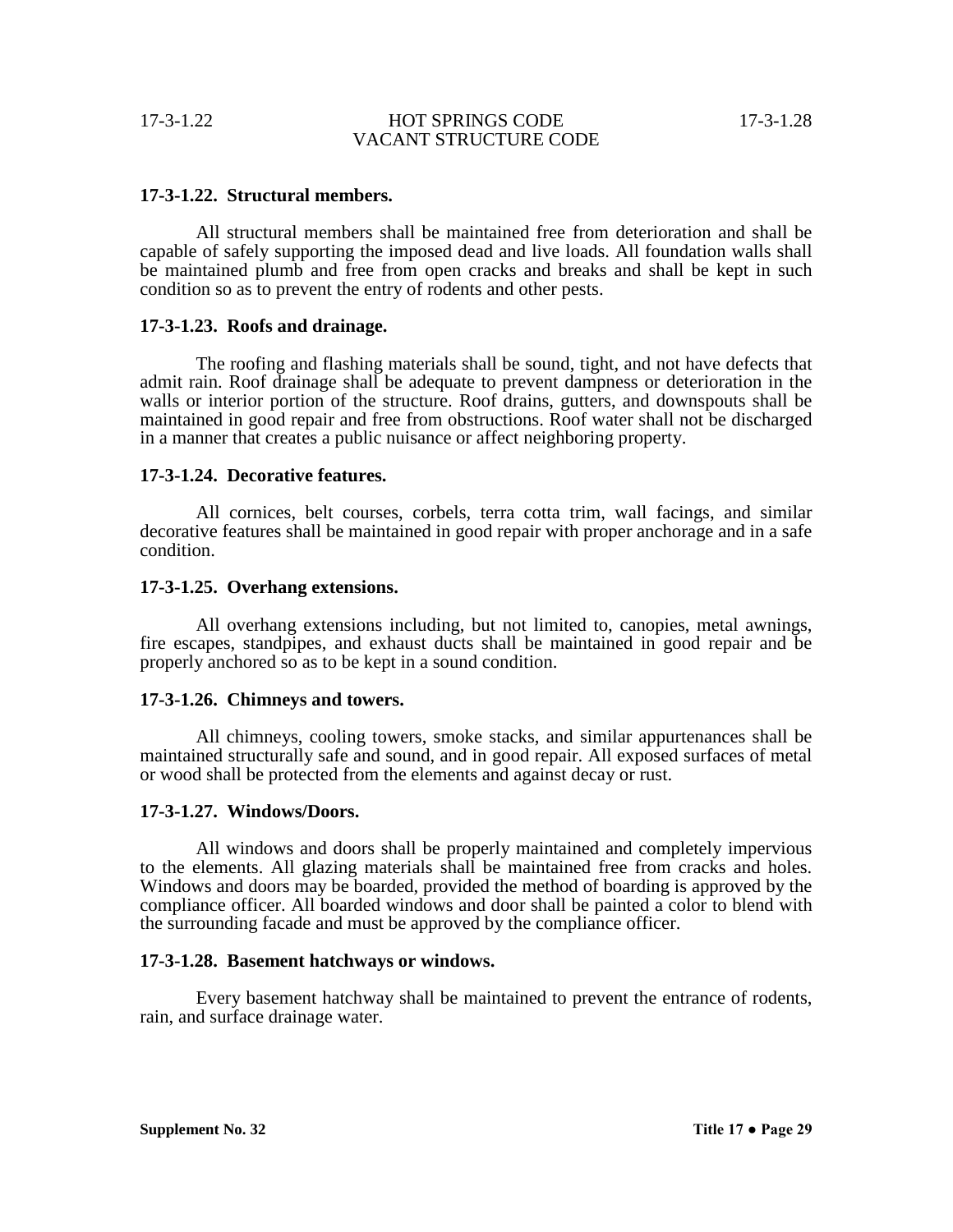#### **17-3-1.29. Infestation.**

All structures shall be kept free from insect and rodent infestation. All structures in which insects or rodents are found shall be promptly exterminated by approved processes that will not be injurious to human health. After extermination, proper precautions shall be taken to prevent re-infestation.

#### **17-3-1.30. Premises/Exterior property.**

All exterior and premises shall be maintained in a clean, safe and sanitary condition. The owner or responsible party shall keep the exterior property in a clean and sanitary condition. In this regard, all exterior property shall comply with the following requirements.

#### **17-3-1.31. Weeds and debris.**

All premises and exterior property shall be maintained free from weeds or plant growth in excess of ten (10) inches. Weeds shall be defined as all grasses, annual plants and vegetation, other than trees or shrubs; provided, this provision shall not include cultivated flowers and gardens. All exterior areas including sidewalks, driveways and carports, porches, walkways, stairs, parking spaces, and similar areas not completely enclosed, shall be maintained free from hazardous conditions, building materials, appliances, household items, rubbish, debris, or other similar items.

#### **17-3-1.32. Dead trees.**

All premises and exterior property shall be maintained free from dead trees that constitute a hazard to public or private property as stated in the City of Hot Springs Public Tree Code. Further provided, all premises and exterior property shall be maintained free from fallen branches and limbs.

#### **17-3-1.33. Grading and drainage.**

All developed premises shall be graded and maintained to prevent the erosion of soil and the accumulation of stagnant water on the premises.

#### **17-3-1.34. Accessory structures.**

Accessory structures, including detached garages, fences, and walls, shall be maintained structurally sound and in good repair. All exposed wood surfaces other than treated or exterior rated materials shall be covered with a protective coating.

#### **17-3-1.35. Defacement of property.**

No person shall damage, mutilate, or deface any exterior surface of a structure, building, fence, or wall by placing thereon any marking, carving, or graffiti. It shall be the responsibility of the owner or operator to restore said surface to an approved state of maintenance, repair and removal all graffiti.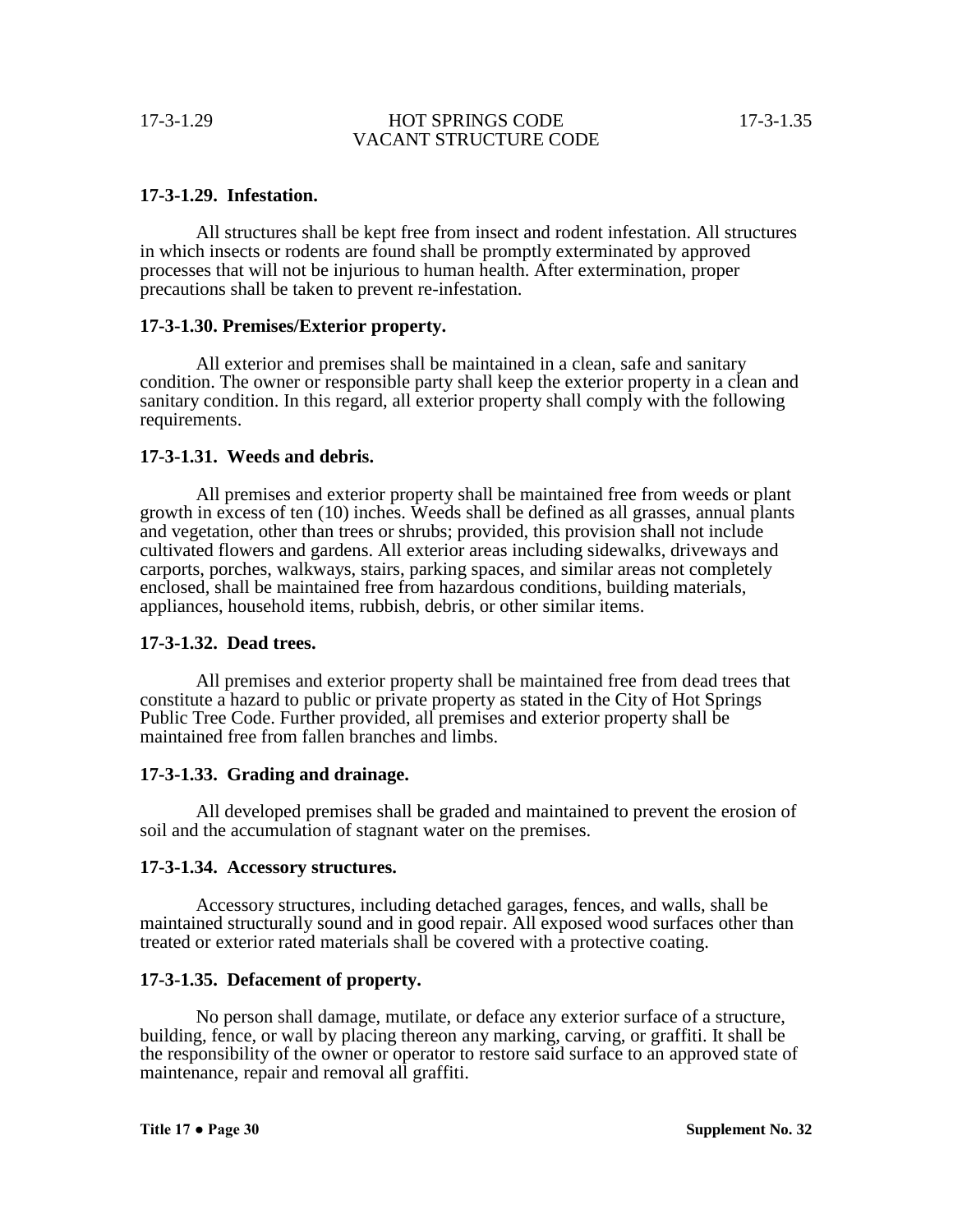#### ARTICLE IV. DEFINITIONS

#### **17-3-1.36. Definitions.**

Words stated in the present tense include the future; words stated in the masculine gender include the feminine and neuter; the singular number includes the plural and the plural, the singular. Where terms are not defined through the methods authorized by this section, such terms shall have ordinarily accepted meanings such as the context implies. Unless otherwise expressly stated, the following terms shall, for the purposes of this Code, have the meanings shown in this article.

*Basement.* That portion of a building which is partly or completely below grade.

*Boarding*. The placement of material over a window, door or other similar area.

*City.* The words "the City" or "this City" shall be construed as if the words "of Hot Springs" follow it and shall extend to and include its several officers, agents and employees.

*Compliance officer.* The City Manager or employee or agent of the City of Hot Springs designated by the City Manager with the responsibility for enforcement and administration of this Code.

*Enclosure.* A structure or building that completely conceals the contents from public view and is constructed of approved materials.

*Exterior property.* The open space on the premises and on adjoining property under the control of owners or operators of such premises.

*Extermination.* The control and elimination of insects, rats or other pests by eliminating their harborage places; by removing or making inaccessible materials that serve as their food.

*Garbage.* The animal or vegetable waste resulting from the handling, preparation, cooking and consumption of food.

*Guard.* A building component or a system of building components located at or near the open sides of elevated walking surfaces that minimizes the possibility of a fall from the walking surface to a lower level.

*Imminent danger.* A condition which could cause serious or life-threatening injury or death at any time, hereafter termed "life safety violation."

*Infestation.* The presence, within or contiguous to a structure or premises, of insects, rats, vermin, or other pests.

*Operator.* Any person who has legal charge, care, or control of a structure or premises.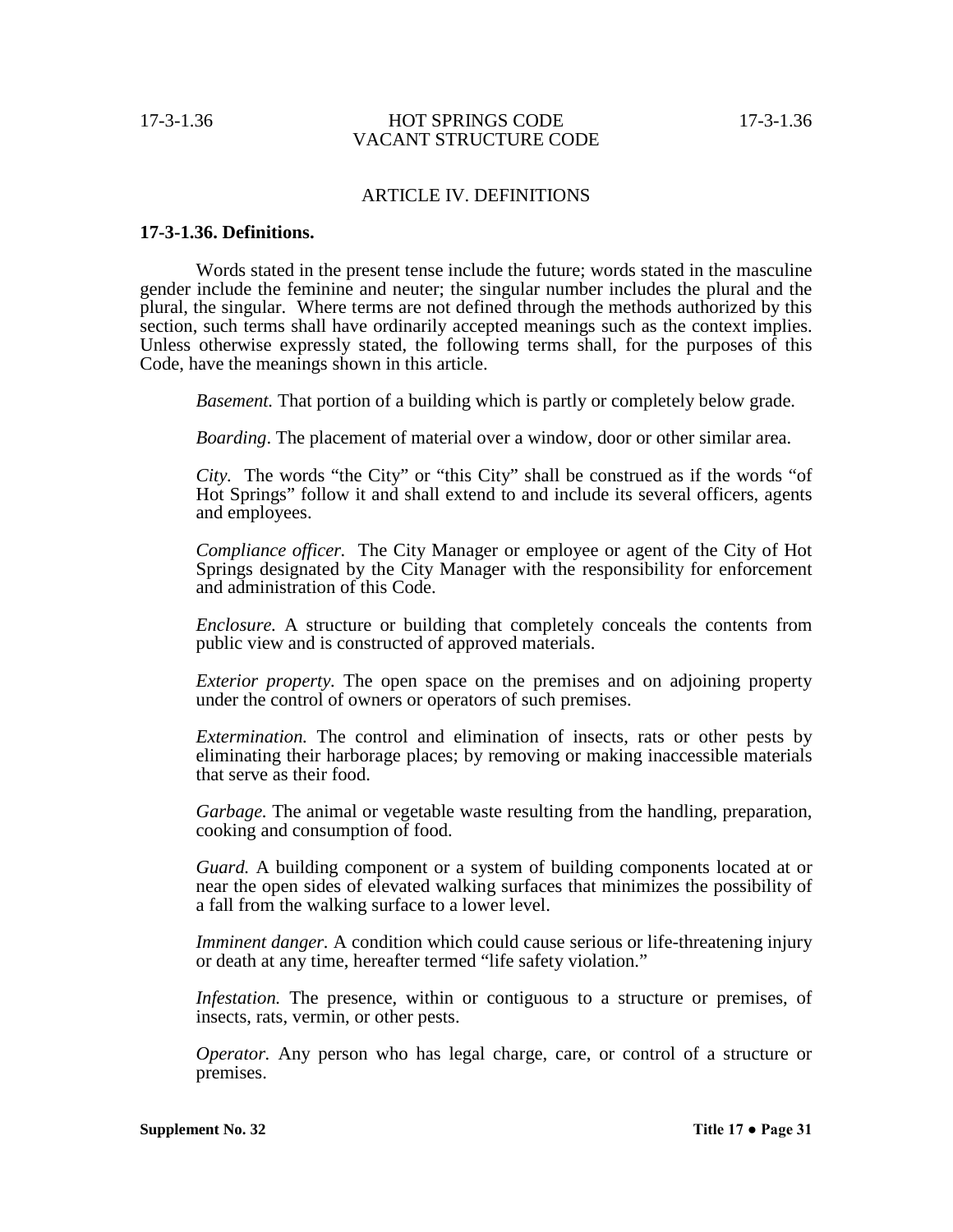#### 17-3-1.36 HOT SPRINGS CODE 17-3-1.36 VACANT STRUCTURE CODE

*Owner.* Any person, firm, or corporation having a legal or equitable interest in the property; or recorded in the official records of the state, county, or municipality as holding title to the property; or otherwise having control of the property, including the guardian of the estate of any such person, and the executor or administrator of the estate of such person if ordered to take possession of real property by a court.

*Premises.* A developed lot, plot, or parcel of land.

*Rubbish.* Waste materials including paper, rags, cartons, boxes, wood, excelsior, rubber, leather, tree branches, yard trimmings, tin cans, metals, mineral matter, glass, crockery and dust, and other similar materials.

*Structure.* That which is built or constructed or a portion thereof.

*Undeveloped property.* A parcel of land that has not been developed for residential or commercial use or has not been cleared of natural tree and plant growth.

*Workmanlike.* Executed in a skilled manner; e.g., generally plumb, level, square, in line, undamaged and without marring adjacent work.

(Ord. No. 5399, §1, 11-7-05)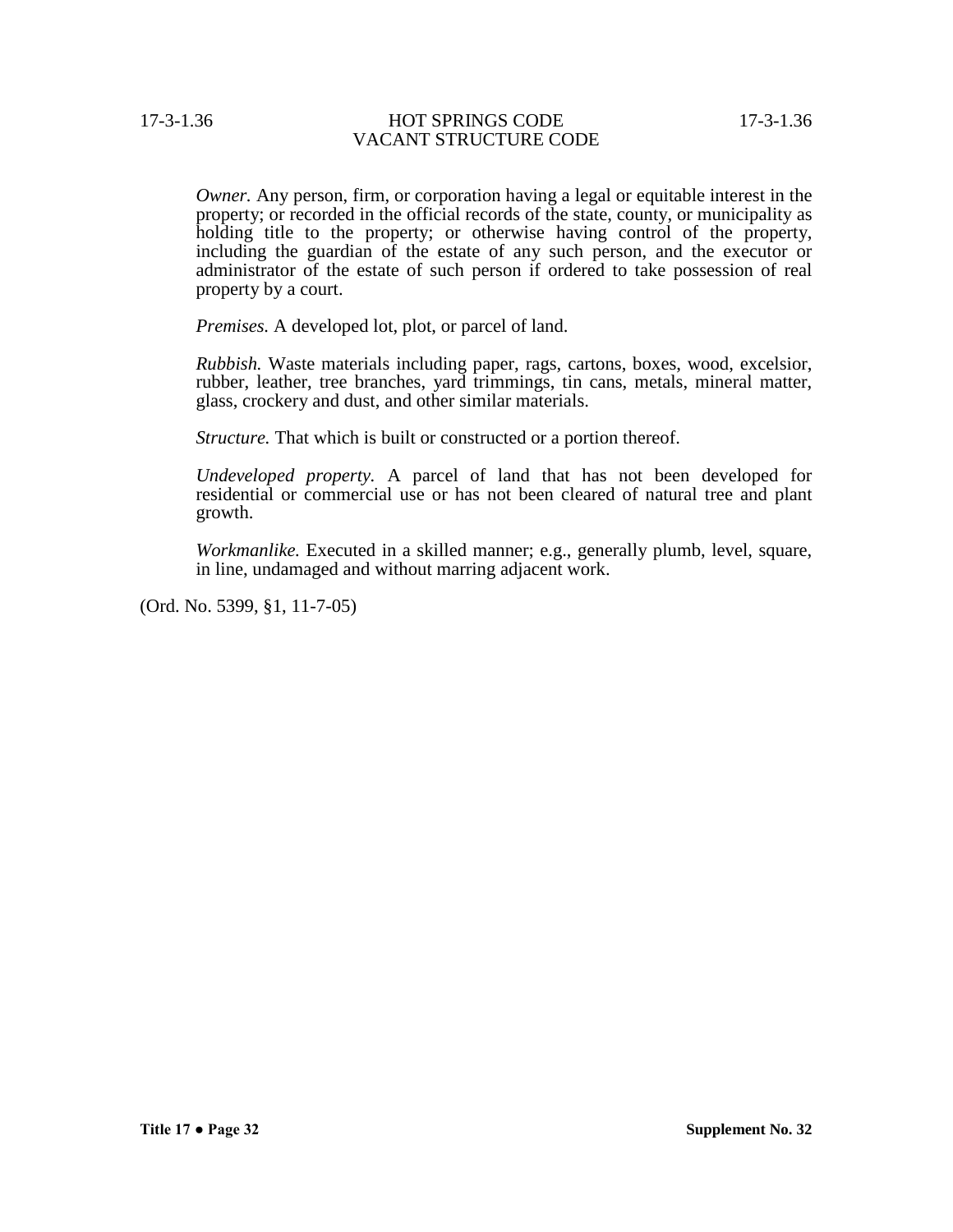### **CHAPTER 4**

# **YARD AND GARAGE SALES**

#### <span id="page-35-0"></span>**17-4-1. Definitions.**

For purposes of this chapter, the following terms shall have the following meanings:

- (a) *Rummage sales and/or yard sales.* The offering for sale by a person or persons of used clothing, used furniture, and related household items outside of a structure or in an open area.
- (b) *Garage sales.* The offering for sale of used clothing, used furniture and related household items by a person or persons from a dwelling, garage or other enclosed structure. (Ord. No. 3554, § 1, 3-3-80)

#### **17-4-2. Permitted use in residential zones.**

From and after March 3, 1980, rummage sales and/or yard sales and garage sales may be conducted by individuals in residential zones within the city as a permitted use on the following terms and conditions:

- (a) Rummage and/or yard sales and garage sales may be conducted by a person or persons from any building or upon any open area outside of a building or other open area four (4) times during each calendar year for a period of three days each. Said sale so authorized shall not be conducted on a continuing basis and there shall be at least a seven-day period between each sale so authorized.
- (b) Merchandise which is herein authorized for sale at rummage and/or yard sales and garage sales shall be the property of the individual or individuals conducting said sale and shall not be merchandise which shall have been purchased by said party for purposes of resale.
- (c) No permits, fees or licenses shall be required for the conduct of said sale.
- (d) Removal of all outdoor advertising displayed in connection with said sale will be the responsibility of the person or persons (conducting the sale) after said sale is finished.
- (e) The regulations contained herein do not apply to churches, schools or nonprofit organizations. (Ord. No. 3554, § 2, 3-3-80)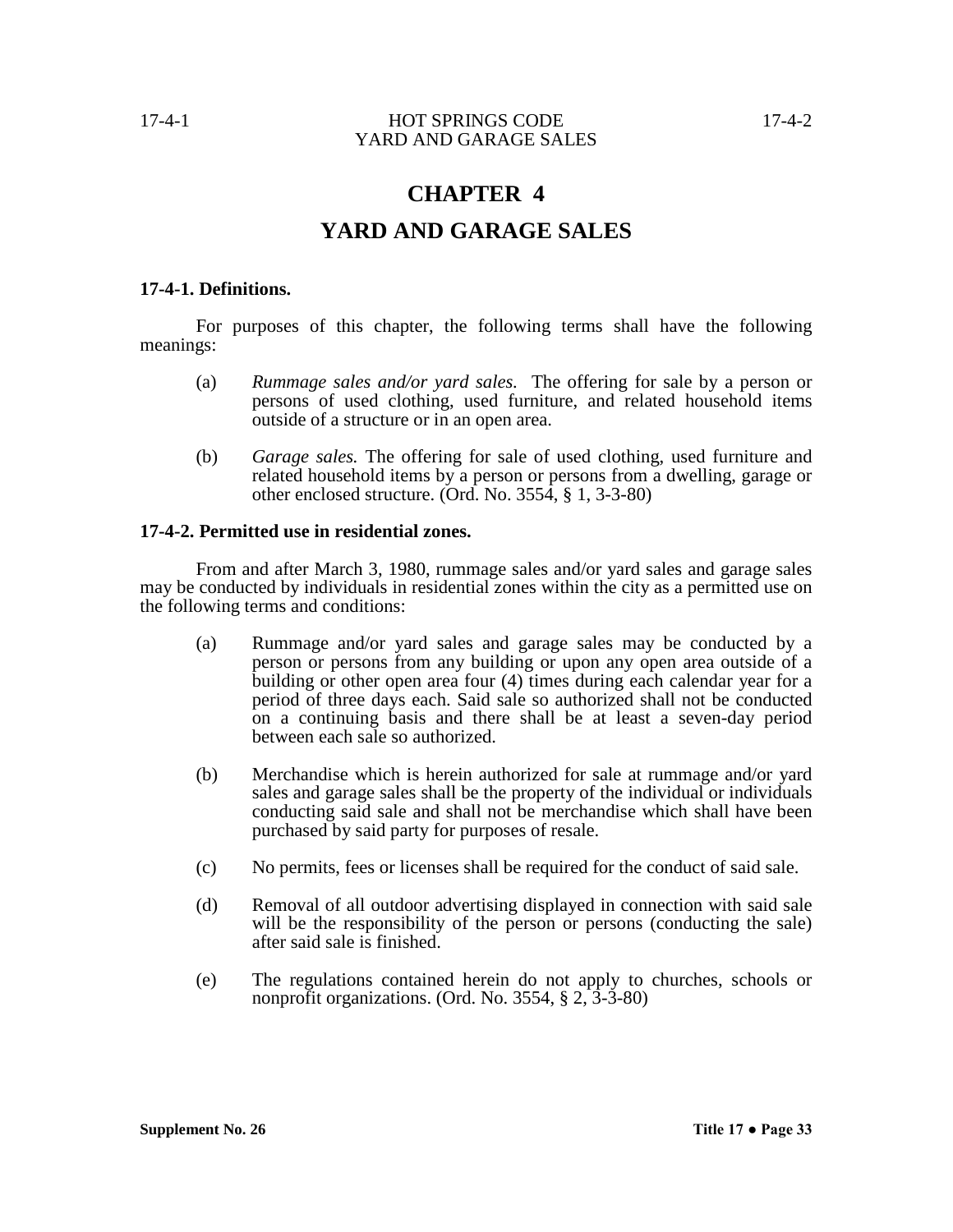\_\_\_\_\_\_\_\_\_\_

#### **17-4-3. Penalty for violation.**

The penalty for violation of this ordinance shall, upon conviction in the Hot Springs Municipal Court, or any other court of competent jurisdiction, be such fines and penalties as established by the general penalty clause for the Hot Springs Code of Ordinances as may now or hereafter be enacted by the Hot Springs Board of Directors. (Ord. No. 4960, § 29, 3-5-01)

**State law reference-**Attaching signs to utility poles prohibited, A.C.A. § 5-67-103.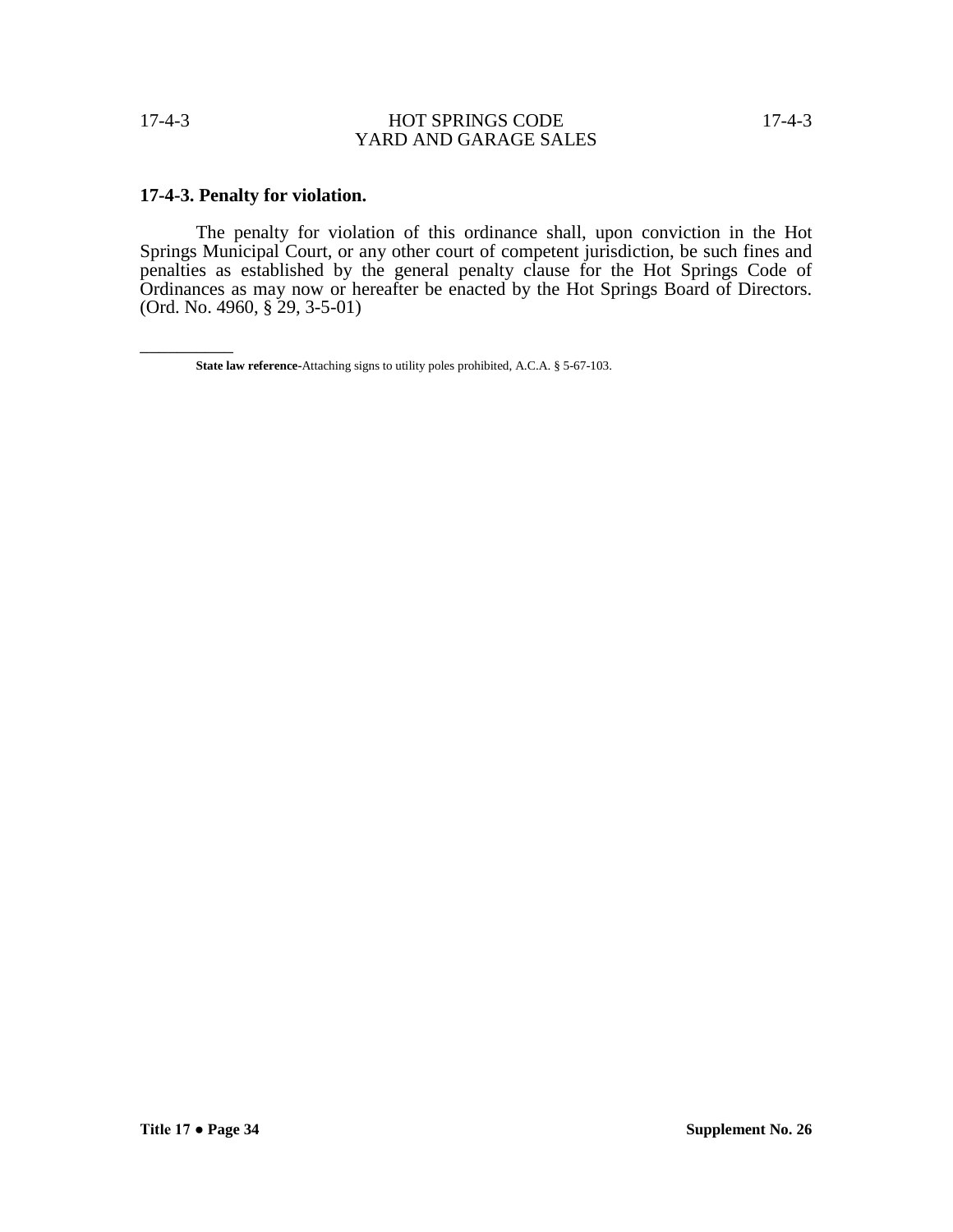# <span id="page-37-0"></span>**CHAPTER 5 RESERVED**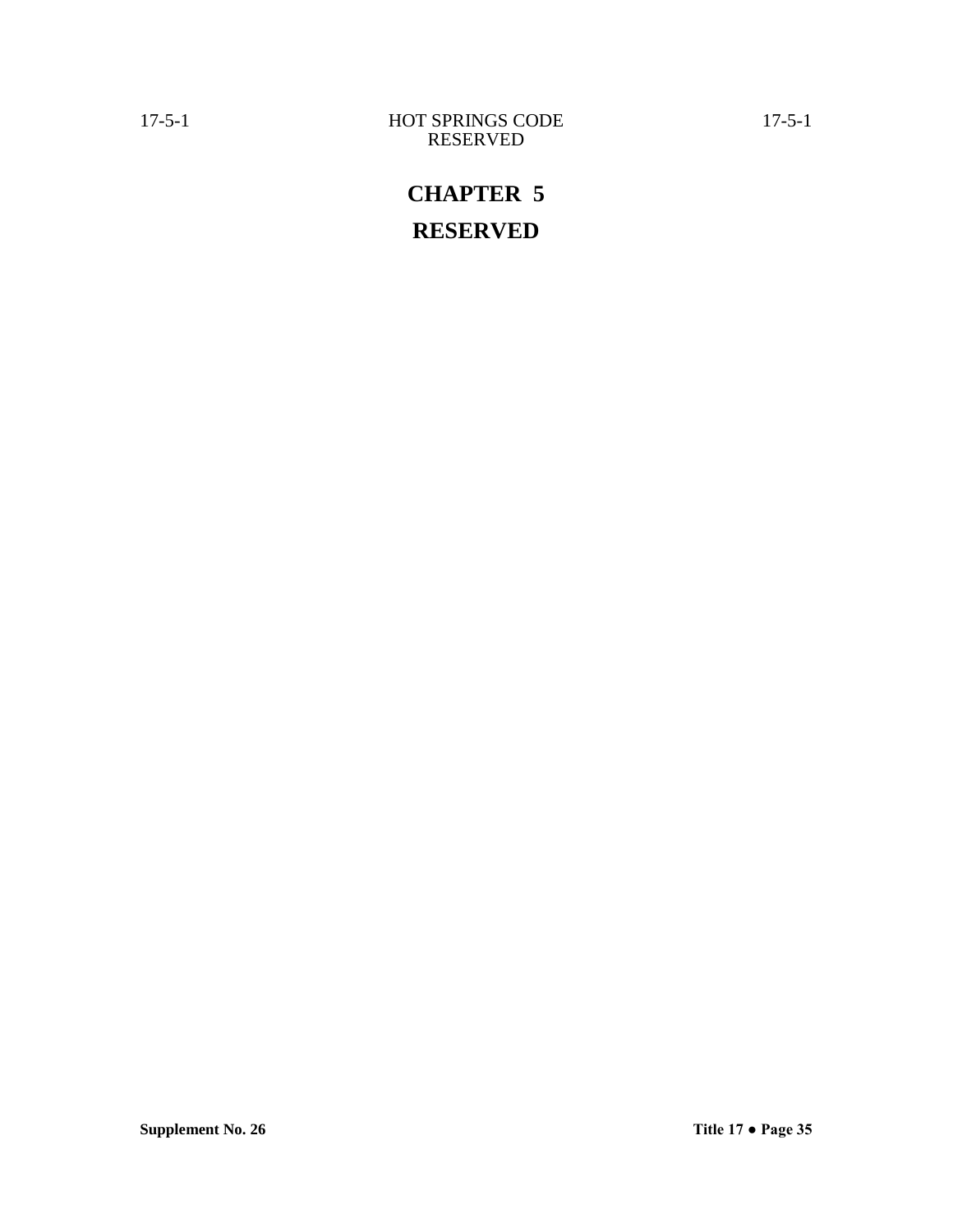# THIS PAGE LEFT BLANK INTENTIONALLY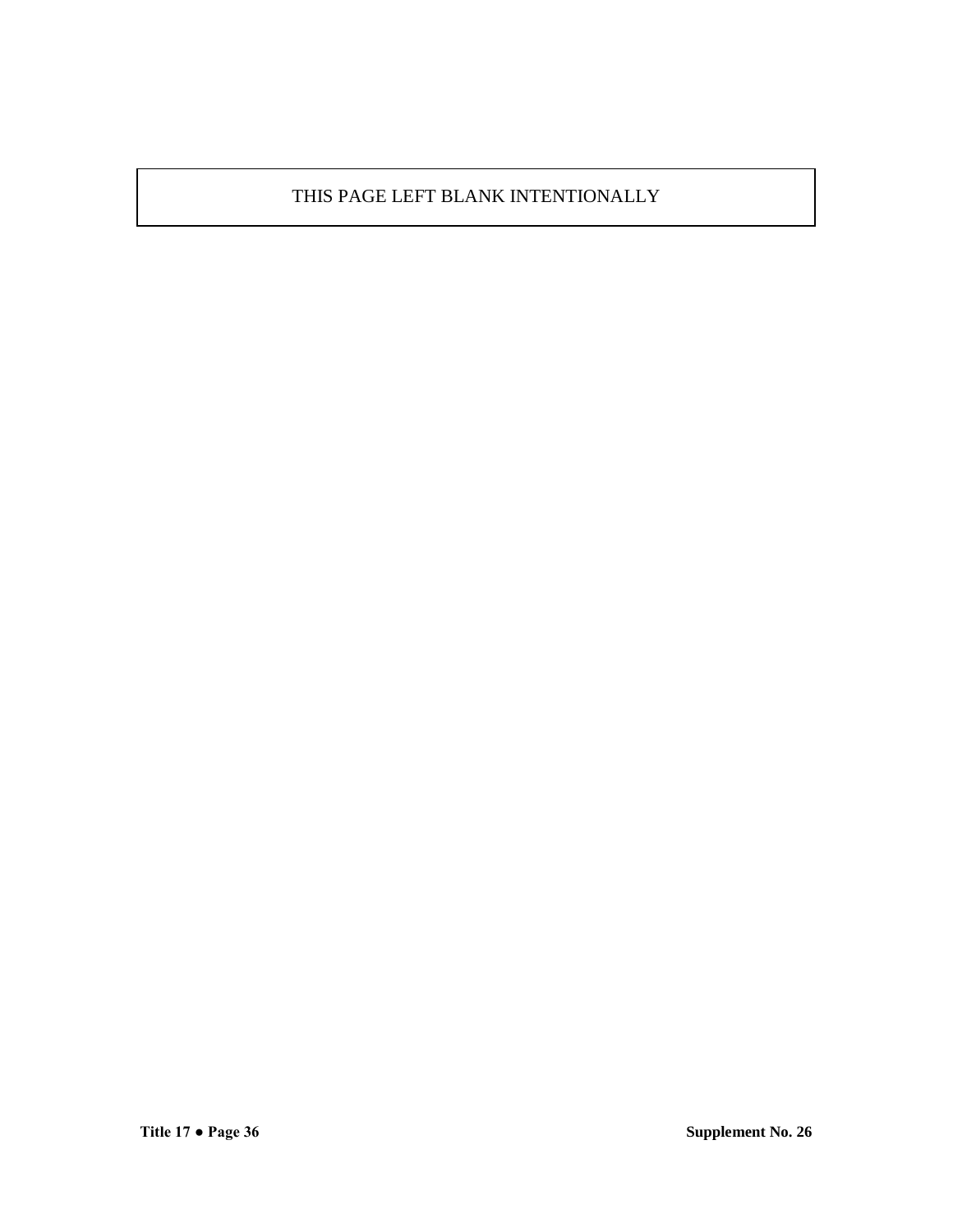# **CHAPTER 6**

# **PUBLIC TREE CODE**

#### <span id="page-39-0"></span>**17-6-1. Purpose.**

It is the purpose of this ordinance to preserve and enhance the natural beauty of Hot Springs, to protect the health and safety of the residents of Hot Springs, and to protect the environment by providing for regulation of the planting, maintenance, and removal of public trees within the city of Hot Springs, in order to accomplish where possible, the following objectives:

To create a desirable environment for Hot Springs residents.

To moderate effects of sun, wind, and temperature changes.

To buffer noise, air, and visual pollution.

To filter pollutants from the air and release oxygen.

To decrease storm water runoff.

To stabilize soil and prevent erosion.

To provide habitat for wildlife.

To increase property values and protect investment.

To preserve desirable trees.

To help preserve river and stream banks.

To screen incompatible land uses.

To encourage public education about trees and their value to the community.

To promote energy conservation.

#### **17-6-2. Definitions.**

(a) *Administrative authority.*The person(s) designated by the city manager with the responsibility for administration and enforcement of this ordinance.

(b) *City of Hot Springs Landscape Handbook.* A document having detailed standards and specifications for tree protection, planting, maintenance and design as written and updated by the administrative authority.

(c) *Commercial tree pruner/service.* A person who performs work on trees for profit.

(d) *Diameter breast height (DBH).* The diameter of a tree measured at a point four and one-half feet above the ground. If a tree splits into multi-trunks, the trunk is measured at its narrowest point below the slit.

(e) *Hazardous tree.* A tree or tree parts with high probability of falling or causing injury or property loss; also, a tree harboring insects or a disease that could be detrimental to surrounding trees.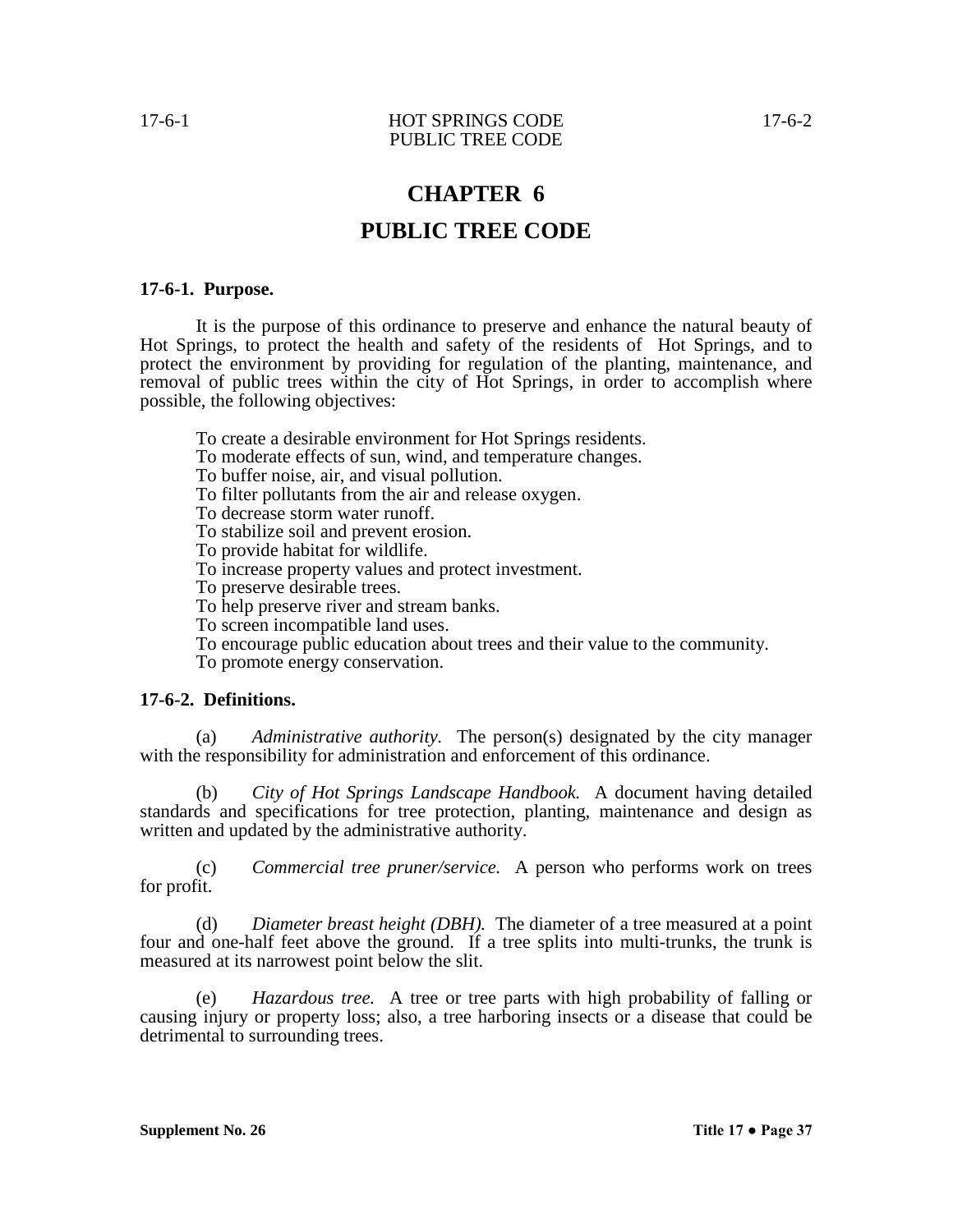(f) *Landmark tree.* A landmark tree is any tree, located on public property, listed with the state or national registry or cited in the city's tree registry as being historically significant, by age, species, form, or location.

(g) *Person.* An individual, firm, corporation, partnership, business, group of individuals, city department or other entity which acts singly or collectively for a common purpose.

(h) *Public grounds.* Areas owned and maintained by the city of Hot Springs including streets, alleys, parks, medians, substations, treatment plants, plazas, squares, public buildings, and any other city-owned and maintained areas designated for public use.

(i) *Rare tree.*A rare tree is a tree with a trunk diameter of 24 inches or more for large growing species and 8 inches or more for small growing species, over 200 years of age, or is representative of an uncommon or endangered species as designated in the City of Hot Springs Landscape Handbook.

(j) *Topping.* Also referred to as stubbing, dehorning, pollarding and heading; it is the severe removal of the tree canopy back to large stubs.

(k) *Tree.*Any self-supporting woody perennial plant, usually having a main trunk(s) and many branches, and, at maturity, normally attaining a trunk diameter greater than three inches at DBH and height of over ten feet.

(l) *Tree registry.* A list of trees registered with the city of Hot Springs due to documented historic association, rare tree species or extraordinary value because of their age, size, or location.

#### **17-6-3. Commercial tree pruner/service certificate and insurance required.**

(a) A city issued tree pruner/service certificate shall be required for the owner and supervisory personnel of each business performing commercial tree work in parks and on other public grounds.

Each applicant shall attend an educational training on basic tree science and the proper techniques of tree pruning; and/or shall demonstrate sufficient knowledge of basic tree science and the proper techniques of tree pruning by scoring 75% or higher on a test approved by the University of Arkansas's Cooperative Extension Service. Individuals with an International Society of Arboriculture (ISA) certification are exempt from this requirement.

A certificate shall be issued by the administrative authority when an individual has successfully completed the training and scored adequately on the test.

(d) The certificate shall be available at each job site.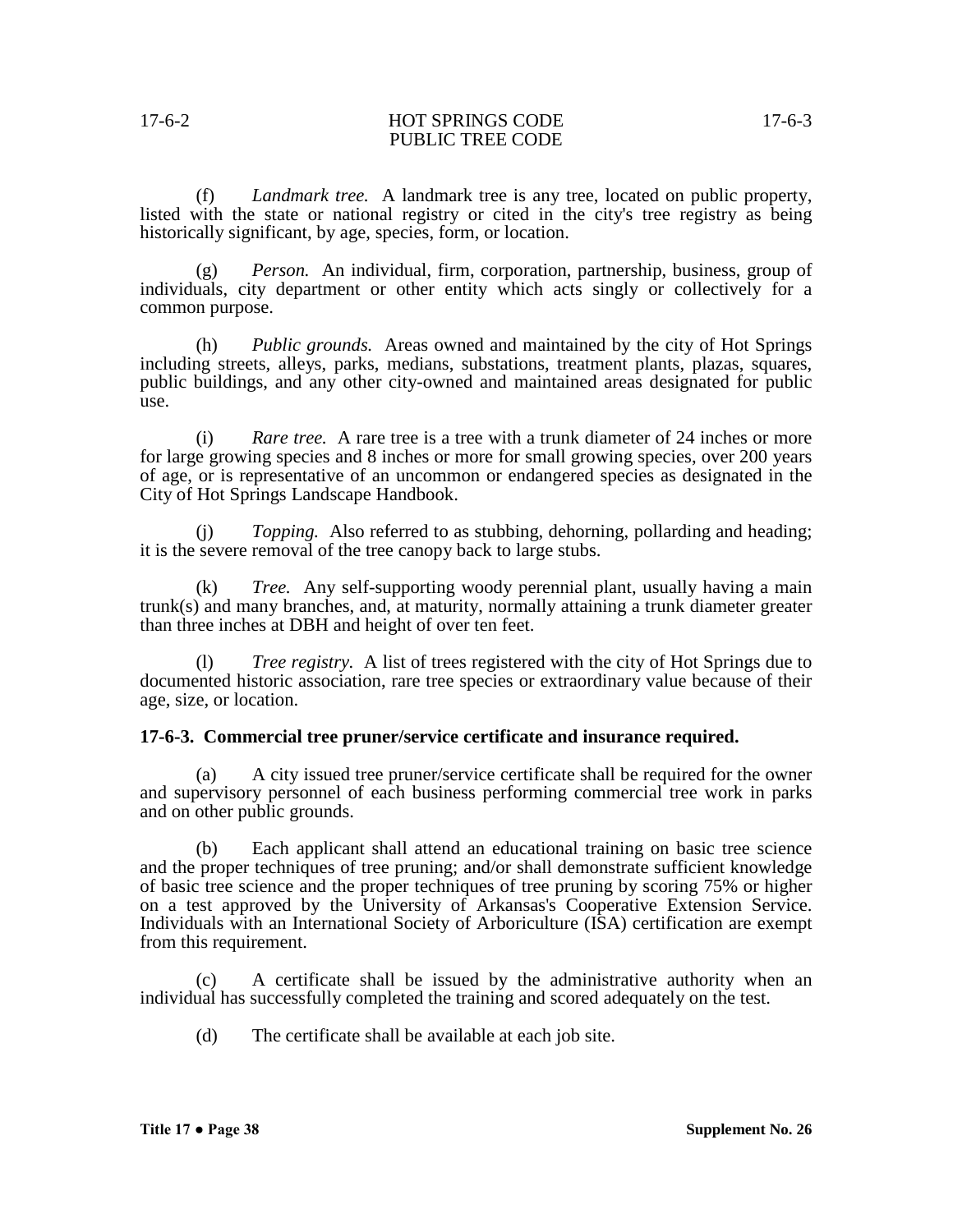(e) All persons engaged in the business of public tree care and removal shall be under the supervision of a certified tree pruner/service.

(f) Noncompliance with the standards, specifications and guidelines outlined herein, as well as those set forth in the City of Hot Springs Landscape Handbook, shall result in the following actions being taken:

First violation - warning issued and repeat training. Second violation - suspension of certificate for 30 days. Third violation - revocation of certificate.

Should a violation result in the revocation of an individual's certificate, such individual shall have the right to reapply for a commercial tree pruner/service certificate after thirty (30) days, subject to the limitations set forth in subsection (b). Attendance at the educational workshop, as set forth above, is required prior to re-issuance of such certificate.

(g) Should an individual's certificate be revoked for a fourth violation within a one-year period, reapplication for a certificate may be denied to such individual.

(h) Appeals from denial of certification shall be in writing to the administrative authority with final appeal to the board of directors.

#### **17-6-4. Tree planning, planting, maintenance and removal -- Public grounds.**

(a) All tree planting, maintenance and removal on public grounds shall follow the standards, specifications and guidelines provided in the City of Hot Springs Landscape Handbook, which may be reviewed and updated periodically by the administrative authority. The latest edition of said landscape handbook shall be kept on file in the Office of the City Clerk.

(b) Trees may be planted on public grounds only after notification to the administrative authority and providing the selection, location and maintenance of said trees is in accordance with the guidelines of the City of Hot Springs Landscape Handbook.

(c) Trees shall not be removed from public grounds unless approval is received from the administrative authority.

(d) It shall be a violation of this ordinance to damage, destroy or mutilate any tree on other public grounds or attach or place any rope or wire (other than one to support a young or broken tree), sign, poster, handbill or any other thing to any such tree.

(e) It shall be unlawful for any person to top or cut back to stubs the crown of any tree on public grounds.

(f) The city shall have the right to prune, maintain and remove any tree on public grounds which interferes with any traffic control device or sign.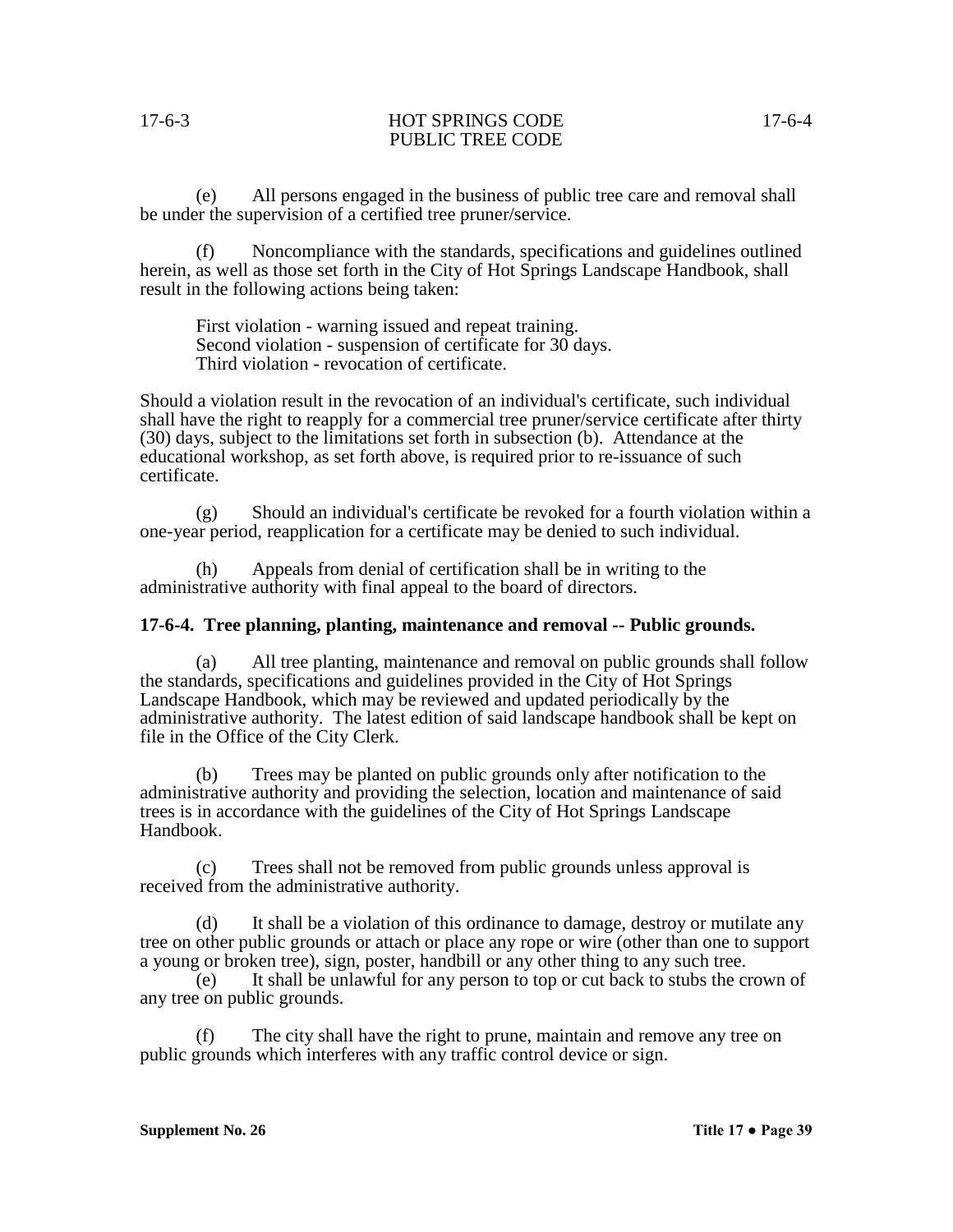(g) Trees severely damaged by storms or other causes where required pruning practices are impractical may be exempted from this ordinance.

(h) City employees performing tree work on public grounds shall attend an educational workshop on basic tree science and the proper techniques of tree pruning. A certificate will be issued when an individual has successfully completed the workshop.

(i) The responsibility for writing and implementing the annual community Forestry Work Plan for the City of Hot Springs shall be such department(s) as shall be designated by the city manager.

#### **17-6-5. Right of inspection.**

The administrative authority shall have the right to inspect all sites within the city involving tree preservation on public grounds, landmark and rare trees, trees that constitute a hazard or a threat, and trees involving variance requests, or as otherwise required under the City of Hot Springs Code of Ordinances.

#### **17-6-6. Hazardous trees.**

(a) Every owner of any tree overhanging a street or sidewalk within the city is responsible for pruning the branches so that such branches shall not obstruct vehicles or pedestrians. Provided further, that all property owners within the city are hereby required to cause the removal of any dead or diseased trees on their property whenever such trees constitute a hazard to life and property, or harbors insects or disease which constitute a potential threat to other trees.

(b) If the owner or owners of any lot or other real property within the city, after the giving of seven (7) days' notice in writing by the city manager or his/her designated representative, shall refuse or neglect to perform the duties in connection with his or their property as specified in (a) hereof, the city manager or his/her designated representative is hereby authorized to enter upon the property and have said tree and/or branches cut and removed; and the cost thereof shall be charged against said premises and shall constitute a lien thereon.

(c) In case the owner of any lot or other real property is unknown or his whereabouts is not known or is a nonresident of this state, then a copy of the written notice hereinabove referred to shall be posted upon the premises and, before any action to enforce such lien shall be had, the city clerk shall make an affidavit setting out the facts as to the unknown address or whereabouts of nonresidents; and, thereupon, service of the publication as now provided for by law against a nonresident defendant may be had, and an attorney ad litem shall be appointed to notify the defendant by registered letter addressed to his last-known place of residence if same can be found.

(d) The lien herein provided for may be enforced and collected in either one (1) of the following manners: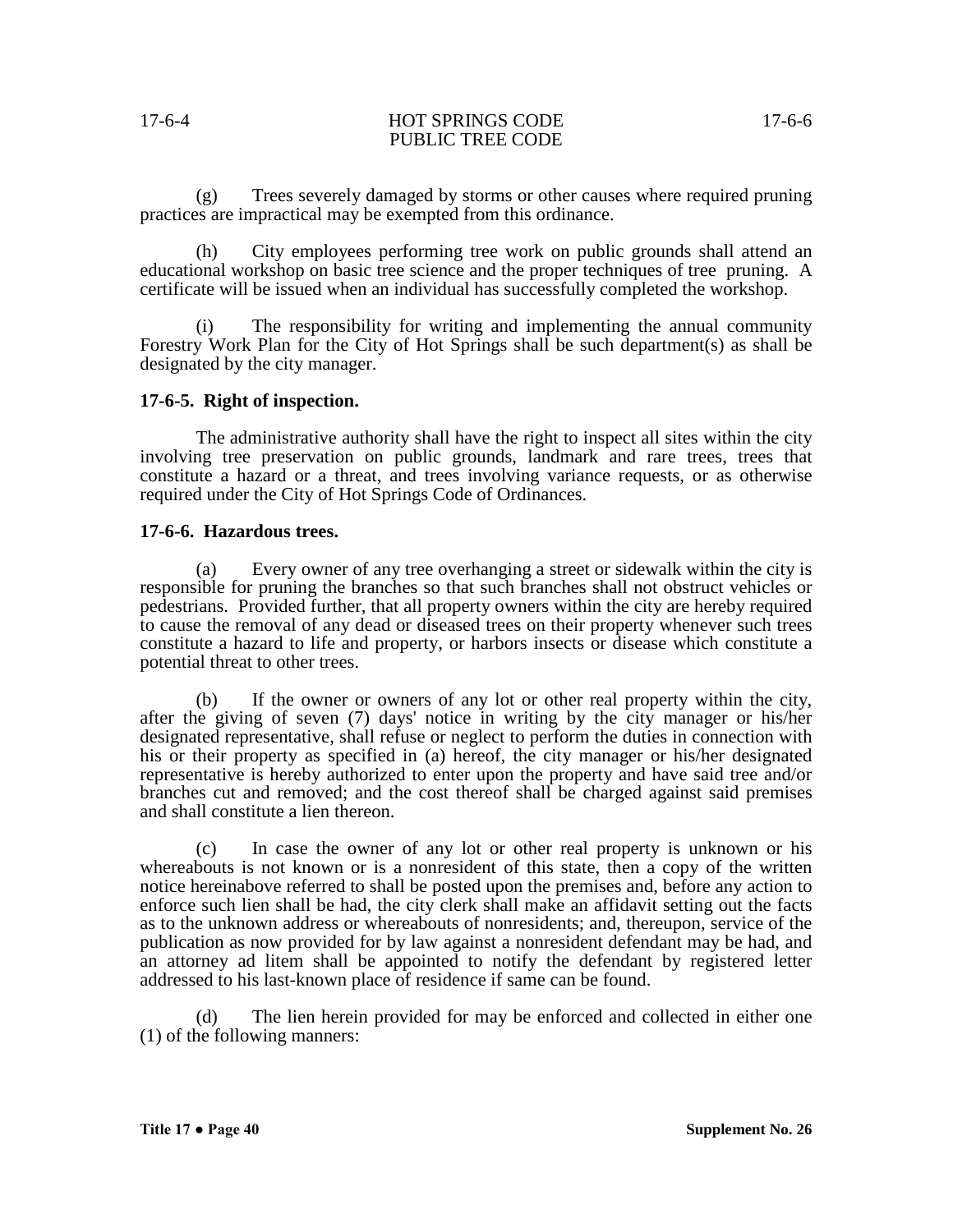- 
- (1) The lien may be enforced at any time within eighteen (18) months after work has been done by an action in the chancery court; or
- (2) The amount of the lien herein provided may be determined at a hearing before the board of directors held after thirty (30) days' written notice by certified mail to the owner or owners of the property if the name and whereabouts of the owner or owners are known; and if the name of the owner or owners cannot be determined, then after publication of the notice of such hearing in a newspaper having a bone fide circulation in Garland County for one (1) insertion per week for four (4) consecutive weeks and the amount so determined at said hearing, plus ten (10) percent penalty for collection, shall be certified by the board of directors to the Garland County tax collector and by him/her placed on the tax books as delinquent taxes, and collected accordingly, and the amount, less three (3) percent thereof, when so collected, shall be paid to the city.

(e) Notwithstanding any provision herein to the contrary, in cases of extreme emergency where notice is not practical, the city and its authorized agents may enter upon any real property and take such action or actions as may be immediately necessary for the preservation of the public health, safety and welfare prior to the issuance of notice as provided for herein. Provided, further, that the procedural requirements of this section shall be adhered to following such emergency action.

#### **17-6-7. Landmark and rare trees; tree registry.**

(a) There shall be established a tree registry, which shall be a list of trees, or groups of trees, located on public grounds and registered with the city of Hot Springs due to documented historic association, rare tree species or of extraordinary value because of the age, size, or location. Such tree registry shall be maintained by the city manager or his/her duly appointed representative.

(b) Rare and landmark trees on public property (including those within 100 feet of a site) shall be shown on all preliminary plats, large scale developments, or site plans. The city manager or his/her duly authorized representative may visit the site to determine the accuracy of identification.

Prior to removal or pruning of any registered landmark and/or rare tree, approval shall be received from the administrative authority.

#### **17-6-8. Administration and appeals.**

(a) The general administration of this ordinance shall be accomplished by such administrative authority as shall be designated by the city manager. The administrative authority shall consist of such individuals and departments as deemed necessary by the city manager to accomplish the intent of this ordinance. In this regard, the administrative authority shall have the authority to request assistance and consultation from such other city officials and departments as shall be necessary to aid in the administration and enforcement of this ordinance.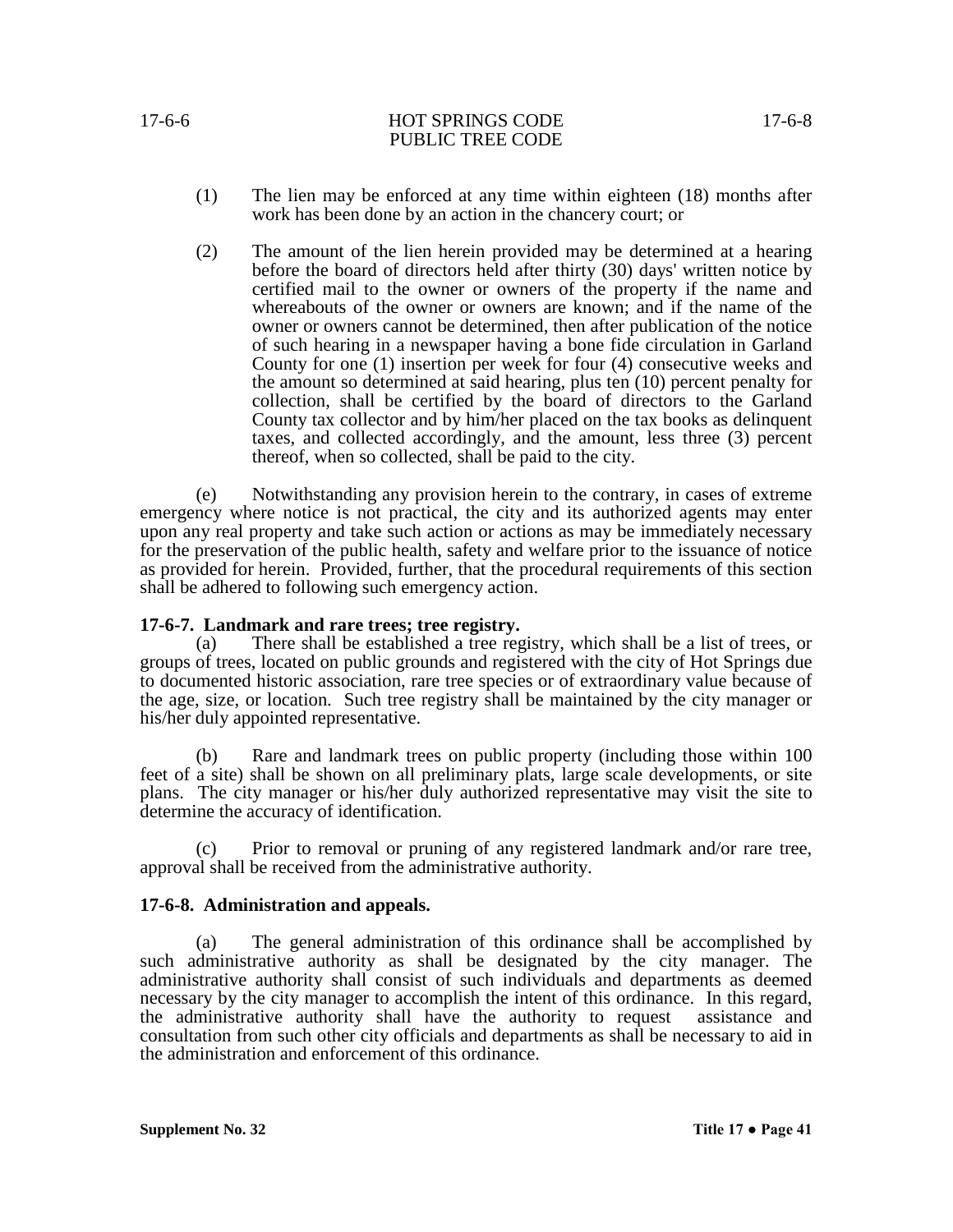#### 17-6-8 HOT SPRINGS CODE 17-6-15.1 PUBLIC TREE CODE

(b) Appeals from decisions of the administrative authority shall be in writing and shall be filed in the office of the city clerk within seven (7) business days of the decision of the administrative authority. Appeals shall be heard by such administrative body as may now or hereinafter be designated as the appeal body for building codes.

**Cross reference-**§15-1-10, board of adjustments and appeals.

#### **17-6-9. Penalty.**

The penalty for violation of this ordinance shall, upon conviction in the Hot Springs Municipal Court, or any other court of competent jurisdiction, be such fines and penalties as established by the general penalty clause for the Hot Springs Code of Ordinances as may now or hereafter be enacted by the Hot Springs Board of Directors. (Ord. No. 4960, § 32, 3-5-01)

**Cross reference**-Violation of building and development codes - disconnection of water service, § 15-1-8.

#### **17-6-10. Conflict in regulations.**

Where a conflict arises between this ordinance and another ordinance, the more stringent requirement shall apply.

#### **17-6-11. Stop work order.**

The administrative authority may issue a stop work order directing the parties involved to cease and desist all work which does not comply with this ordinance. A hearing will be held within 72 hours of the issuance of the stop work order. The hearing shall be before such administrative body as may now or hereinafter be designated as the appeal body for building codes.

(Ord. No. 4867, §§ 1-11, 5-1-00)

#### **17-6-12.–17-6-14. Reserved.**

#### *17-6-15. Urban Forestry Advisory Committee - Creation.*

#### *17-6-15.1. Creation and authority.*

*There is hereby created an Urban Forestry Advisory Committee. Said committee shall be organized and shall function in accordance with the "General Policies and Procedures for Advisory Committees" (§2-8-30). The Urban Forestry Advisory Committee shall be composed of five (5) citizens who are qualified electors of the City of Hot Springs. The members shall be appointed by the Board of Directors. The initial terms of office and membership shall be as established by "General Policies and Procedures for Advisory Committees."*